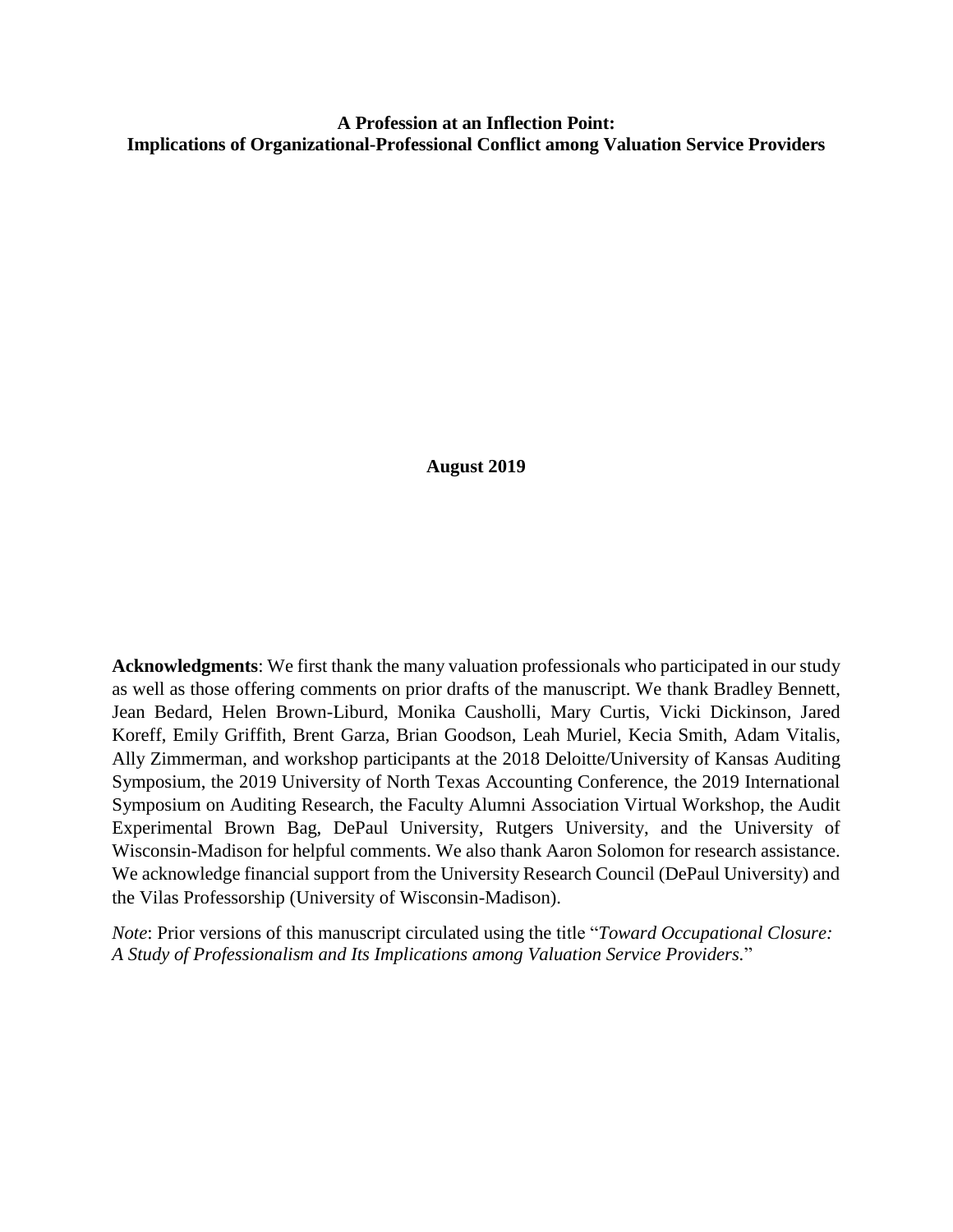# **A Profession at an Inflection Point: Implications of Organizational-Professional Conflict among Valuation Service Providers**

**ABSTRACT**: In this study, whether a valuation-specific professional ideology exists and, if so, the consequences of valuation service providers' (*specialists*, hereafter) association with that ideology. We specifically explore whether the alignment of specialists' professional and organizational identities result in an identity conflict that we specify as organizational-professional conflict (*OPC*). Using a survey of 222 specialists with extensive valuation experience and who represent a cross-section of sub-specialties, organizational structures, and career paths to valuation, we identified four primary findings. First, consistent with our expectations, we find that *OPC* is highest (lowest) when specialists' professional and organizational identities are both low (high) due to an identity conflict. Second, we find that specialists employed by private and public companies reported significantly higher *OPC* relative to specialists employed by either accounting or independent valuation firms. Third, we find that specialists who report lower versus higher professional identities and who primarily value financial instruments also reported significantly higher perceptions of *OPC*. We find no difference in professional attitudes among specialists who primarily value non-financial instruments. Lastly, supplemental analyses show that our professional ideology measure is robust to alternative specifications; that specialists who experience higher *OPC* were associated with more negative job outcomes such as higher turnover intentions; and that specialists at higher ranks reported lower *OPC*. Our study includes a discussion on implications of these findings for audit and financial reporting quality and should be of broad interest to specialists, auditors, financial statement preparers, regulators, and standards setters.

**Keywords**: *valuation specialists, fair value measurements, professionalism, organizationalprofessional conflict*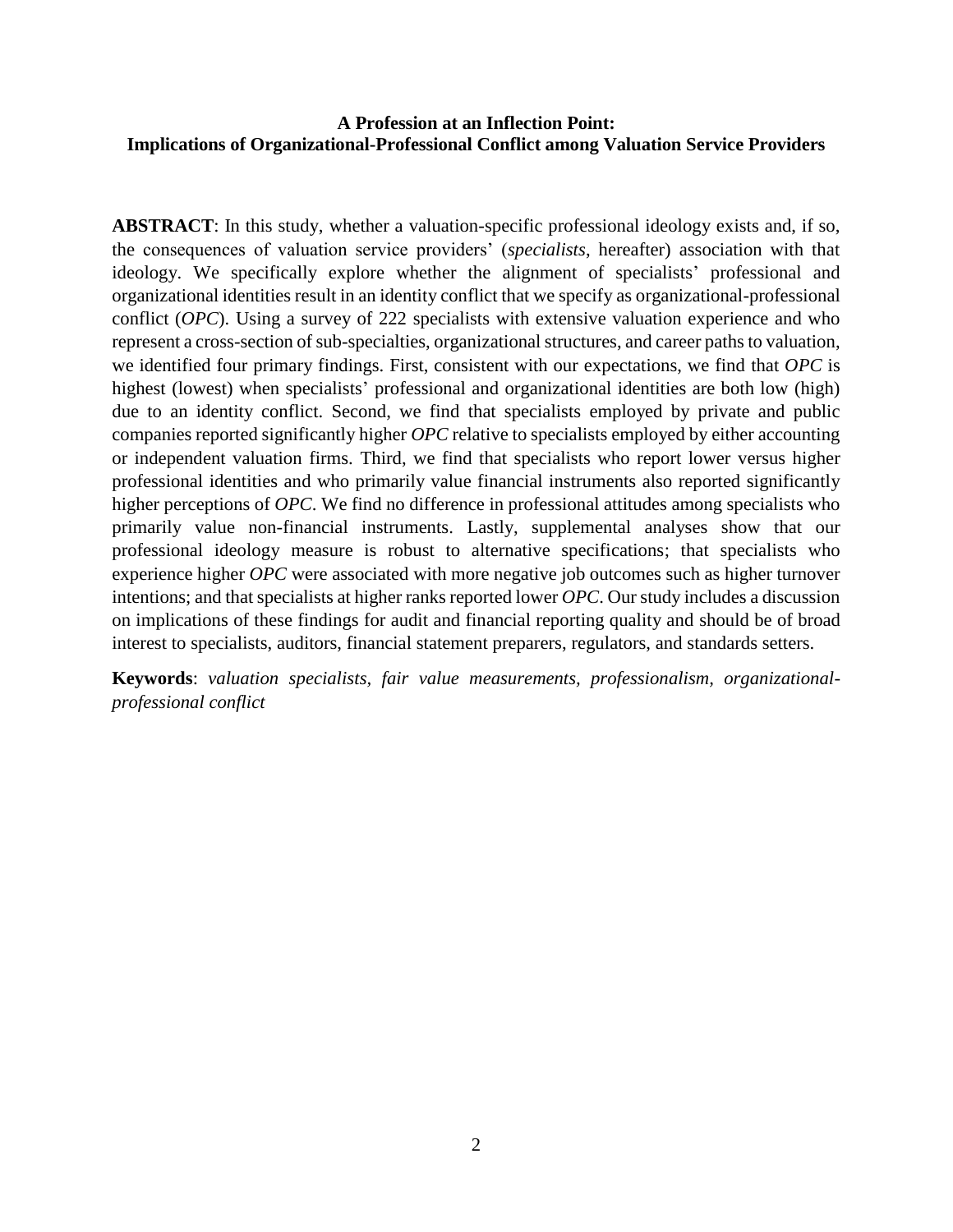*"Historically, the valuation profession hasn't been front and center in capital markets. The accounting model didn't have as many pieces measured at fair value as we have today. Some of the questions about the professional infrastructure [of the valuation profession] that didn't matter previously have become more apparent." –* John Glynn, U.S. Valuation Services Leader for PwC [2017].

### **I. Introduction**

 $\overline{a}$ 

Fair value accounting standards (e.g., ASC 820, IFRS 13) permit financial statement preparers (*management*, hereafter) to derive estimates for several classes of assets and liabilities. Because the knowledge required to develop estimates that comply with these standards often eludes both auditors and management, both rely heavily on experts (e.g., Kjellevold, 2018; Barr-Pulliam, Joe, Mason, & Sanderson 2018). Reliance on experts is common in both auditing and financial reporting (e.g., Smith-Lacroix, Durocher, and Gendron, 2012; Cannon and Bedard, 2016), but these standards elevated the need for and profile of a new type of expert—valuation practitioners (*specialists*, hereafter). Former Chief SEC Accountant Paul Beswick in a 2011 speech; however, noted that valuation practitioners stand apart from other contributors to the audit and financial reporting processes (e.g., tax and information technology specialists) because they lack a unified professional identity. The opening quote from a valuation practice leader echoes this sentiment but suggests the larger concern is an insufficient infrastructure that governs entry to and the quality of specialists' work. In this study, we use conventions of seminal professionalism research (e.g., Aranya & Ferris, 1984; Hall, 1968) to understand whether a valuation-specific professional ideology exists and, if so, consequences of specialists' association with that ideology.<sup>1</sup>

Accounting firms, other professional services firms, and both public and private companies with sufficient resources employ their specialists (e.g., PCAOB, 2015). The bureaucracy associated with these mostly hierarchical organizations and their exposure to regulatory oversight creates incentives for auditors and management to develop a compliance mindset during the audit

<sup>&</sup>lt;sup>1</sup> We define professional ideology as a manner of thinking that is characteristic of a particular group (e.g., valuation practitioners). We interchangeably use the term professional identity and intend for the latter to hold similar meaning.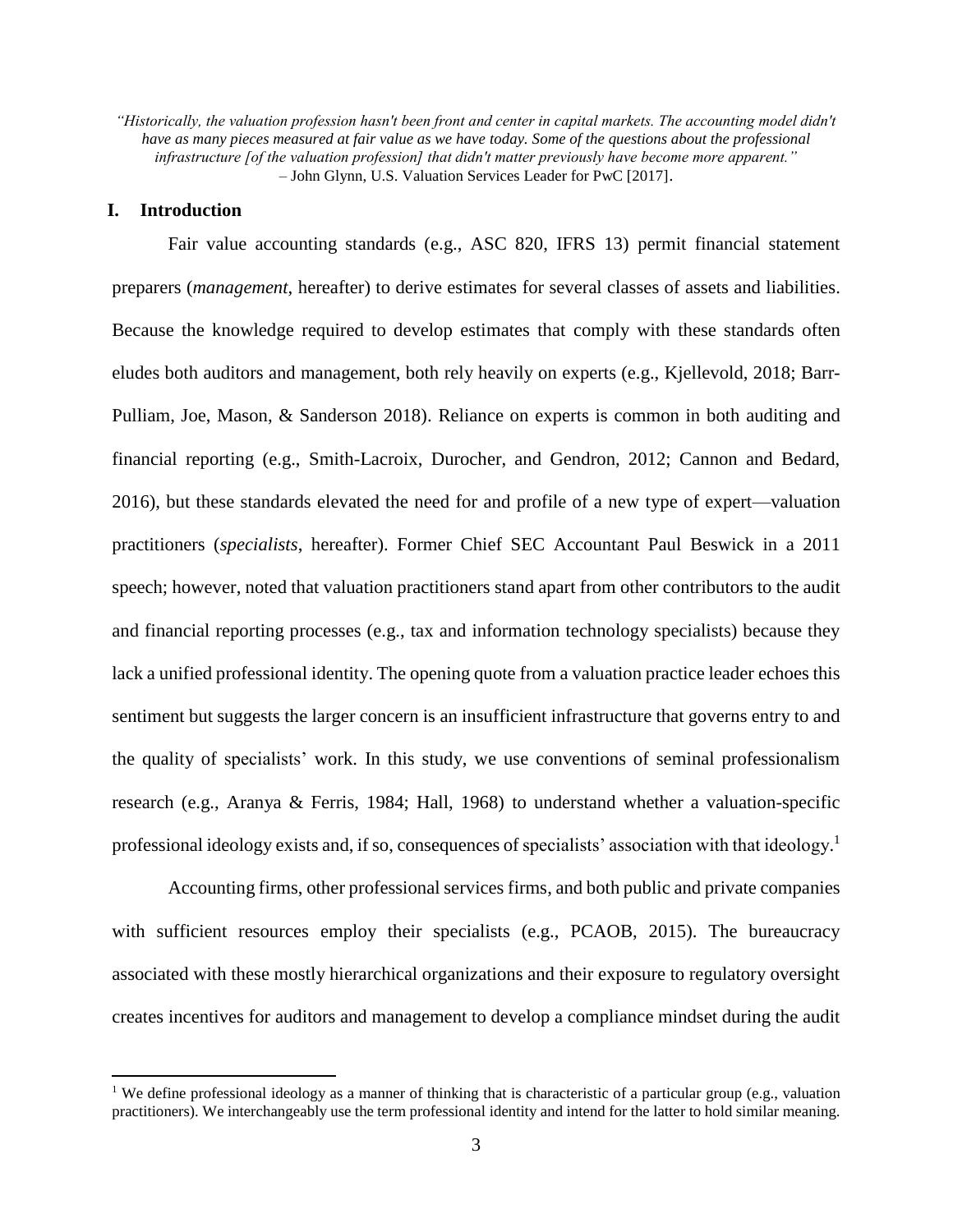and financial reporting processes, respectively. Specialists are important intermediaries in these processes, which places them in a unique position where they must balance desires to adhere to their evolving professional expectations and their employer's demands. The latter we define as their level of *organizational commitment*. The valuation setting is unique because complex fair value measurements (FVMs) for financial instruments (e.g., collateralized debt obligations) require technical and tacit knowledge outside the accounting domain. Individuals with this knowledge often have non-business backgrounds, such as engineering and mathematics. Integrating these experts into highly-structured and compliance-driven environments presents concern over their ability to adapt to organizational demands while maintaining a commitment to professional standards (e.g., Suddaby, Gendron, & Lam, 2009; Wallace, 1995). As a result, we also explore whether employer type (*work setting*) and expertise domain (*work context*) moderate alignment of specialists' perceptions of their professional and organizational identities. We define this alignment as organizational-professional conflict (*OPC*) (e.g., as in Aranya and Ferris, 1984).

We highlight two important reasons why investigating *OPC* among specialists is important. First, Suddaby et al. (2009) suggest that changes to the nature and context of professional work ultimately change professional competence, attitudes, values, and other beliefs related to professionalism. The inherent complexity in deriving FVMs poses challenges for accountants, including management and auditors, that could lead them to question their knowledge and abilities (Gendron & Suddaby, 2004); and could engender professional insecurity which erodes trust in their system of expertise (Barrett & Gendron, 2006). Because accountants often rely on specialists to fill these fair value-related knowledge gaps, their insecurities create a source of vulnerability or an "access point" (Giddens, 1990) which in turn poses a jurisdictional threat over the production of FVMs (Griffith, 2019). The perceived disparity in knowledge domains drives these inter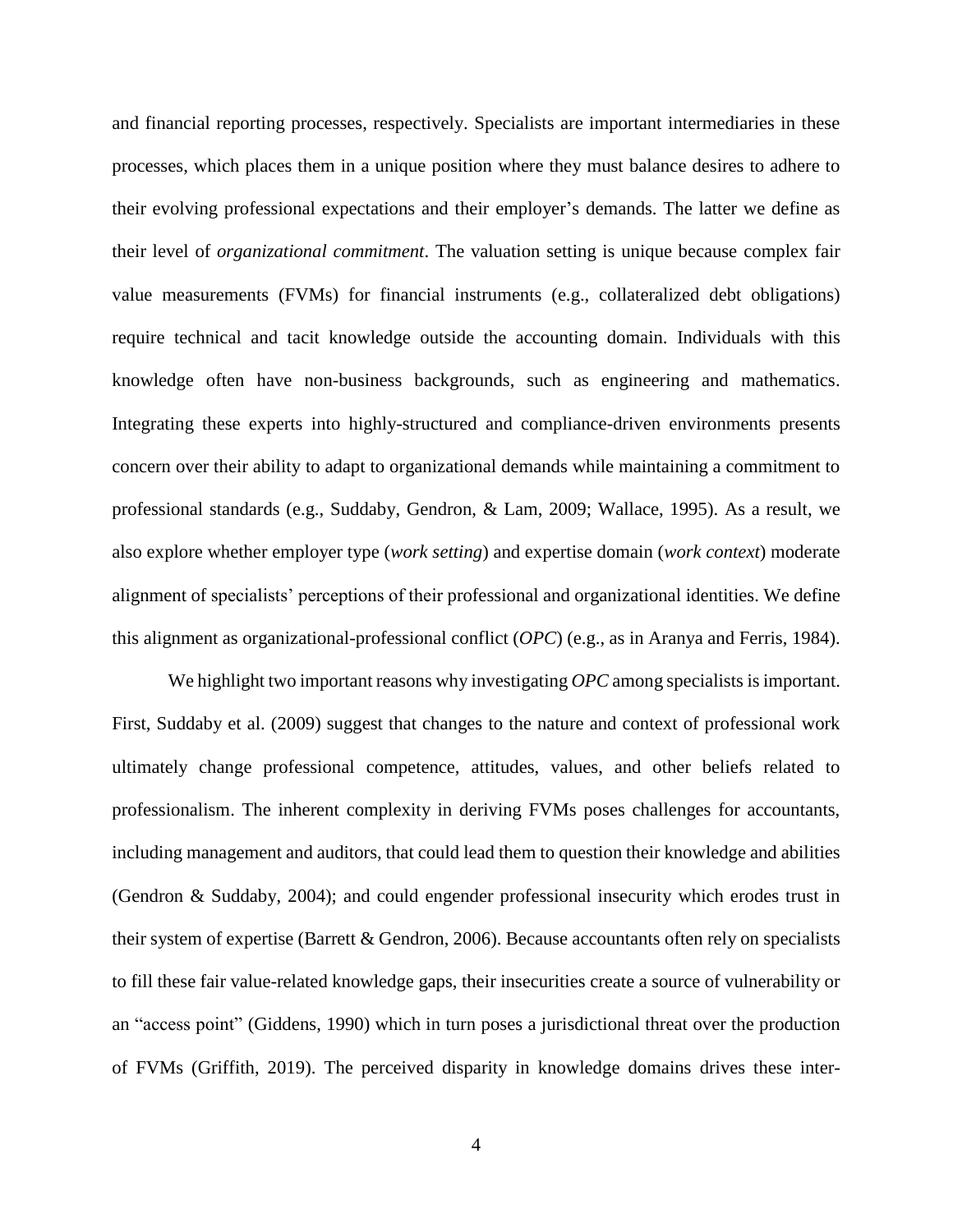profession tensions, especially when auditors are unwilling to integrate specialists fully into all phases of the engagement (e.g., Glover, Taylor & Wu, 2017; Cannon and Bedard, 2016). Similar tensions arise from management when they impose pressure to conform to biased reported values of FVMs that achieving earnings benchmarks that activate their incentives (Salzsieder, 2015). These pressures could exacerbate *OPC* and diminish audit and financial reporting quality.

Second, organizations such as the AICPA and the  $IVSC<sup>2</sup>$  have contemporaneous initiatives in place focused on the improving the professional infrastructure by infusing common features of established professions such as valuation-specific credentials and a professional practices framework (AICPA, 2017, 2018; IVSC, 2016). Both auditors and some specialists applaud these efforts because they establish consequences for low quality work and could better enable auditors, management, and specialists to collectively enhance the quality of financial results for their mutual stakeholders (e.g., EY, 2018; PwC, 2017). Other specialists caution that these initiatives could have unintended consequences for sub-specialties such as the valuation of financial instruments and could be less effective in organizations like accounting firms and non-financial services companies whose primary focus is not valuation (e.g., Barr-Pulliam et al., 2019).

We adapt the interactionist view of the system of professions (Abbott 1988) to develop predictions. This view suggests tacit knowledge and skill, in concert with structural changes in oversight of practitioners' work, are factors that improve professional infrastructure and, in our setting, could help specialists carve out their niche within the jurisdictional boundaries of the production of FVMs. Prior research following this view finds a positive relation between professionalism and organizational commitment, and each has a negative relation with *OPC* (e.g., Aranya and Ferris, 1984; Iyer et al., 2018). When these perceptions are either both high or both

<sup>&</sup>lt;sup>2</sup> The International Valuation Standards Council (IVSC) is an independent, private sector standards setting organization that develops valuation-specific technical and ethical standards.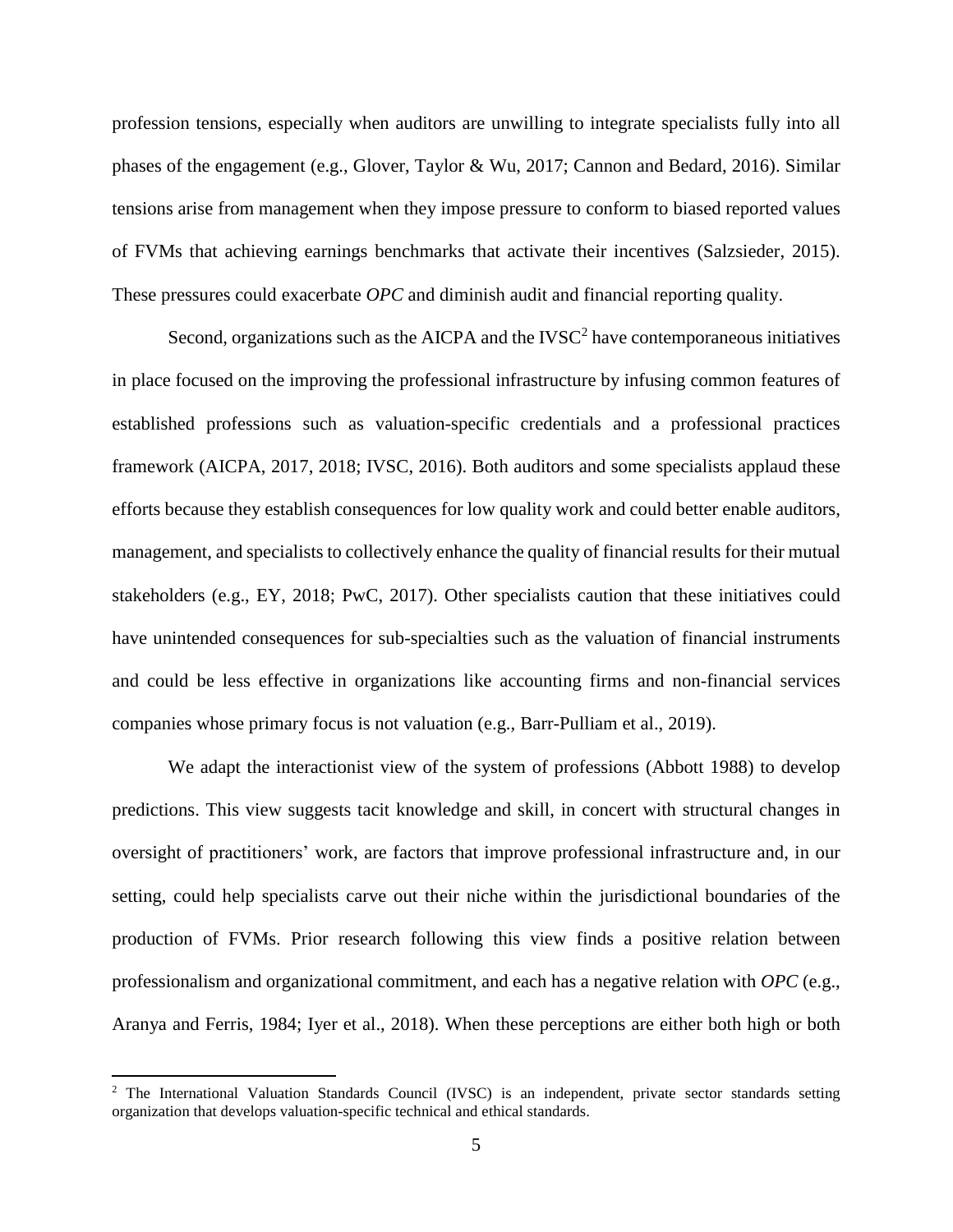low, we expect an identity conflict to occur as these related, but distinct types of identification could direct individuals to engage in incompatible behaviors (e.g., Hekman et al. 2009; Baumeister 1999). Further, we expect that *OPC* will be highest when perceptions of professionalism and organizational commitment are both low, we expect that *OPC* will be lowest when perceptions of both professionalism and organizational commitment are high and that values in other conditions will be intermediate. Professional service organizations like accounting and independent valuation firms formally promote high levels of professionalism and new employees engage in structured socialization processes (Covaleski et al. 1981) that emphasize uniformity of processes and consistently providing high-quality work products (e.g., Suddaby et al., 2009). Alternatively, nonprofessional service firms and companies are more bureaucratic and place greater emphasis on organizational goals (e.g., Shafer et al., 2002a; Aranya and Ferris, 1984). Hence, we expect that accounting and independent valuation firm-employed (public and private company-employed) specialists will report lower (higher) perceptions of *OPC*.

To test our predictions, we administered a field survey to 222 specialists who have extensive valuation experience, who represent each of the three work settings, and who represent both work contexts. The results of our analyses support our predictions and offer a snapshot of the existing professional ideology among specialists as well as potential implications for financial reporting and audit quality when strong interdependencies on experts exist. First, we find a significant interactive effect of professionalism and organizational commitment on *OPC*. We find that *OPC* is indeed highest when specialists report both low professionalism and low organizational commitment, lowest when specialists report both high professionalism and high organizational commitment, and intermediate in other conditions. Next, we show that work setting moderates the relationship between professionalism and *OPC*. In particular, we find that specialists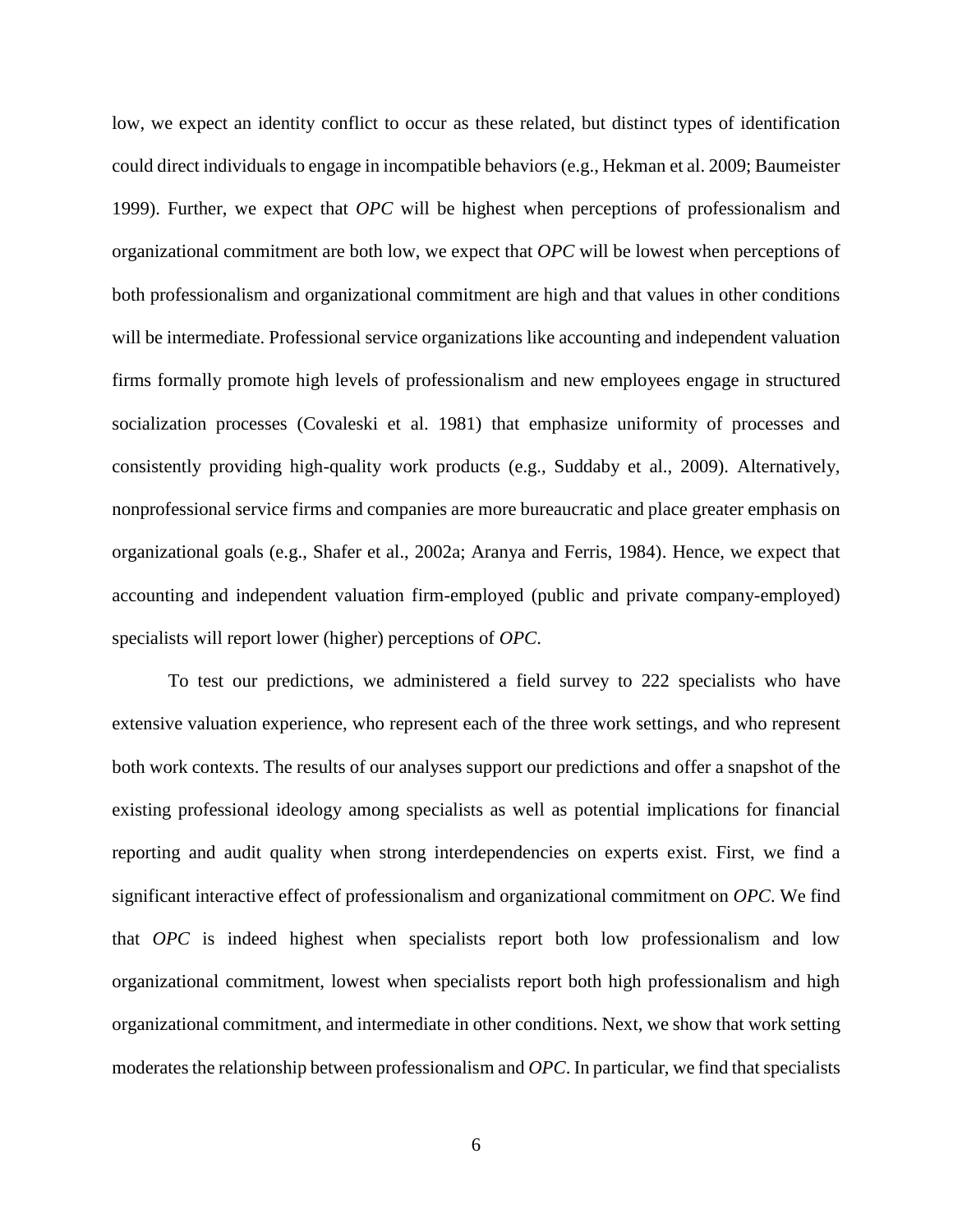employed by private and public companies reported significantly higher *OPC* relative to specialists employed by either accounting or independent valuation firms. Lastly, we observe that work context moderates the professionalism – *OPC* relationship. We find that specialists who report lower levels of professionalism and primarily value financial instruments also reported significantly higher perceptions of *OPC* than the same specialists who reported higher levels of professionalism; however, these relationships do not occur among specialists who value nonfinancial instruments. Supplemental analyses show that results hold when we substitute our measure of professional ideology with the Bamber & Iyer (2002) measure of professional identity used in prior accounting research (e.g., Iyer et al., 2018; Bamber & Iyer, 2007). Our additional analyses also suggest that higher perceptions of *OPC* result in lower job satisfaction and higher turnover intentions. Lastly and consistent with qualitative research examining specialists' perceptions of their work with their clients (e.g., Barr-Pulliam et al. 2018, Kjellevold 2018), we find that specialists who value financial instruments perceive higher *OPC* and lower job satisfaction than specialists who value non-financial instruments. Our findings related to the consequences of *OPC* such as higher intentions to leave the firm could have measurable effects such as further restrictions on the strained supply of high-quality specialists to meet the growing demand (e.g., Barr-Pulliam et al., 2019). Prior research also demonstrates that outcome effects like job satisfaction directly influence firm outcomes such as financial reporting and audit quality (e.g., Christen, Iyer, and Soberman, 2006; Judge, Thoresen, Bono, and Patton, 2001).

Our study answers the call of prior research to examine professional ideology in the context of a shock (e.g., fair value accounting standards) that was initially exogenous to but later creates a disturbance in a profession (e.g., Barbour and Lammers, 2015; Barley & Tolbert, 1997). The passage and implementation of fair value accounting standards also resulted in the formulation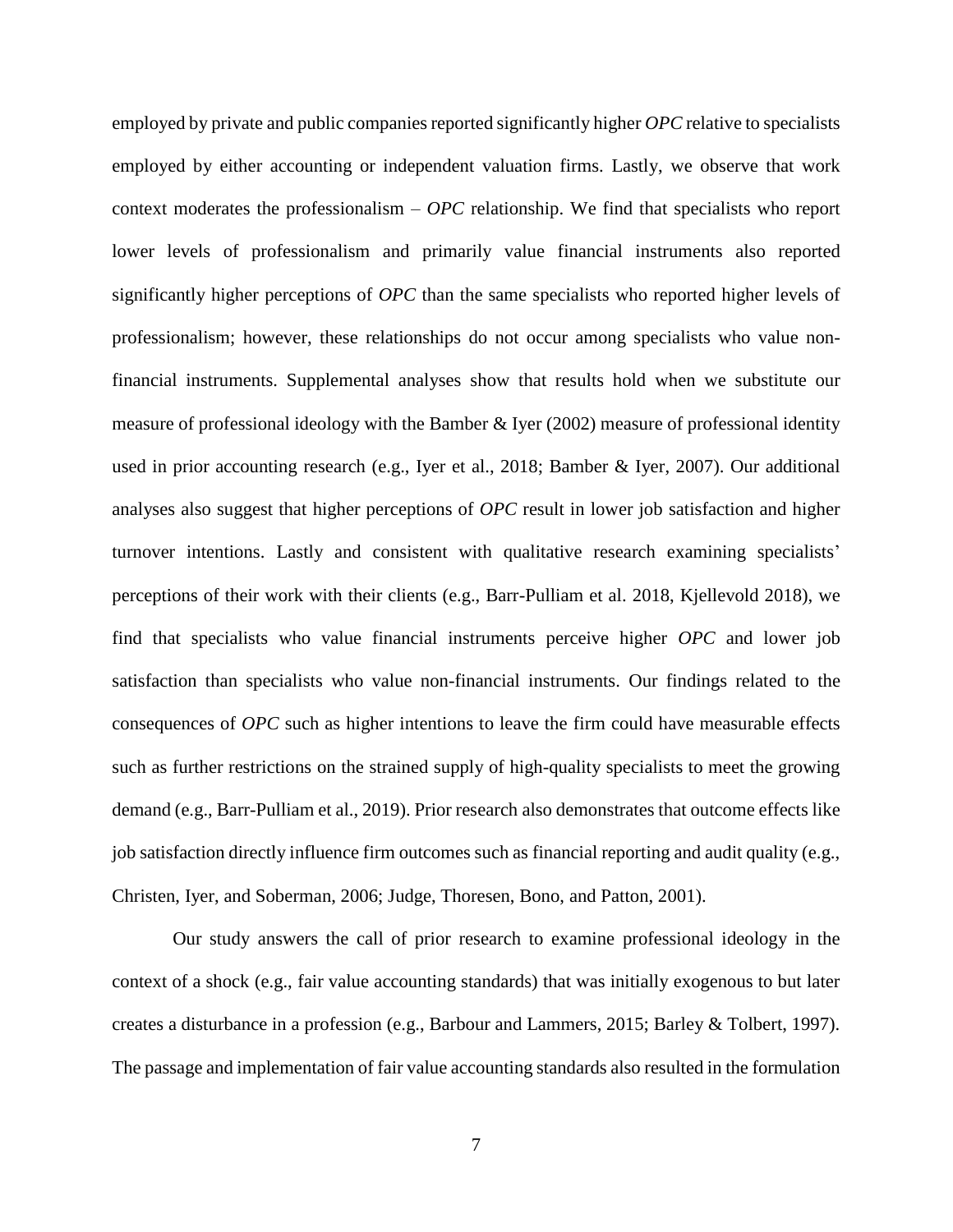of a new profession. Examining this new profession as it continues to evolve, allows us to draw on the discourse surrounding its development, such as the focused efforts on improving the professional infrastructure. We also take some preliminary steps toward understanding how disciplines related to and highly dependent upon accounting contribute to the accounting profession's relative complexity—which is driven by macro-behavioral forces from regulators, standards setters, and its clients (e.g., Kalbers and Fogarty, 1995; Rittenberg and Covaleski, 2001).

### **II. Background and Hypotheses**

 $\overline{a}$ 

### *Valuation Practitioners' Importance to Financial Reporting and Auditing Quality*

Fair value accounting standards released in the first decade of the  $21<sup>st</sup>$  century, coupled with the concomitant explosive growth in financial statement accounts reported at fair value have given rise to a new market for valuation specialists. Because financial statement preparers (*management*, hereafter) and auditors typically lack valuation expertise, both rely heavily on specialists to assist them in preparing and evaluating fair value measurements (FVMs) of complex estimates that appear in the financial statements. The choice of specialist depends on the purpose of the valuation, the complexity of the underlying financial statement account, the complexity of the valuation process, the availability of competent in-house expertise, and the availability of data to determine necessary inputs and assumptions (Bratten et al., 2013; Joe et al., 2015).

Management and auditors interact with specialists employed by one of three types of organizations: accounting firms, independent valuation firms, and public and private companies (PCAOB, 2015; Joe et al., 2015).<sup>3</sup> Specialists provide FVMs across five broad categories for

<sup>3</sup> We use the terms "employed" and "engaged" as depicted in PCAOB *Staff Consultation Paper 2015-01* and discussed in Joe, Janvrin, Barr-Pulliam, Mason, Pitman, Rezaee, Sanderson, & Wu (2015), to refer to specialists employed by the firm to which they provide valuation services. Engaged specialists may be employed by any type of firm and may act as independent third-party consultants to both auditors and managers.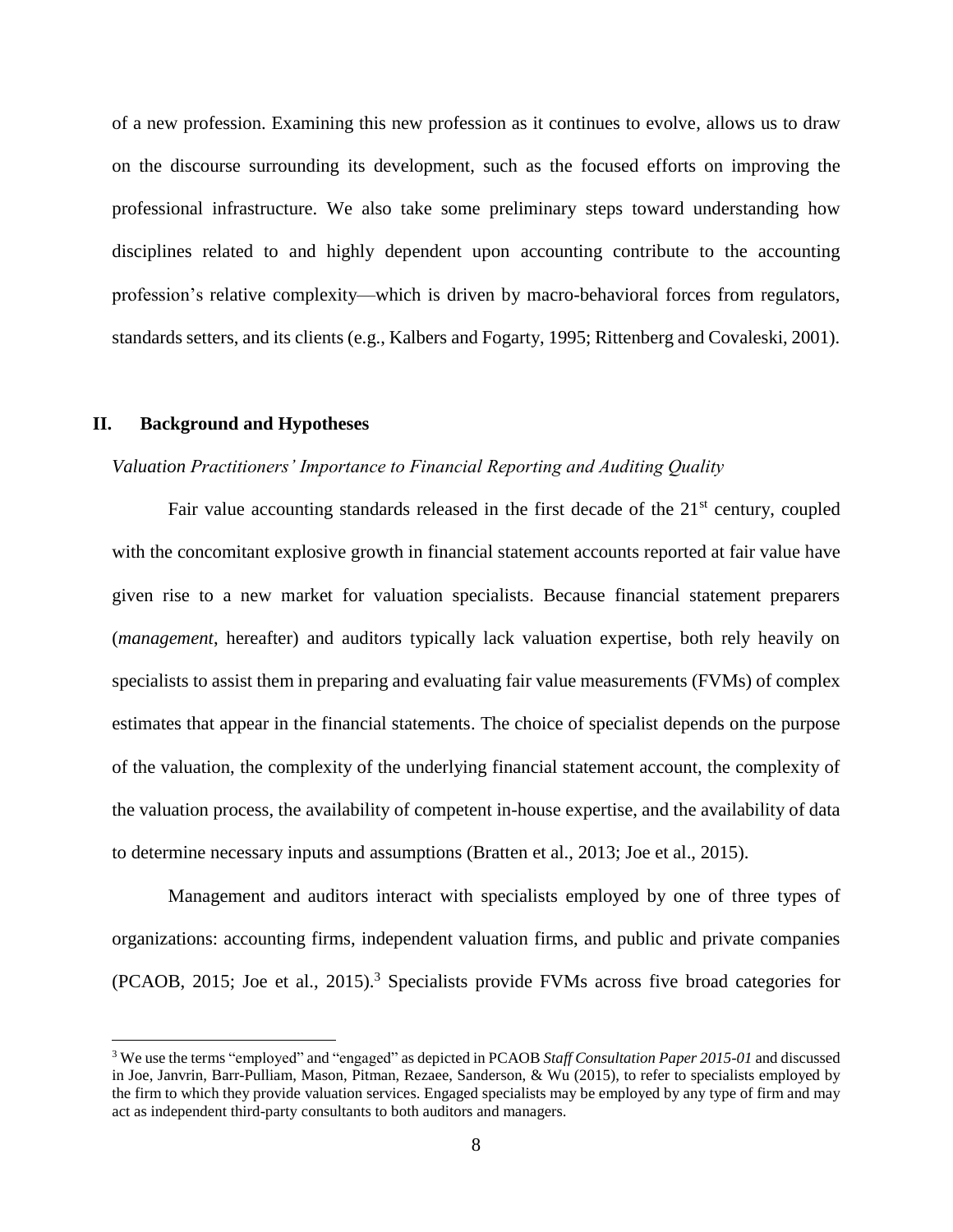financial reporting purposes: business entities, financial instruments, tangible assets, intangible assets, and real estate (Barr-Pulliam et al., 2019). Accounting firm specialists primarily evaluate the reasonableness of FVMs for or as a part of an audit engagement team. However, in a pure consulting role, others engage accounting firm specialists also 1) prepare FVMs for non-audit clients of their firm and 2) evaluate the reasonableness of an FVM for other accounting firms. Independent valuation firms' (*independents*, hereafter) specialists have a similar dual role as engaged specialists that prepare FVMs for management or evaluate the reasonableness of FVMs for auditors. Accounting and auditing independence standards (e.g., ASC 820; PCAOB 2018) preclude independents from both preparing an FVM for management then later evaluating the reasonableness of that same FVM for management's auditor. Public and private companies (*inhouse specialists*, hereafter) employ specialists who only prepare FVMs for management but also assist in governance roles within the firm that are related to valuation (PCAOB, 2015).

Extant accounting research has examined how specialists interact with both auditors and management, and this research notes specific challenges that cause points of contention in each setting (e.g., Barr-Pulliam et al., 2018; Hux, 2017). Many of these challenges arise from regulatory pressure on auditors and management to improve documentation and to demonstrate their competence related to the FVM process and the quality of the FVMs (e.g., PCAOB, 2015). Other challenges concern the timeliness of engagement of specialists by auditors and expectations gaps between specialists and their clients (Barr-Pulliam et al., 2018; Kjellevold, 2018). Additionally, a perceived shortage of high-quality specialists exists to prepare and or evaluate some types of FVMs (e.g., financial instruments) (Barr-Pulliam et al., 2019). Common reasons cited for the perceived shortage include lack of a commonly recognized career path, lack of a uniform set of skills and credentials, and fierce competition to recruit and retain practitioners within the pool of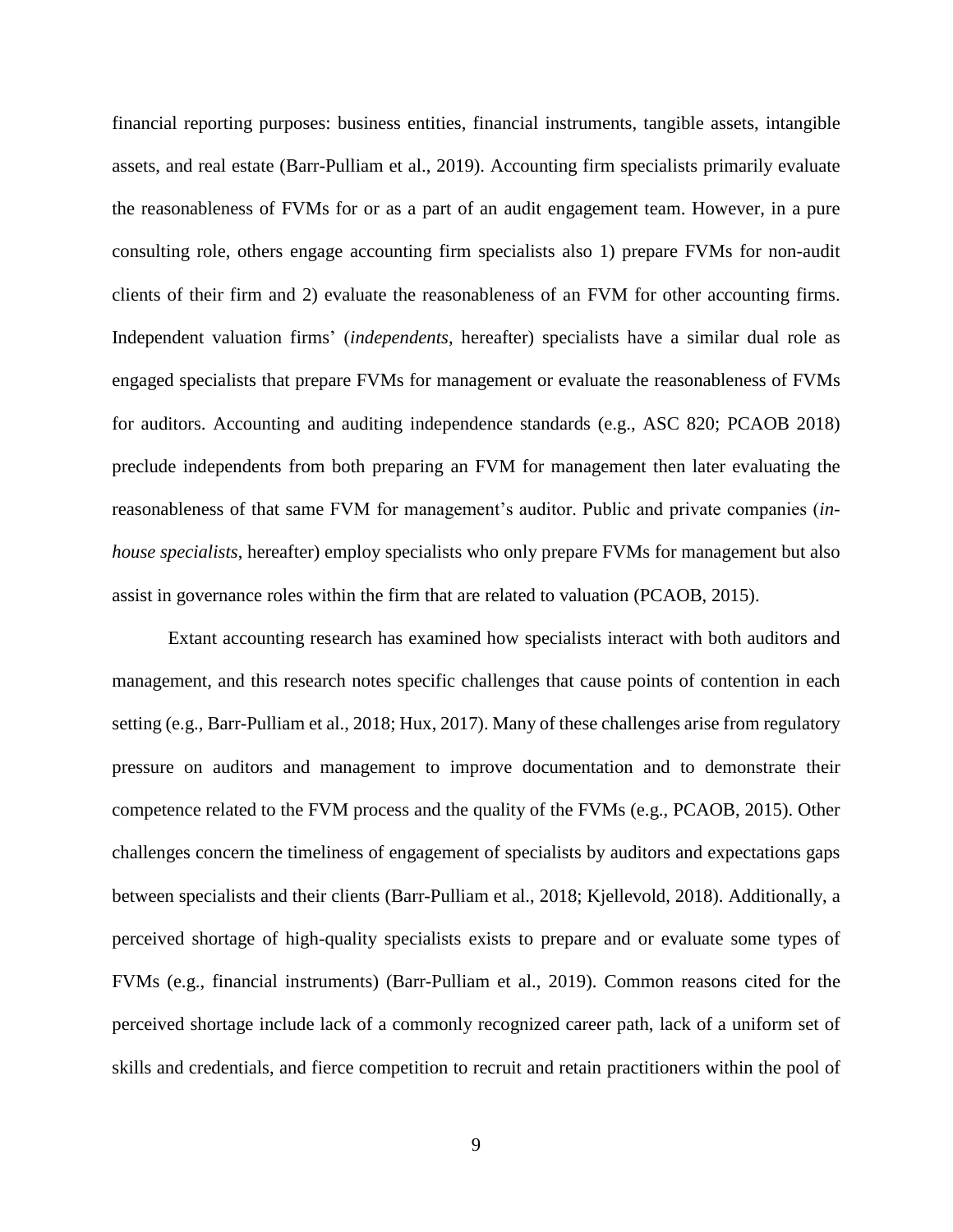specialists considered highly qualified. Collectively, these challenges could affect the extent to which specialists encounter and how they navigate conflict with their employers and with their clients, which include auditors and management. Whereas prior studies examine characteristics of the valuation process; or client, task and regulatory factors that affect specialists' decision-making (e.g., Hux, 2017; Cannon and Bedard, 2016; Bratten et al., 2013), this study examines the effects of the professional context in which specialists practice and the resulting consequences on their work behavior. We examine, at this important moment in the evolution of the valuation profession, how reliance on experts that lack a centralized oversight body and professional practices framework affects how these professionals perceive their work. A framework specifically "enhances the consistency and transparency in the performance of FVMs," to the benefit of the public interest (AICPA 2018) and quality monitoring program further help to increase confidence that credential holders perform high-quality valuations (AICPA 2017, 2018). The quality of FVMs has direct but currently unobservable implications for audit and financial reporting quality.

## *Organizational Commitment (OC)*

In this study, we define organizational commitment [*OC*] as an individual's (1) strong belief in and acceptance of his or her employer's values and goals, (2) willingness to work hard for the organization, and (3) desire to maintain membership in the organization" (Mowday, Steers, and Porter, 1979, 226). This definition follows the organizational behavior approach to examining the implications of practitioners' identification with their employer (e.g., Shafer, 2002; Aranya and Jacobson, 1975). Early research (e.g., Steers, 1977) finds an element of exchange equity that occurs when individuals come to organizations with specific desires and skills and expect that the organization will satisfy these needs in exchange for the tacit knowledge, skills and expertise (e.g., Bonner, 1990) they possess and that is desired by the organization. Applied to our setting, the changes mentioned above in fair value-specific accounting standards and auditing standards (e.g.,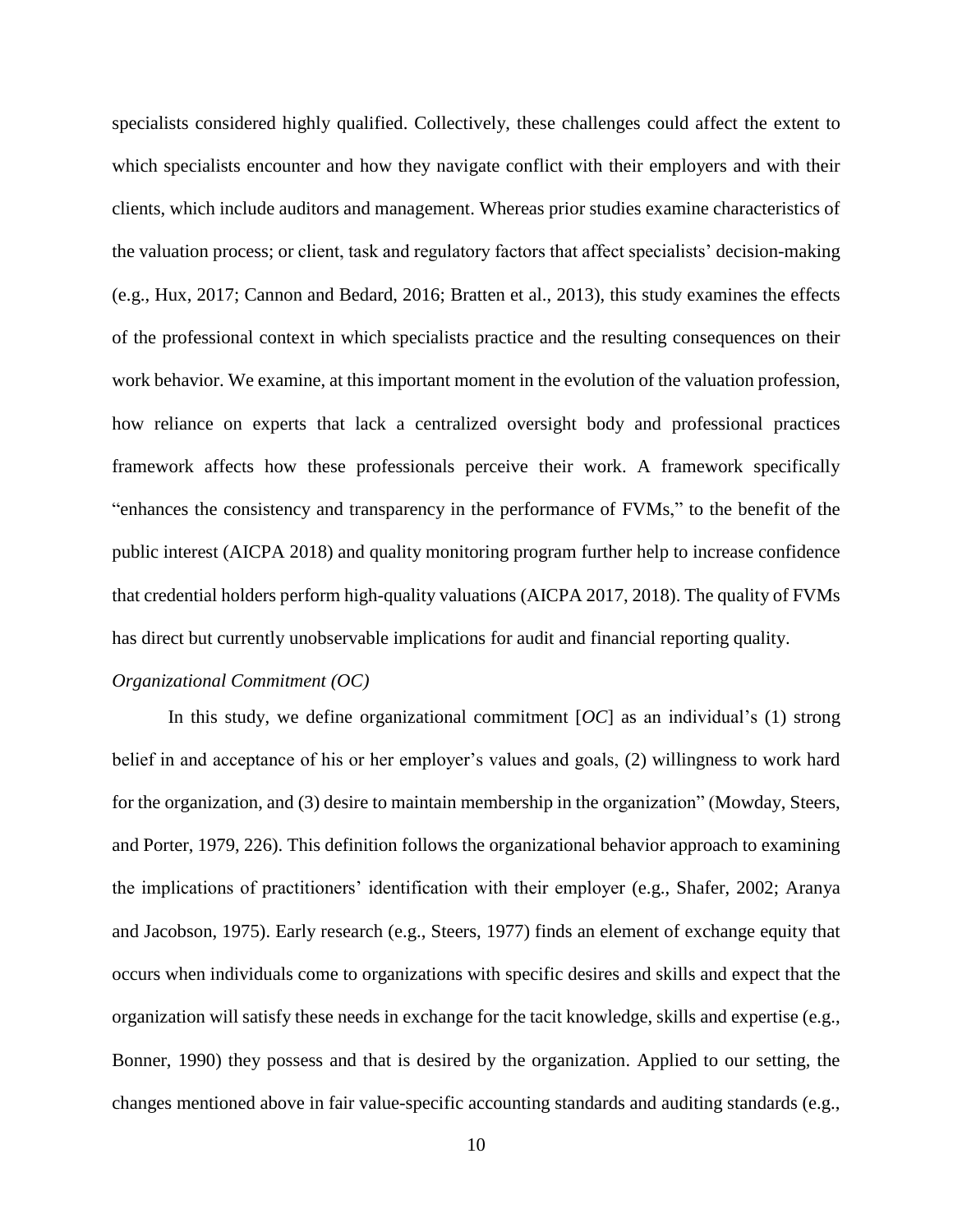ASC 820; PCAOB, 2018) influence the need for both financial statement preparers and auditors, respectively, to employ or engage valuation specialists because the level of expertise required for many FVMs exceeds their available expertise.

When organizations effectively integrate employees' skills, and the employee also perceives that the organization satisfies his or her needs, *OC* is enhanced (Steers, 1977). Alternatively, *OC* diminishes when employees perceive that they have unmet needs due to an inequitable exchange with the organization (Steers, 1977). For example, higher *OC* is positively associated with a desire to remain employed to the organization and negatively associated with turnover intentions (e.g., Koch and Steers, 1978). These relationships pose significant implications for the stability in the workforce and are a predictor of employee effort and performance (Mowday, Porter & Steers 1982; Angle & Perry, 1981). This research suggests reliance on specialists who perceive higher *OC* could improve FVMs thereby improving financial reporting and audit quality.

An alternative view of commitment to the organization used in some contemporaneous research (e.g., Iyer et al., 2018) focuses on a related but conceptually different construct organizational identification (as defined by Bamber and Iyer 2002). This research derives its denotation and application of organizational identification from social identity theory (Tajfel 1978; Tajfel and Turner 1979). Like *OC*, organizational identification focuses on practitioners' perception of aligning of organizational values and goals with their own (e.g., Turner 1984). Unlike *OC*, organizational identification also focuses on a sense of self and whether individuals perceive themselves as members of the organization. Strong organizational identification, however, could make practitioners more susceptible to the social influence of leaders in the organization, potentially biasing their judgment (e.g., Iyer et al. 2018; Hekman, Bigley, Steensma and Hereford 2009; Bamber and Iyer 2002, 2007). *OC* is apropos in our valuation setting because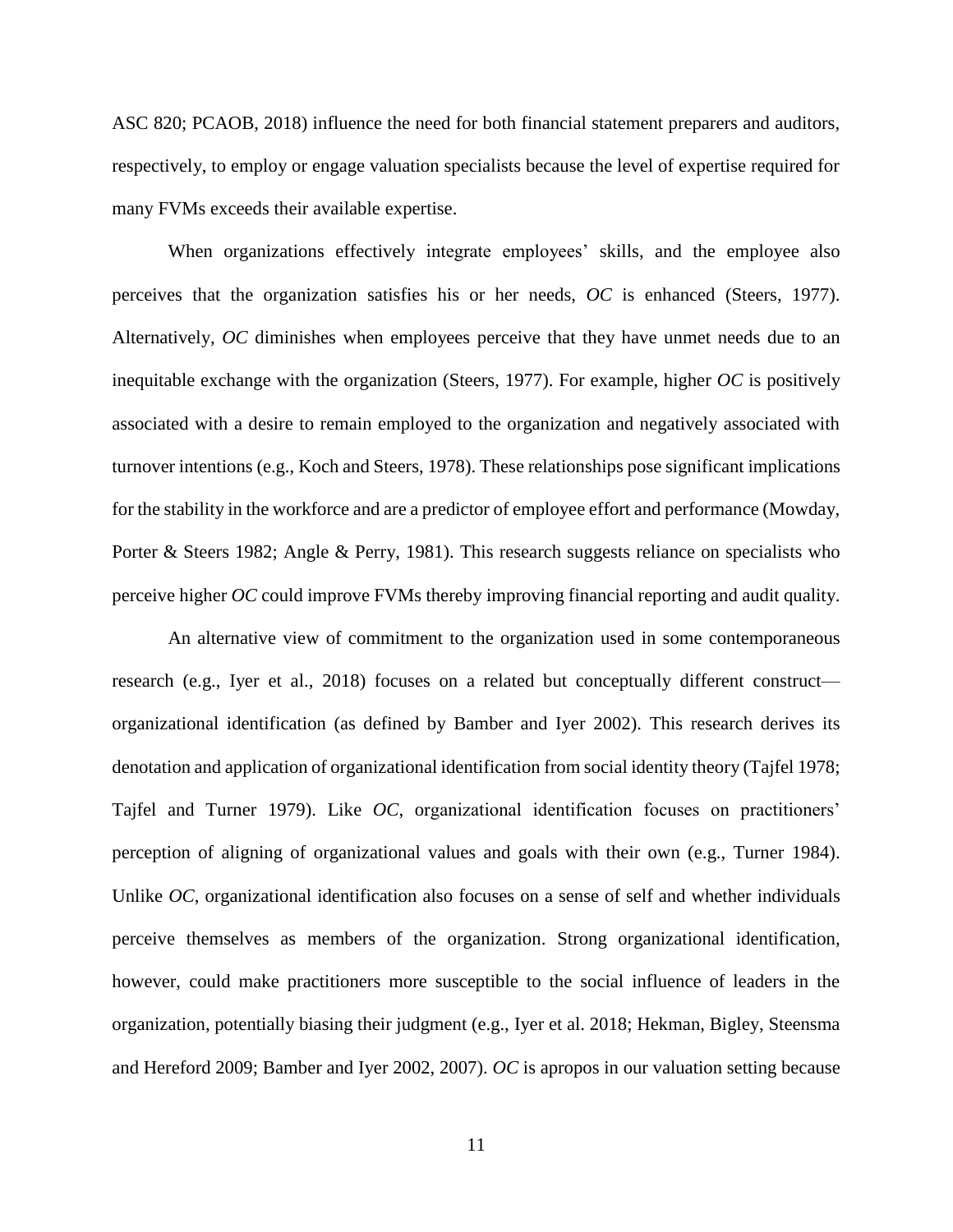it captures how a willingness to work hard for the organization could lead to conflict when *OC* is aligned or misaligned with specialists' professional ideology, discussed in the next section.

### *Professionalism as an Ideology*

Abbott (1988) indicates that the "essence of a profession" is its work product rather than the organization, that "many variables affect the content and control of that work," and that, "professions exist in an interrelated system" (Abbott 1998, p. 112). This interactionist perspective of professionalization aptly describes the relationship between accountants and specialists and indicates that changes in jurisdictional work boundaries can change professions (Griffith, 2019). This approach also indicates that the development of new knowledge and skill as well as structural changes in the execution of the task are two critical factors that can change jurisdictional boundaries. Increased use of FVMs in accounting requires accountants to consider their beliefs about historical cost accounting and shifts jurisdictional work boundaries because management and auditors must rely on specialists to help produce and audit the financial statements (Hux, 2017; Cannon and Bedard, 2016; Smith-Lacroix et al., 2012). Therefore, as a first step in understanding how the ascension of fair value prescriptions might affect the accounting profession, it is important to understand the antecedents and consequences of professionalism among specialists. This understanding is important because these specialists are crucial to the production of FVMs. Further, their inclusion challenges accountants', especially auditors', control over the services they deliver. Our study fills a gap in the existing literature and provides a foundation for future studies examining the evolution of the accounting profession in a valuation setting.

Prior professionalism research takes either an institutional or an individual level approach. Institutional level research in accounting focuses on factors such as whether accounting as an occupation meets traditional sociological definitions of a profession (e.g., Mautz, 1988; Zeff, 1987;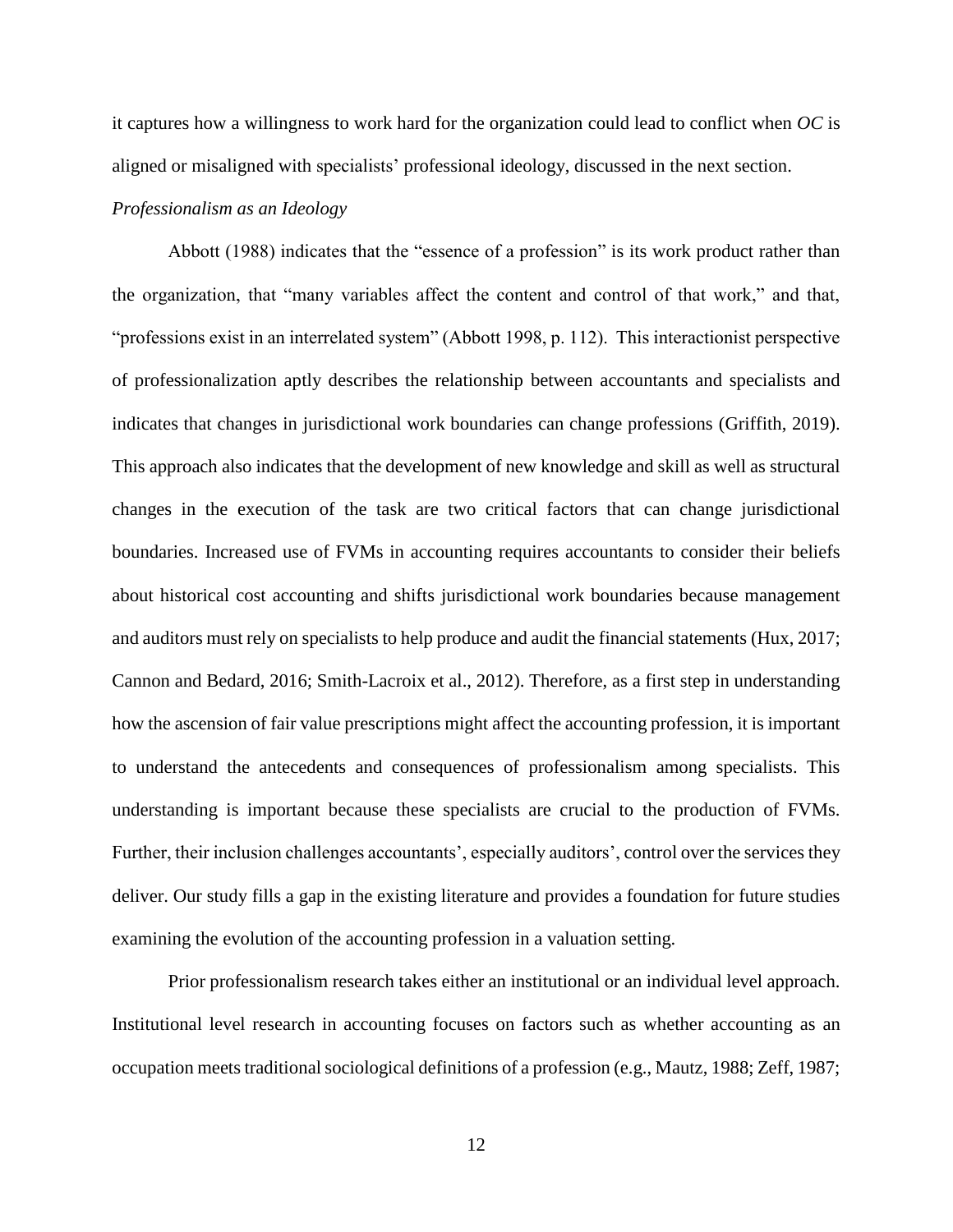Burns and Haga, 1977) and evaluating organizations employing accountants from a functional, interactive or critical perspective (e.g., Abbott 1988; Wilmott, 1989; Hooks, 1991). This research typically measures perceptions of professionalism among a group of related or unrelated occupations (e.g., Hall, 1968; Snizek, 1972) or specific to one occupation such as public accounting (e.g., Norris and Niebuhr, 1983; Aranya and Wheeler, 1986; Goetz et al., 1991; Lander, Koene & Linssen, 2013), internal auditing (Iyer et al., 2018; Kalbers and Fogarty, 1995), and management accounting (Shafer, Park, and Liao, 2002b). The consensus among this research is that researchers should focus on a single group of professionals because idiosyncrasies across professions could cloud researchers' ability to make clear inferences from their findings (e.g., Barbour & Lammers, 2015; Bartol, 1979). Prior research taking an individual-level approach focuses on practitioners' perceptions of various elements of professionalism and typically examines the association between these perceptions and individuals' work behaviors (Lander et al., 2013), or how increased professionalism might conflict with higher levels of commitment to an individual's employing organization (e.g., Suddaby et al., 2009). We follow the individual level approach and focus on each of the three primary employers of specialists. We extrapolate from the interactionist professionalization literature describing the professionalism effects of dividing expert labor (Abbott, 1998) and use two dominant theses to develop our predictions related to the joint effects of organizational and professional identities—proletarianization vs. adaptation.

The proletarianization thesis describes the professional work environment of large organizations and applies more so to those organizations that specialize in professional services such as accounting and independent valuation firms (e.g., Suddaby et al., 2009). This thesis originates from Marx's theory of history, which contends there are two opposing models of professionalism–the bureaucratic and the idealized. Under both models, professionalism among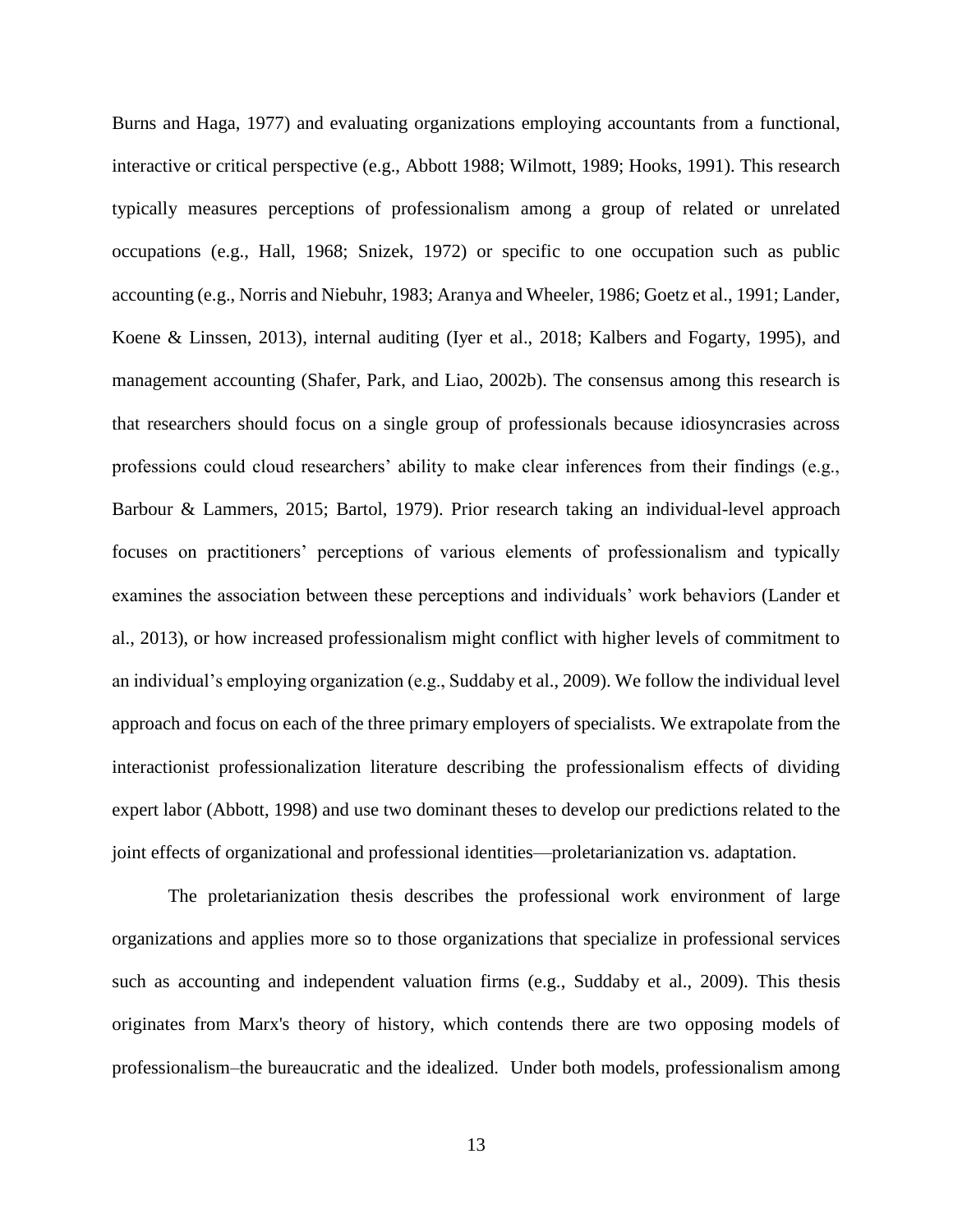employees is relatively higher, compared to organizations following the adaptation thesis, because of the focus on uniform processes and high quality. In the bureaucratic model, the intrinsic characteristics of capitalism (e.g., focus on efficiency) eventually erode workers efforts to the status of the "proletariat" (Freidson, 1986). That is, workers will be reduced to the market value of their labor as firms partition their work into routine parts void of control over the process and substance of their work. Partitioning into parts occurs through the implementation of specialized and formalized role structures (e.g., Wallace 1995). The bureaucratic model erodes professional values over time as well as the commitment to the employing organization (e.g., Suddaby et al., 2009) and in our setting best describes accounting firms. However, qualitative studies find that individual professionals employed by accounting firms are subject to a series of socialization practices designed to align professional and organizational goals and which constrain professional judgment in a variety of more or less subtle ways (Covaleski, Dirsmith, Heian and Samuel, 1998).

Contrary to the bureaucratic model, in the idealized model, professionals are assumed to have the requisite skills and knowledge to perform their work and are accorded wide latitude and discretion to determine when and how to perform their work (e.g., Suddaby et al., 2009; Wallace, 1995). The idealized model increases attitudes towards professionalism over time, which tends to crowd out commitment to commercial and managerial pursuits of the employing organization (Suddaby et al., 2009). This model best describes independent valuation firms in our setting. Similar to accounting firms, independent valuation firms have a focus on uniformity and high quality. However, because specialists are the dominant coalition in an independent firm (e.g., Dirsmith, Heian and Covaleski, 1997), their relatively higher autonomy could encourage creativity in meeting client needs and result in higher satisfaction and less perceived conflict with the organization in their role during the production of FVMs.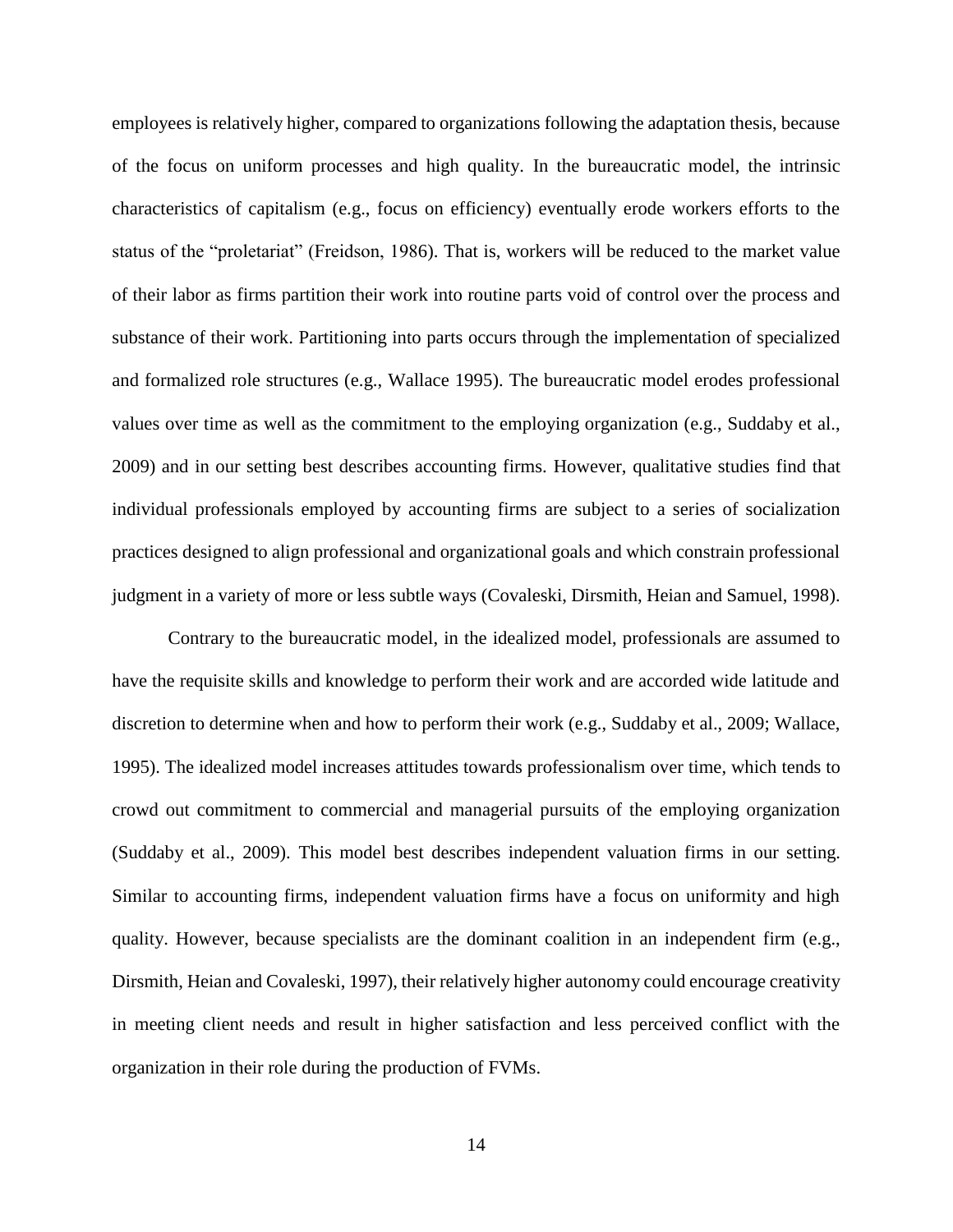The "adaptation" thesis differs from proletarianization and suggests that individuals can adjust to work environments in large organizations by creating real or imagined barriers that, effectively, form mini-professional service firms inside the organization that protect them from bureaucracy inherent in organizational control (e.g., Cooper & Robson, 2006). This view also suggests that the mini-professional service firm structure allows practitioners to maintain their professional values while also engendering strong commitment to the employing organization in a way that decreases conflict between professional expectations and bureaucracy (Suddaby et al., 2009). Recent quantitative research in accounting generally finds more support for the adaptation thesis (Shafer, Lowe & Fogarty, 2002a; Bamber & Iyer, 2002) finding limited conflict between employees' commitment to their profession and their organization. In our setting, this model best describes public and private companies that employ specialists. Concerns related to whether specialists are a dominant coalition (e.g., in financial services companies and independent valuation firms) could impose constraints on adaptation (e.g., Covaleski et al., 1998; Dirsmith et al., 1997); however, contemporaneous research in accounting suggests professionals adapt relatively well to large organizations and are able to maintain dual commitment to their profession and organization. We examine whether that duality holds among specialists.

### *Professionalism, Organizational Commitment and Organizational-Professional Conflict (OPC)*

This juncture in accounting and auditing practice creates an ideal setting to examine the joint effects of professionalism and organizational commitment on specialists' interactions within their institutions (e.g., their employers). Specialists often have non-traditional backgrounds, which is particularly germane to the production of more complex FVMs (Barr-Pulliam et al., 2019), but serve an important role within traditional settings that are the financial reporting and auditing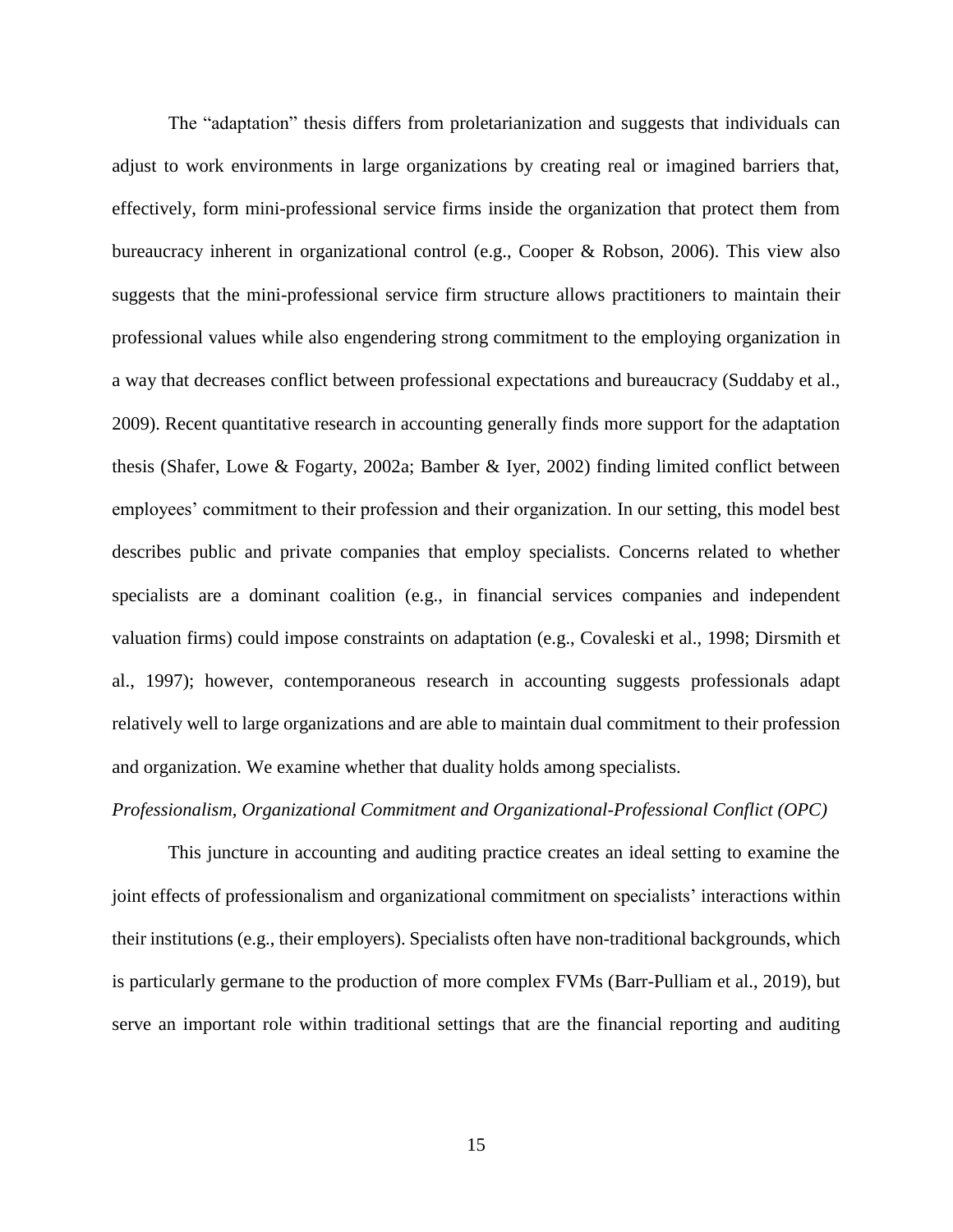gatekeepers such as in accounting firms.<sup>4</sup> One example of an institutional interaction is Organizational-Professional Conflict [*OPC*], which is an affective response either to the alignment or misalignment between organizational and professional demands. Whereas accounting standards have long espoused the application of historical cost accounting with standardized approaches to valuing accounting transactions, fair value accounting introduces significant judgment and estimate uncertainty requiring the application of complex valuation methodology, and the evaluation of subjective assumptions about unobservable model inputs (FASB 2011, ASC 820; Griffith et al. 2015; Bratten et al. 2013).

Historical cost accounting lies in stark contrast to the application of complex valuation models and input assumptions exercised in the development of estimates of fair value. Consequently, prior research finds the disparity in knowledge domains and approaches the accounting (i.e., using historical cost accounting) and valuation (i.e., using fair value accounting) practices use to value financial reporting transactions are a significant source of disagreement between these two constituents and are a source of conflict between the parties (Griffith, 2019; Cannon & Bedard, 2016; Griffith et al., 2015). Whereas specialists might desire the freedom to exercise professional judgment with minimal intervention or reprimand either externally or internally (Shafer et al., 2002a; Barr-Pulliam et al., 2018; Hall 1968), their decisions are constrained by the tenets prescribed in accounting standards and by the accounting organization leading to *OPC*.

Research finds that *OPC* varies across professional settings of employing organizations. On the one hand, organizations emphasize adaptation to core values and goals, focus on profit

<sup>4</sup> We consider accounting firms as gatekeepers of audit quality since audits of public and private companies are performed by these firms. We consider the public companies, especially, as the gatekeepers of financial reporting quality. Specialists, however, may be employed by either of these types of firms, as well as independent valuation firms. However, they play an important role in maintaining high levels of audit and financial reporting quality.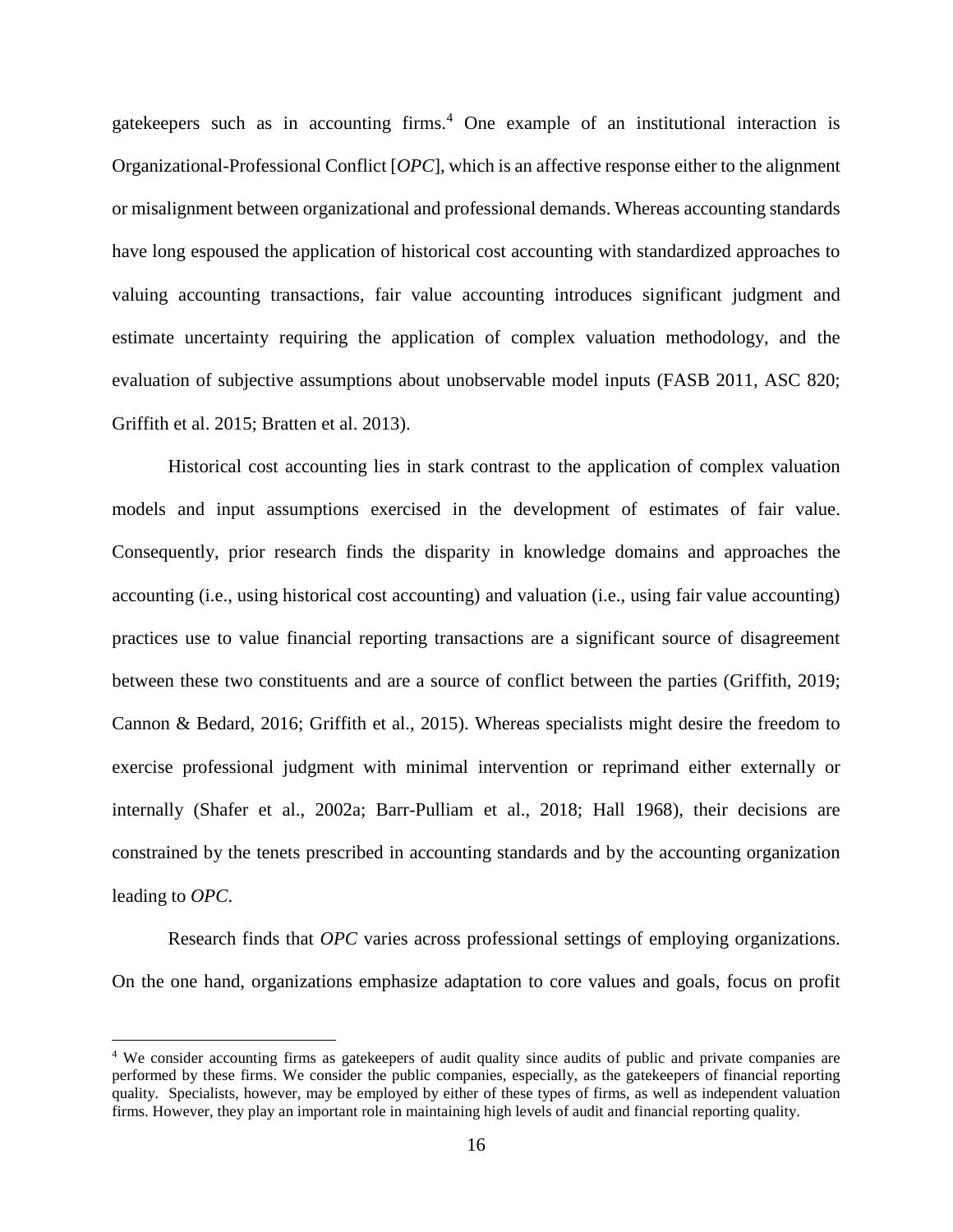maximization, and loyalty (e.g., Suddaby et al., 2009; Shafer et al., 2002a; Meyer & Allen, 1984). On the other hand, professional practice frameworks generally emphasize professional autonomy, independence in fact and appearance (e.g., objectivity), and high standards of conduct and highquality work products (Hall, 1968). Both professionalism and *OC* are negatively associated with *OPC* (Sorensen, 1967; Aranya & Ferris, 1984). However, no prior research directly examines professionalism among specialists or their institutional interactions.

Early multidisciplinary studies find a negative relationship between professionalism and *OPC* (e.g., Snizek, 1972; Hall, 1968) while some subsequent studies focusing on one occupation find a positive relationship (e.g., Shafer et al., 2002b). Measurement error and nuances in the experimental setting examined in these subsequent studies explain the differential effect of professionalism. One way specialists might experience *OPC* is a conflict between adherence to professional practices related to the production of FVMs and budget and time pressure (Hux, 2017). Currently, no one professional certification or its professional practices framework is preeminent among specialists (Barr-Pulliam et al., 2019). We expect varying levels of professionalism among practitioners. However, if contemporaneous efforts to move the practice of valuation toward a more professional model are successful and if attitudes toward professionalism follow the preponderance of prior research and are more positive, *ceteris paribus* the adaptation thesis could be more likely to manifest.<sup>5</sup> We develop the following expectation:

### **H1**: *Specialists' perceived professionalism is negatively related to perceptions of OPC.*

As previously indicated, organizational commitment describes attitudes embodying strong involvement and identification with the employing organization, a willingness to work hard and

<sup>5</sup> The contemporaneous efforts to which we refer are development of valuation-specific certifications for business and intangibles valuation (Certified in Entity and Intangible Valuations—*CEIV*) and financial instruments (Certified in the Valuation of Financial Instruments—*CVFI*) by the American Institute of Public Accountants (AICPA) to assuage this concern. We discuss implications for our results and in the conclusion.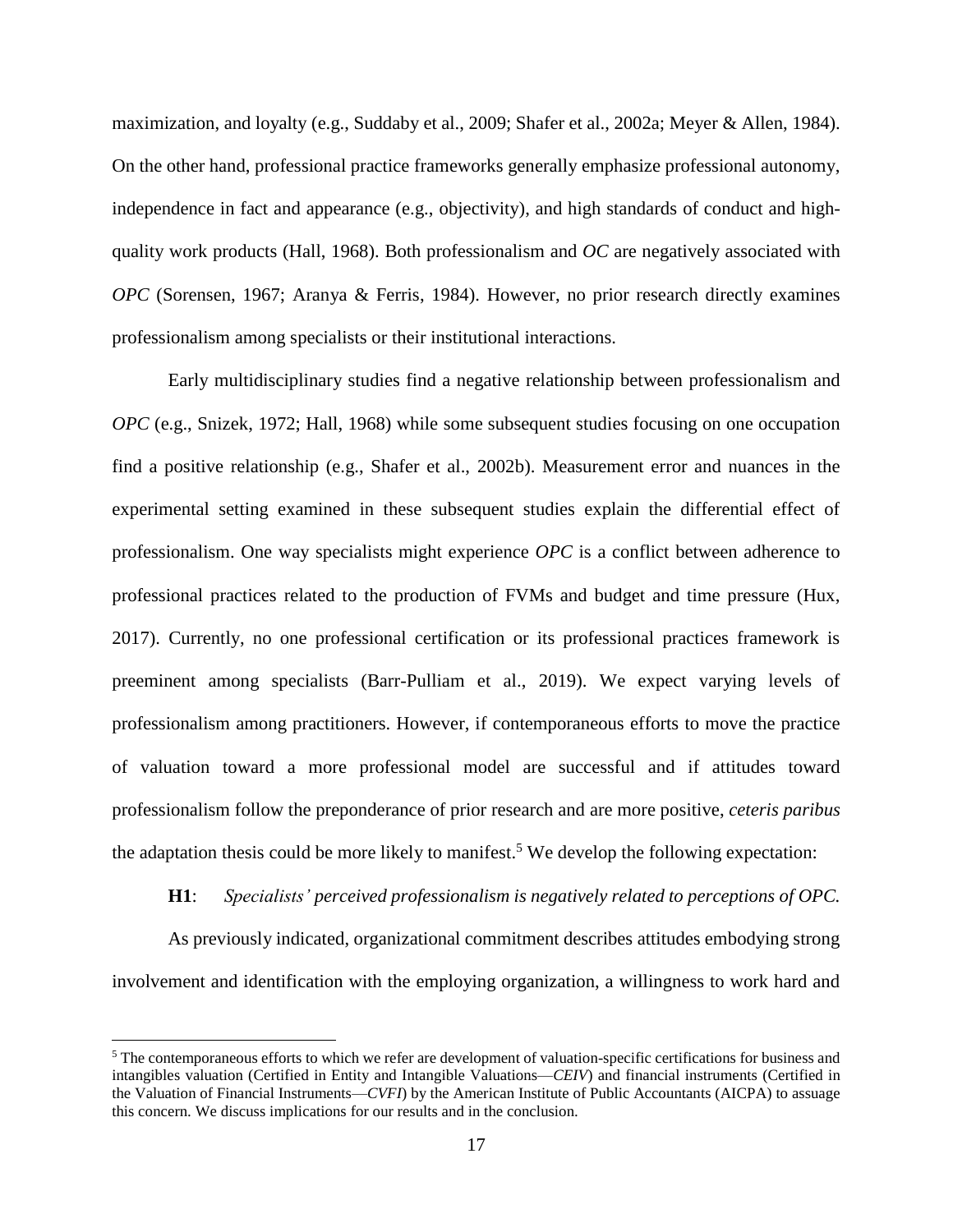remain employed with an organization. Further, high organizational commitment is associated with acceptance of the goals of the organization, strong attachment, and loyalty to the organization (Bartol, 1979). Given these prior findings, we expect where specialists' values align with that of their organization, and they indicate a high commitment to their employing organization, they will experience lower levels of *OPC*. Conversely, we expect a lower commitment to the employing organization will be associated with higher levels of *OPC*. <sup>6</sup> Examining *OC* among specialists could provide additional insights into institutional implications of challenges noted by both specialists and their clients during the production of FVMs such as communication, time pressure, and expectations gaps (e.g., Barr-Pulliam et al., 2019; Hux, 2017). We also expect a negative relationship between *OC* and *OPC*, formally stated as follows:

## **H2**: *Specialists' perceived OC is negatively related to perceptions of OPC.*

While we predict two main effects in the first two hypotheses, we also expect that *OPC* will be conditional upon the alignment or misalignment of specialists' perceptions of professionalism and organizational commitment. In one view, specialists could experience an identity conflict whereby they have both higher (lower) perceptions of professionalism and *OC*, because these two different but related types identification could direct individuals to engage in incompatible behaviors (e.g., Iyer et al. 2018; Hekman et al. 2009; Baumeister 1999). Aranya and Ferris (1984) describe a more nuanced expectation that results when there is an identity conflict. Specialists operating in environments promoting high levels of professionalism and that have a formalized socialization process (e.g., as described by Covaleski et al. 1981) that often leads to a high commitment to the organization will likely experience the lowest *OPC*. In these

<sup>6</sup> Aranya and Ferris (1984) and other studies suggest that organizational commitment (*OC*) could also be a *behavioral outcome* of *OPC;* however, other research suggests *OC*—and the related construct organizational identification as examined in Bamber and Iyer (2007), for example—could be an *antecedent* to *OPC* (e.g., Iyer et al. 2018). In our study, we take the antecedent approach for consistency with professionalism and test the alternative in Section IV.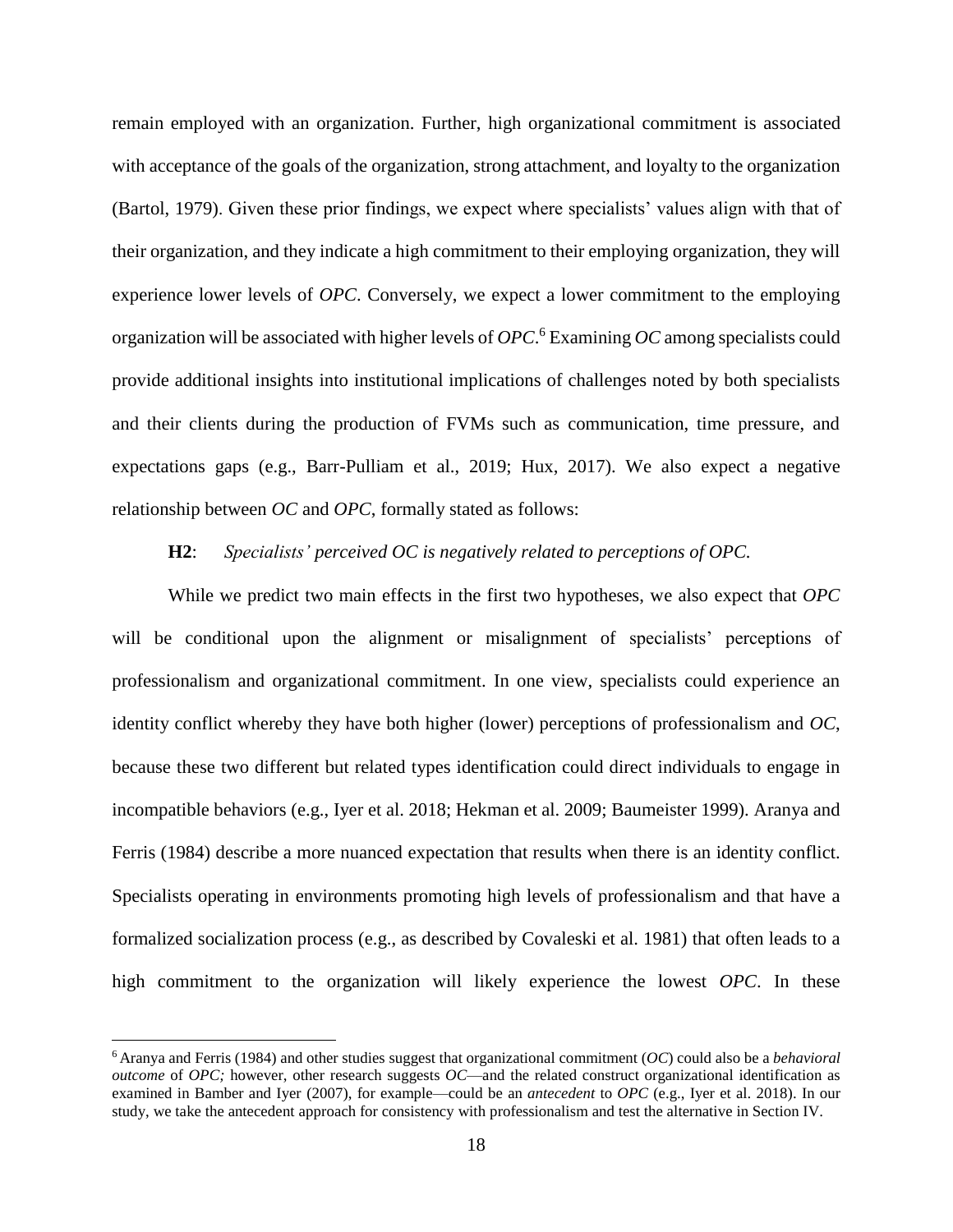environments, specialists will be more loyal to their organization and to executing the valuation task demonstrating higher levels of professional competence and objectivity. This association aligns with the adaptation thesis (Suddaby et al., 2009). Alternatively, specialists experiencing lower *OC* and who perceive lower professionalism will likely experience higher *OPC*.

Prior research suggests that specialists employed in nonprofessional service firms (e.g., inhouse) are more likely to experience lower levels of professionalism compared to specialists employed in professional service organizations like accounting firms (Shafer et al., 2002a; Aranya and Ferris, 1984). Further, specialists employed in bureaucratic environments are more likely to experience lower levels of *OC* because of the associated dissatisfaction and frustration professionals experience when working in such environments (Suddaby et al., 2009). Therefore, we expect that specialists who experience lower *OC* and who have more negative attitudes about professionalism will perceive the highest levels of *OPC*, which leads to the following hypothesis:

# **H3a:** *Specialists will perceive low (high) OPC when they report both higher (lower) professionalism and organizational commitment.*

## [Insert Figure 1 Here]

When specialists experience no identity conflict, for example, when they report a combination of higher *OC*-lower professionalism or lower *OC*-higher professionalism, they should experience moderate *OPC*. <sup>7</sup> Some professionalism research in accounting argues that *OC* may be a function of professionalism, suggesting that the latter precedes the former (e.g., Aranya, Pollock and Americ, 1981). This logic then suggests that absent an identity conflict, *OPC* will be higher when professionalism is lower irrespective of the level of *OC*. Other *OPC* research suggests the two constructs develop independently (e.g., Iyer et al., 2018; Suddaby et al. 2009; Shafer et al., 2002b; Kalbers and Fogarty 1995) and this research suggests no clear distinction which

 $\overline{\phantom{a}}$ 

<sup>7</sup> Consistent with Aranya and Ferris (1984), we define moderate as between the highest and lowest levels of *OPC*.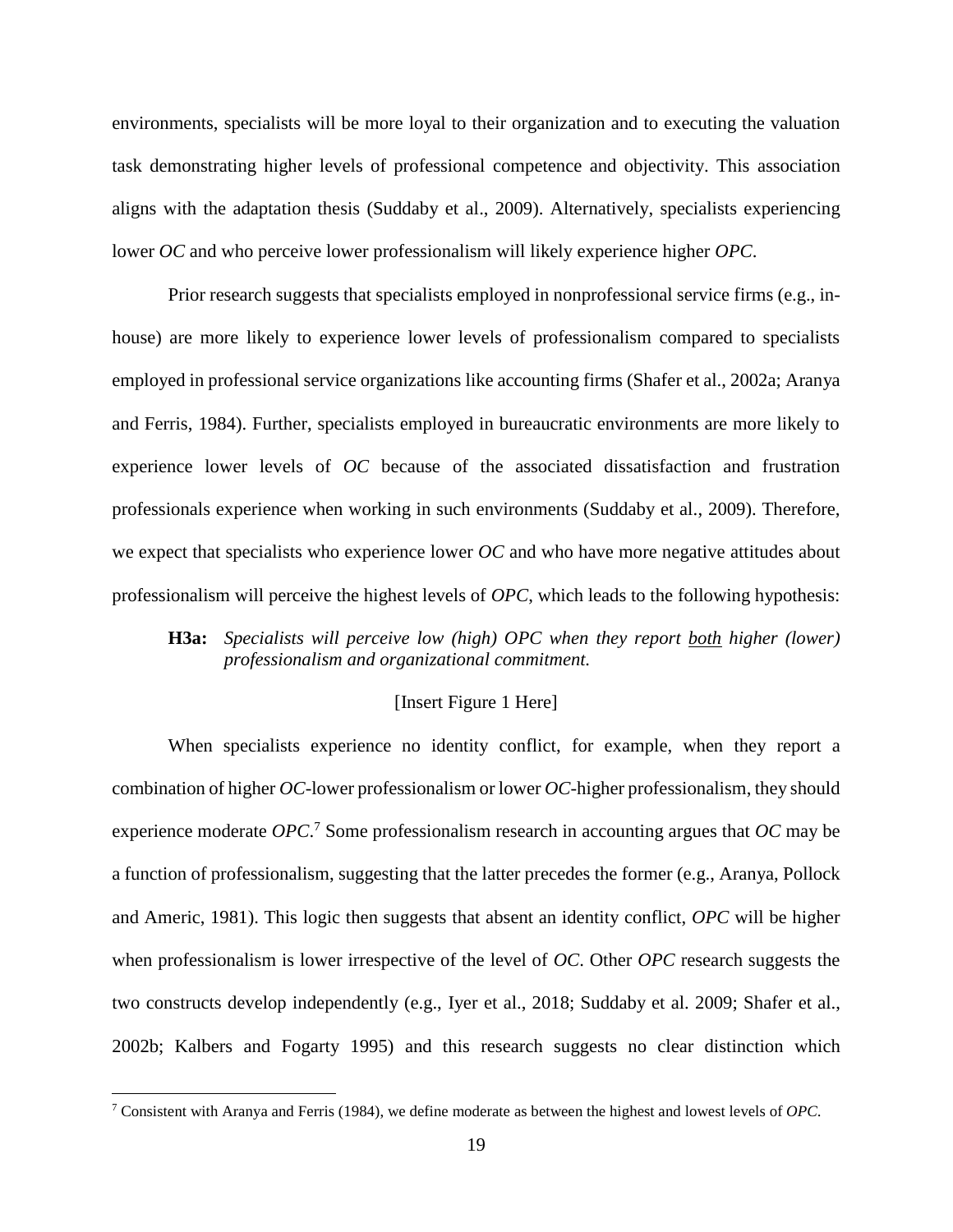"moderate" *OPC* setting is higher. Because of the nuances in our valuation-specific setting and because of the current professionalization efforts by the AICPA and other organizations (AICPA, 2017, 2018), we develop our hypotheses following the latter research stream:

# **H3b:** *Specialists' perceptions of OPC will be intermediate when they report higher (lower) professionalism and lower (higher) organizational commitment*.

## *Effects of Work Setting and Work Context on Organizational-Professional Conflict*

An important assumption related to attitudes about professionalism its significant correlation with work behavior (e.g., Bartol, 1979). The preponderance of research suggests that beliefs about professionalism increase with demographic factors such as organizational rank (Wood et al., 1989; Harrell et al., 1986), the type of professional work, and the types of organizations with which specialists have experience (Suddaby et al., 2009; Shafer et al., 2002a). We examine how demographic factors that we categorize as work setting and work context moderate the relationship between specialists' attitudes about professionalism and *OPC*.

Specialists' work setting examines whether experience in one of the three primary types of organizations that employ specialists (accounting firms, independent valuation firms, and public and private companies) affects specialists' attitudes about professionalism. Prior research suggests the hierarchical structure, and institutional norms within both professional service firms and corporations offer the type of professional work that influences attitudes about professionalism and *OPC* (e.g., Leicht and Fennell, 2001). Important considerations are differences in ownership type and expertise of those in oversight positions between corporations and professional service firms which tend to be partnerships (e.g., Shafer et al., 2002a) and the extent to which specialists dominate the staffing configuration of the organization.

In service-oriented professions such as accounting, medicine, and law, the corporate form often results in the loss of control over clients such as which clients to serve, which services to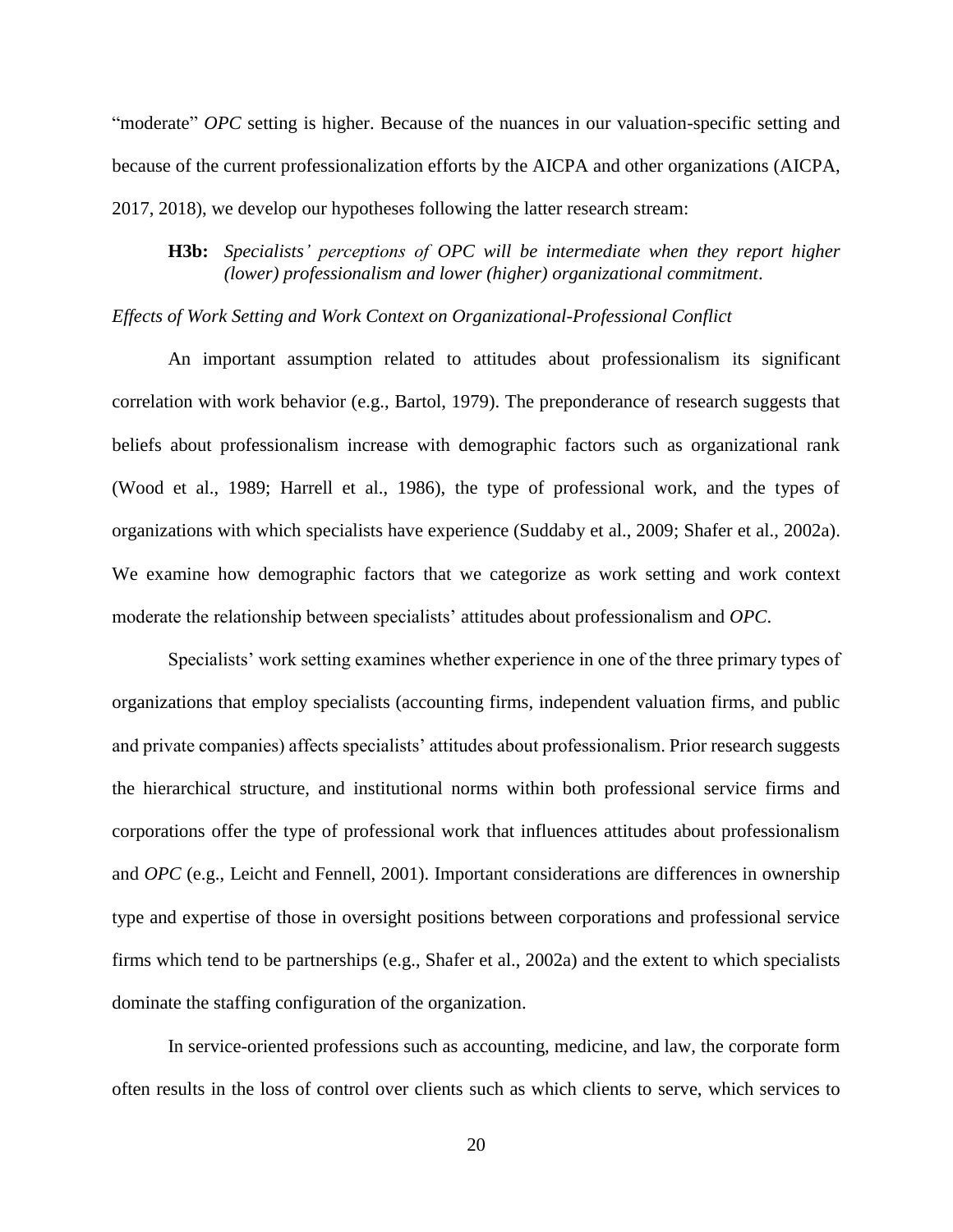provide, and fee structures. This organizational form also shifts the emphasis from the quality of service to organizational objectives such as cost containment and profit maximization (Shafer et al., 2002a). The implications for specialists employed by accounting firms and in-house could be similar as they are more likely to have a support role rather than function as the primary business line, such as in independent valuation firms. Auditors and bankers often control the workflow and revenue generation of specialists in their organizations. This limitation is especially salient for specialists employed by accounting firms since their existence and legitimacy centers around the need to support auditors in the evaluation of FVMs rather than generating revenue through the more profitable preparing FVMs for external non-audit clients (Barr-Pulliam et al., 2019).

Research in organizational behavior defines significant presence within the firm as dominant coalitions (e.g., Pennings & Goodman, 1977; Thompson, 1967) and suggests that 1) a "professionalism" coalition can exist at the macro level of the organization; 2) an "organizational" coalition can exist within a unit of the organization; or 3) the two coalitions could coexist. For example, in accounting firms, specialists may be dominant among the consulting practices, but auditors dominate the firm as a whole. This dynamic differs from independent valuation firms where specialists are typically the dominant coalition. Within both public and private companies, the primary industry (e.g., financial services) likely dictates not only whether specialists are a dominant coalition but also their specific importance to management. In our study, the extent to which specialists are a dominant coalition in their work setting could affect their attitudes about professionalism such that they moderate its effect on *OPC*. Work setting likely colors professional values and commitments, thereby influencing *OPC*, which leads to the following hypothesis:

**H4:** *Work setting* moderates the effect of *professionalism* on perceptions of *OPC*.

Specialists' work context examines whether valuing financial instruments (FI) versus either of the other four categories of FVMs (business entities, tangible assets, intangible assets, or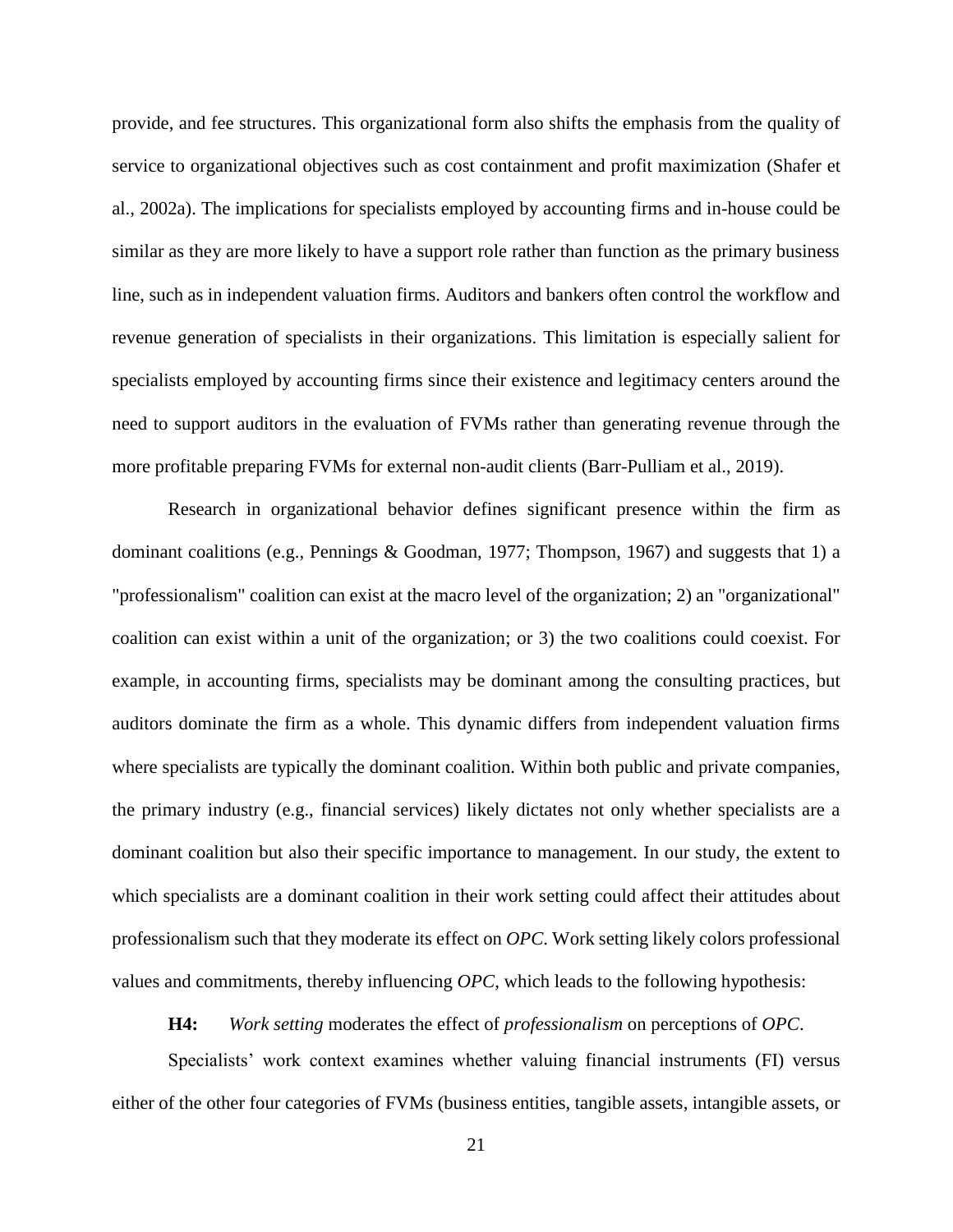real estate), differentially affects attitudes about professionalism. While no definitive path to a career in valuation currently exists, Barr-Pulliam et al. (2019) find that the expertise, academic and professional training and complexity of FI specialists' work requires a level of skill held by very few. Because of the structural and valuation complexity inherent in FIs, these specialists often hold PhDs in science or mathematics or hold advanced degrees from institutions offering quantitative finance and or financial engineering programs. Most non-FI specialists are CPAs with accounting and or auditing experience who, especially early in the development of valuation practices, transitioned into valuation from the audit practice in their accounting firm and either continued with the firm or moved to another employer (Barr-Pulliam et al., 2019). Because FI specialists are professionals with non-traditional backgrounds but who serve in important roles within traditional organizational settings, we expect differences in their attitudes about professionalism and thus the relationship between professionalism and *OPC*. Consequently, we form the following expectation:

**H5**: *Work context* moderates the effect of *professionalism* on perceptions of *OPC*.

## **I. RESEARCH METHODOLOGY**

 $\overline{\phantom{a}}$ 

Our study examines the relationships between and among specialists' perceptions of antecedents to and potential outcomes of organizational-professional commitment (*OPC*). We administered a field-based survey which included three sections: a cover letter describing the purpose of the study and a request to signal informed consent; a series of scale-based instruments used in prior psychology, sociology and accounting research to measure our constructs of interest (see **Appendix I**); and optional demographic and classifying information.<sup>8</sup> We pilot tested our survey with five global valuation practice leaders that represented each of the primary employer

<sup>8</sup> We received all required approvals from the Institutional Review Board (IRB) prior to administering the survey.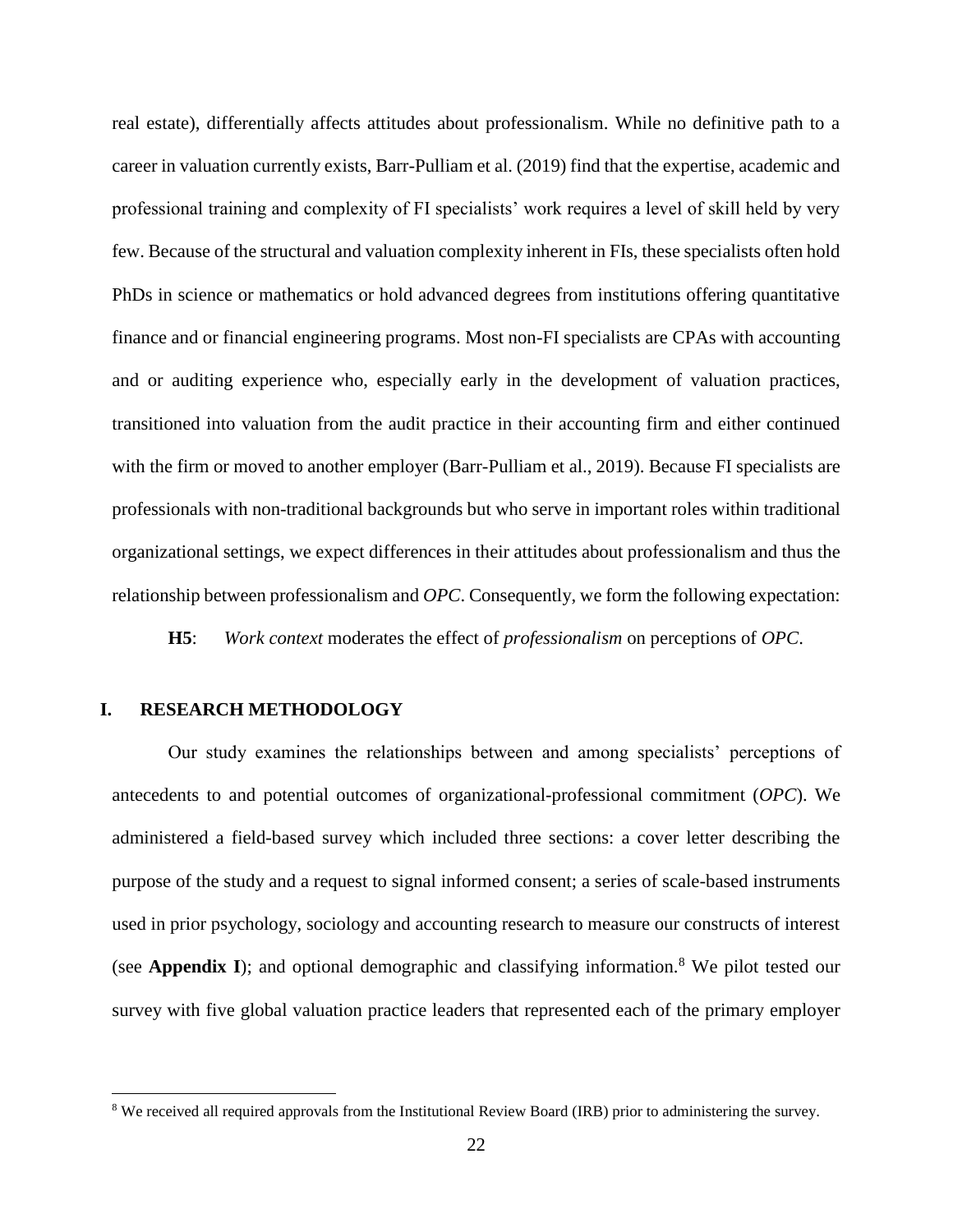types for valuation experts (accounting and independent valuation firms and both public and private companies). Their helpful comments improved the external validity and mundane realism. To prevent order effects, we counterbalanced questions within and across the construct measures.<sup>9</sup>

## **Participants**

l

Participants include specialists representing a range of backgrounds, services provided, employers, and geographic locations. We collected responses in person at continuing education conferences and online via Qualtrics. We distributed the paper surveys in person at valuation continuing education events sponsored by the American Institute of Certified Public Accountants; American Society of Appraisers; two State Societies of Certified Public Accountants; and the three Informa Valuation of Financial Instruments (V-FI) conferences. Events took place in either New York, Los Angeles, San Francisco, London, or Hong Kong, and we worked with program coordinators to identify participants. These coordinators facilitated distribution of the paper version of the surveys at the live events and were responsible for disseminating a Qualtrics link to their membership databases for the online version of the survey. This approach precluded our involvement in the recruitment process but increased confidentiality because we were unable to connect participant responses with any personally identifiable information.

While we are unable to estimate the number of specialists who received but did not complete the survey online, we provided approximately 200 surveys to the coordinators for distribution at continuing education events. Two hundred forty-seven (247) specialists completed the instrument—75 in person and 172 online. We exclude 25 (10.12%) participants who provided

<sup>9</sup> Consistent with prior professionalism research, we use a single source of data for our predictor and criterion variables, which subjects analyses to common method bias. In addition to counterbalancing presentation of measures, we also follow suggestions by Iyer et al. (2018) and Podsakoff et al. (2003) and (1) used an anonymous format; (2) encouraged honest answers based on how specialists generally felt, and assured them that there were no right or wrong answers; (3) used familiar terminology; and (4) used previously validated scales to operationalize constructs.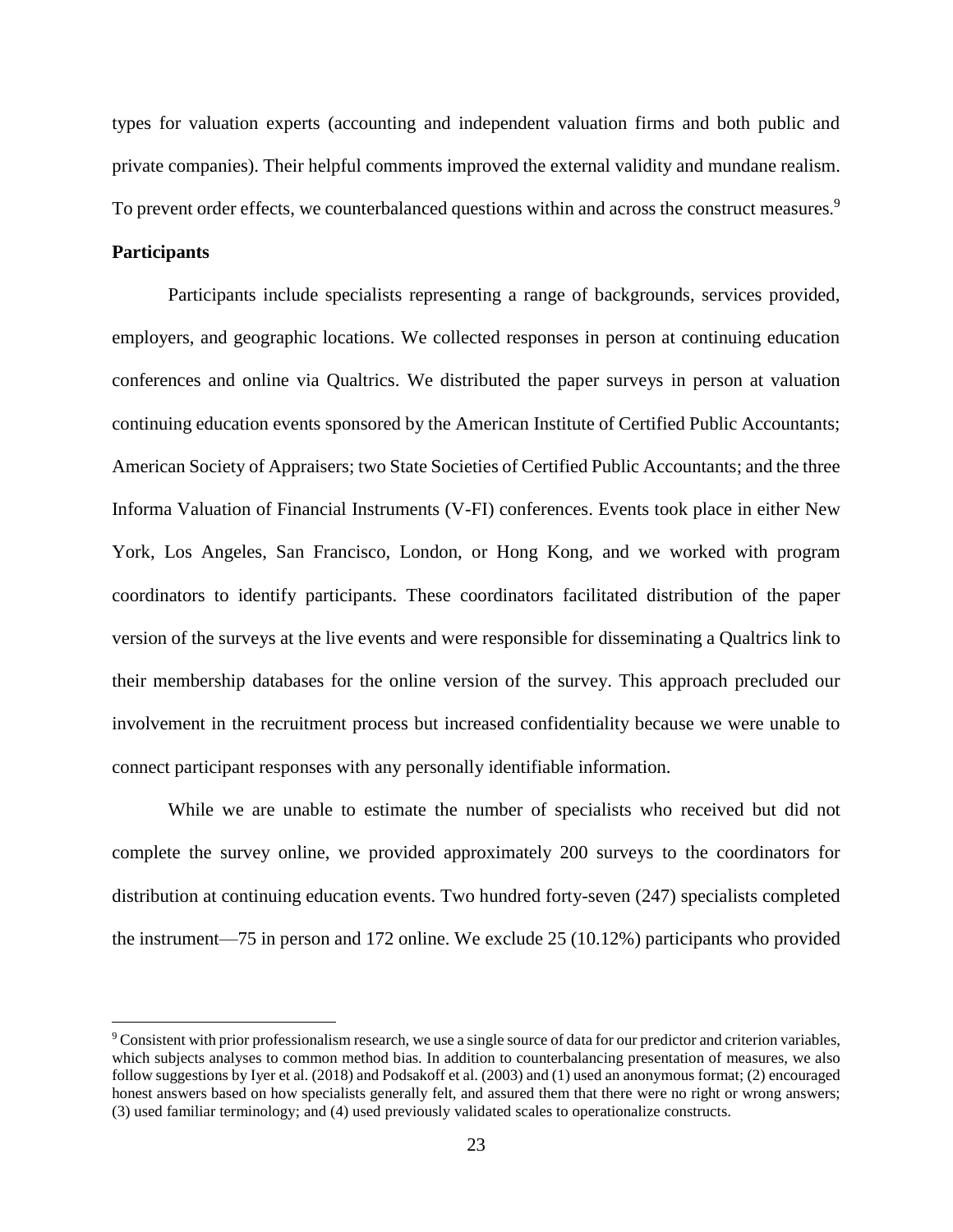incomplete responses to one or more of the primary construct measurements (all were online participants). We include only 222 participants for consistency across analyses. In untabulated results, we find no systematic differences across collection methods (in-person versus online).<sup>10</sup>

As we show in Panel A of Table 1, our sample includes specialists employed by each of the three primary organizational types: accounting firms (28.38%), independent valuation firms (45.05%), and in-house at public, private and financial services firms (26.57%). Panel B shows that participants are very experienced as a significant number have more than 15 years' experience with their current employer (36.04%), specifically in valuation (63.51%), and overall (76.13%). Commensurate with tenure, 60.81% of our participants hold senior-level positions, and 50.45% have either current or prior accounting firm experience (both untabulated).

Consistent with Barr-Pulliam et al. (2019) we differentiate FI from Non-FI in our study as the former refers to complex products such as mortgage-backed securities (MBS) and synthetic collateralized debt obligations (CDOs). Panel C of Table 1 illuminates the lack of defined path as 74.77% of participants have some non-valuation prior experience such as academia (13.96%), accounting (24.77%), and investment banking (12.61%). Panel D shows that participants primarily focus on FI (31.53%) and non-FI (64.47%). The business valuation sub-specialty of non-FI had the highest representation (40.99%).

Panel E of Table 1 shows that valuation, like accounting, is a male-dominated occupation (Barr-Pulliam et al., 2019) as participants were 69.82% male. All participants have at least a bachelor's degree while 49.10% have either a master's or MBA and 5.41% have a Ph.D. Similar to the lack of a predefined path to a career in valuation and indicative of the current state of the valuation profession, practitioners and employers have mixed opinions about which certification

<sup>10</sup> We find no systematic differences across our constructs of interest (*PROF*, *OC*, and *OPC*) or our work setting, work context, or other demographic variables such as age, gender, and experience.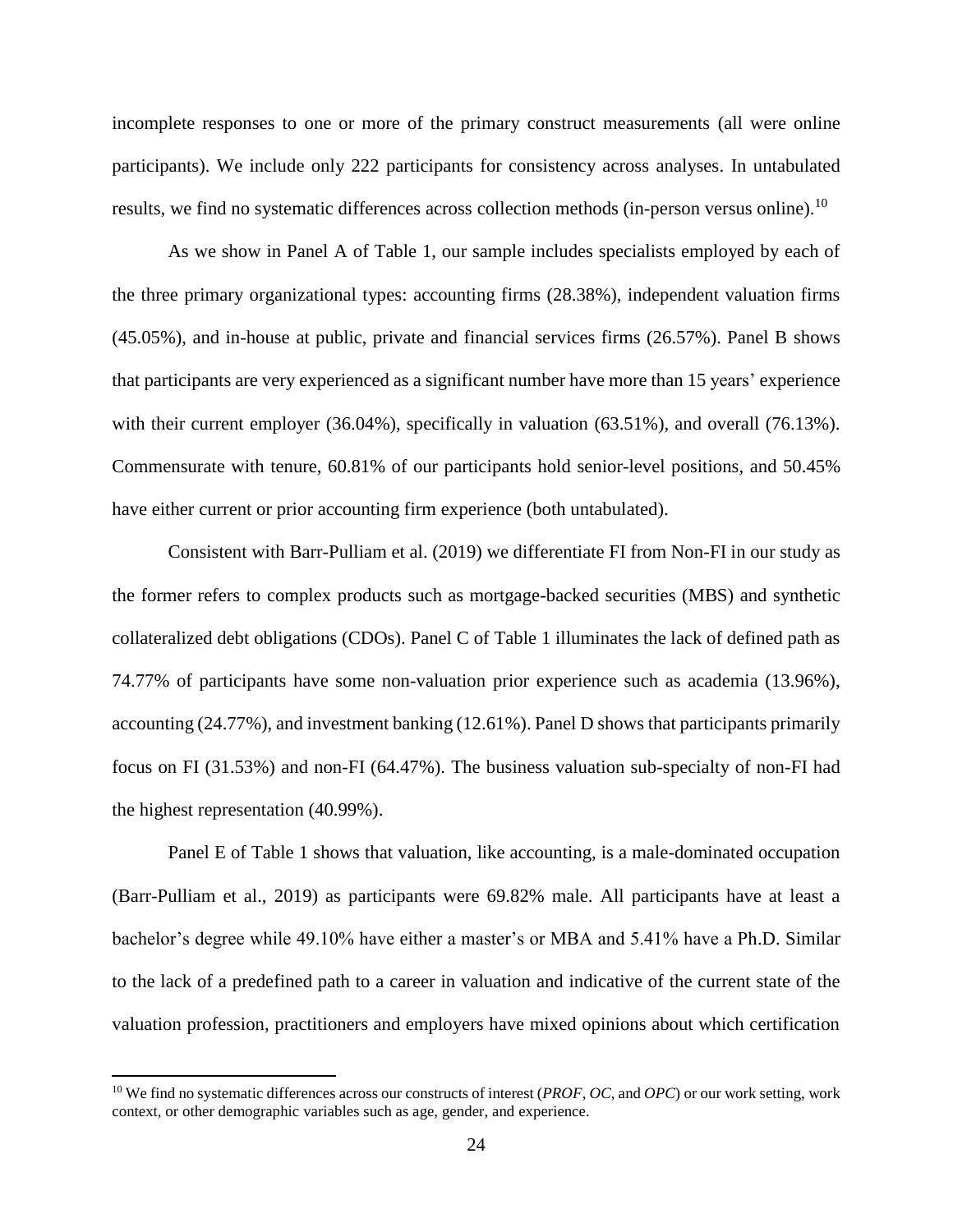is preeminent (Barr-Pulliam et al., 2019). Panel E demonstrates this diversity of thought as common professional certifications reported include American Society of Appraisers (ASA: 47.75%), Certified Public Accountant (CPA: 21.62%), Certified Financial Analyst (CFA: 15.32%), Accredited in Business Valuation (ABV: 15.77%), and Certified Valuation Analyst (CVA; 15.77%). Thirty-two percent hold multiple certifications (e.g., CFA/ASA, CPA/ABV).

## **Construct Measurement**

### *Professionalism*

Our first construct of interest is a professional ideology, which we operationalize as professionalism [*PROF*]. Following prior research (e.g., Shafer et al., 2002b; Kalbers and Fogarty, 1995), we use the Hall (1968) *Professionalism Scale,* and we adapted it for a valuation-specific setting (see **Appendix I**). The scale represents the following five underlying dimensions:

- 1) Professional community affiliation [e.g., *I subscribe to, and systematically read, valuation-related and other relevant professional publications.*],
- 2) Social obligation [e.g., *the valuation profession is essential to the welfare of society*.],
- 3) Belief in self-regulation [e.g., *Valuation practitioners who violate professional standards should be judged by professional peers*.],
- 4) Dedication to the profession [e.g., *I would stay in valuation even if I had to take a slight pay cut in order to do so*.], and
- 5) Demands for autonomy [e.g., *The judgment of an experienced valuation professional should not normally be second-guessed by his or her supervisor*].

We used a 5-point scale anchored on whether each of 20 statements corresponds "*very* 

*poorly*" (1) or "*very well*" (5) with specialists' attitudes and or behavior. For our analyses, we

created a continuous *Professionalism* [*PROF*] score by summing scores across the 20 questions.

We also created a dichotomous variable [*PROF\_Binary*] that allows us to examine lower relative

to higher *PROF* by splitting scores below or at or above the median, respectively.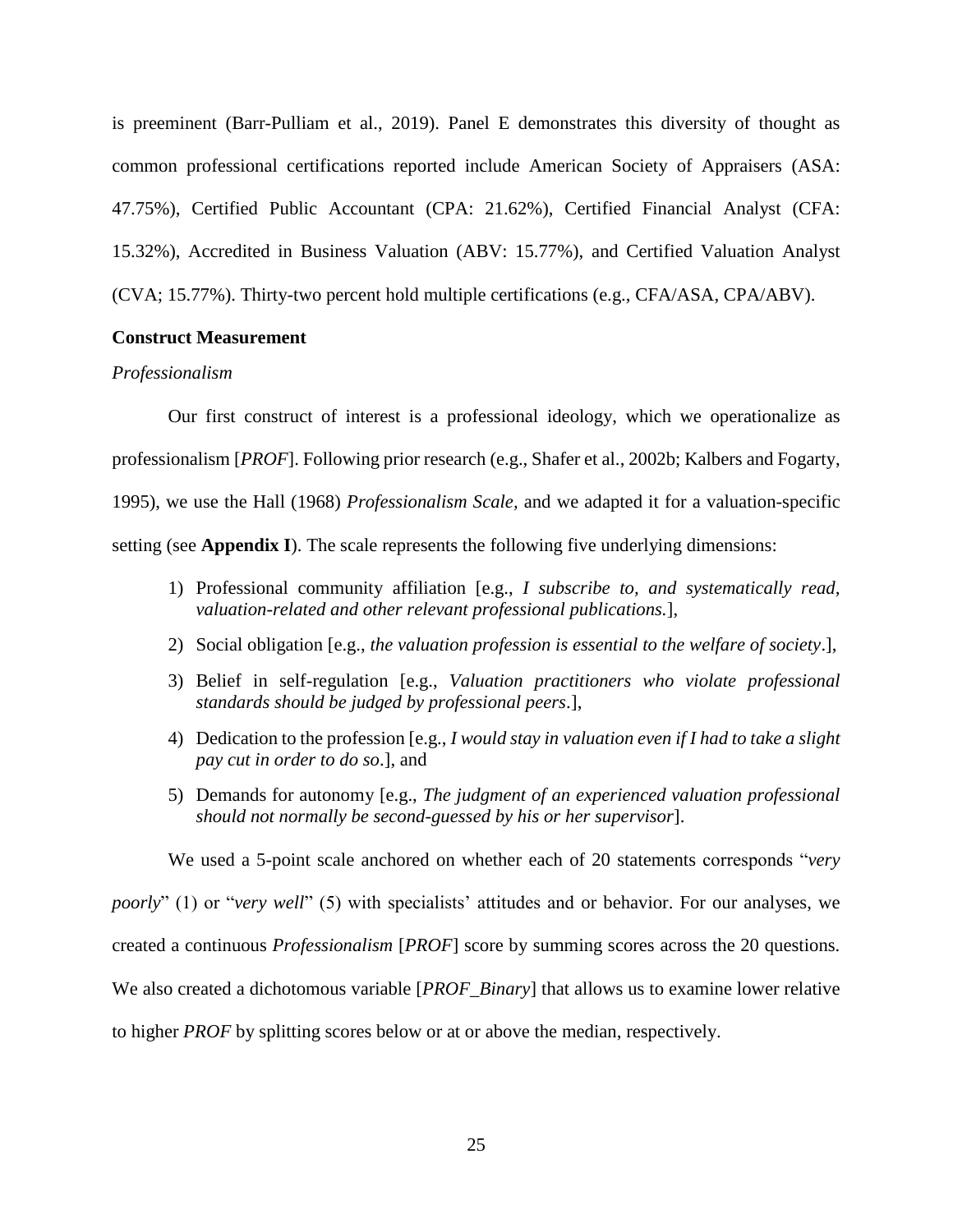The highest possible *PROF* score is 100, where higher scores indicate higher professionalism. As shown in Table 2 Panel A, the mean *PROF* score was 71.28, and the mean score is significantly greater than the scale midpoint of 60 ( $p < .001$ ).<sup>11</sup> Our *PROF* score is qualitatively similar to prior studies examining accountants (e.g., Suddaby et al., 2009; Shafer et al., 2002b; Kalbers and Fogarty, 1995; Aranya and Ferris, 1984) and a range of other occupations such as engineers and social workers (e.g., Bartol, 1979; Kerr et al., 1977; Hall, 1968).<sup>12</sup>

## *Organizational Commitment*

 $\overline{\phantom{a}}$ 

Our second construct of interest is organizational commitment [*OC*], which we measure following seminal work such as Meyer and Allen (1984) and more contemporaneous studies (e.g., Demirtas and Akdogan, 2015; Posey, Roberts, and Lowry, 2015). We include seven questions that measure specialists' affective response to statements about their current employer such as "*I do not feel emotionally attached to this organization*" and "*This organization has a great deal of personal meaning to me*." We used a 7-point scale anchored on whether specialists "*strongly disagree*" (1) or "*strongly agree*" (7) with each statement. As we did for *PROF*, we summed scores on each measure to create a continuous measure of *OC* and partition the sample into two groups by splitting participant scores below or at or above the median to derive *OC\_Binary*. Higher scores indicate higher *OC*. Table 2 Panel B shows specialists averaged 33.93 of 49 points possible for

<sup>&</sup>lt;sup>11</sup> We calculate the scale midpoint for all of our measures using a 5-point (7-point) scale by multiplying three (four) times the number of questions on the measure (e.g., 3 x 20 for *PROF*). We test difference from the scale midpoint rather than the median since the midpoint is meaningful and because we make directional predictions.

<sup>&</sup>lt;sup>12</sup> In untabulated analyses, we examined construct validity—based on Cronbach's alpha  $(\alpha)$ —to examine the composite reliability of each measure. We find that our 7 measures, which include professionalism (*PROF*) [ $\alpha$  = .69], organizational-professional conflict (*OPC*) [ $\alpha$  = .63], organizational commitment (*OC*) [ $\alpha$  = .69], turnover intentions  $(TO)$  [ $\alpha = .82$ ], job satisfaction (*JS*) [ $\alpha = .91$ ], client identification (*CID*) [ $\alpha = .87$ ], and client image (*CIM*) [ $\alpha = .89$ ], exceed the recommended value of 0.60 and are within the recommended threshold of 0.70 suggested by Hair, Black, Babin, Anderson, and Tatham (2006). We also performed principal components and confirmatory factor analyses for our constructs. Each measure was acceptable as it explains at least 60% of the variance and factor loadings were acceptable for *PROF* (ranging from .773 to .918 on the 5 components as well as for each of the 20 questions comprising the measure), *OPC* (ranging from .658 to .870), *OC* (ranging from .634 to .818), *JS* (ranging from .690 to .893), *TOI* (all above .900), *CID* (all above .800), and *CIM* (all above .800) (Hair et al. 2006).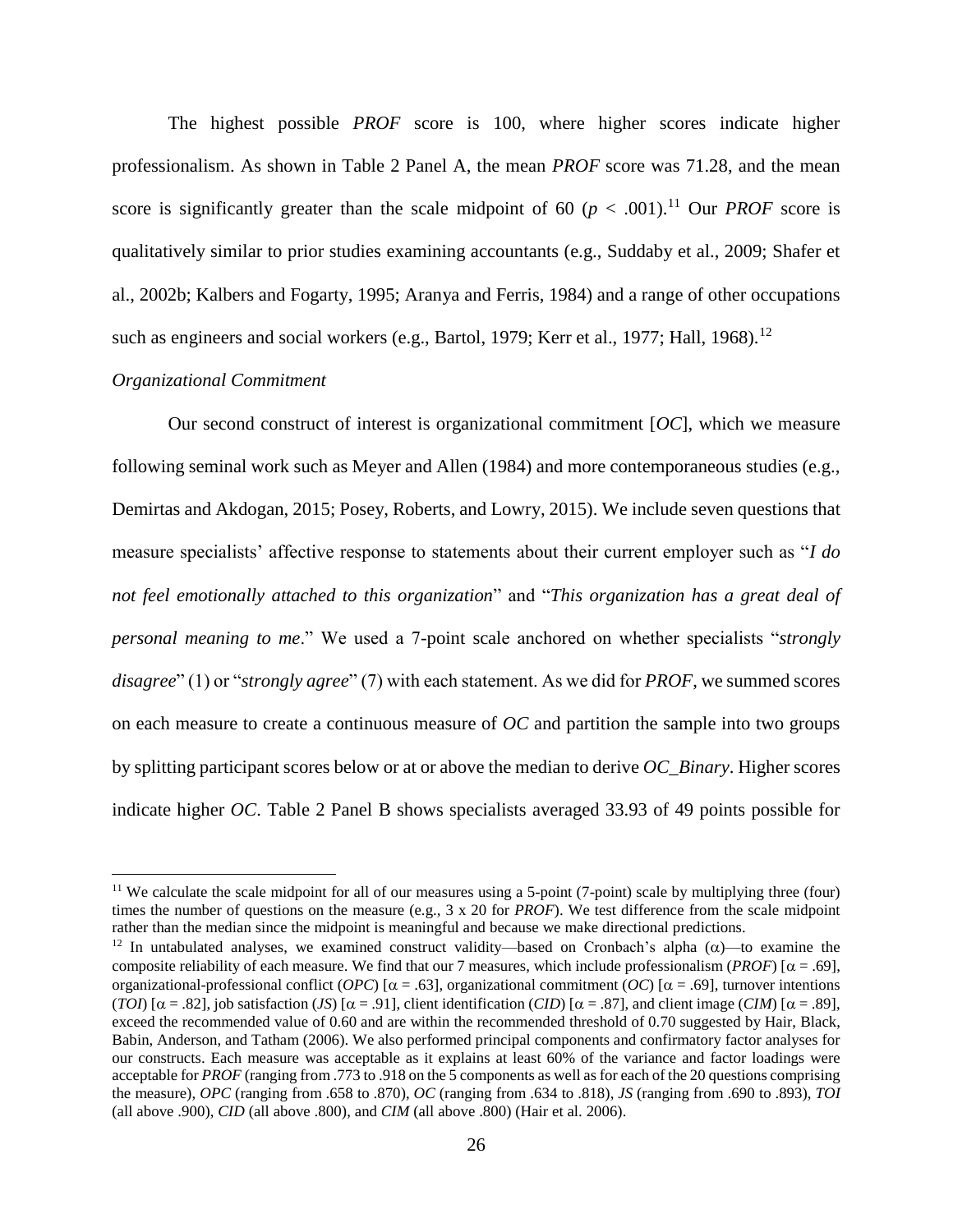*OC*, and the mean is significantly lower than the scale midpoint of 28 ( $p < .001$ ). Values on our *OC* measure are consistent with prior research (e.g., Posey et al., 2015; Suddaby et al., 2009).

# *Institutional Interaction*

We operationalize our third construct, institutional interaction, following Aranya and Ferris (1984) who developed an enhanced measure of organizational-professional conflict [*OPC*], also used by contemporaneous studies examining *OPC* among management accountants (Shafer 2002), public accountants (Bamber and Iyer, 2002), and internal auditors (Iyer et al., 2018). Our survey includes three questions that assess specialists' perceptions of the interaction between their professional and organizational interests such as "*I often have to choose between following professional standards and what is best for my organization*" (see **Appendix I**). We used a 7-point scale anchored on whether specialists "*strongly disagree*" (1) or "*strongly agree*" (7) with each statement. We sum participants' scores to create our continuous *OPC* variable and create a dichotomous variable [*OPC\_Binary*] that allows us to examine lower relative to higher *OPC* by splitting participant scores that are either below or at or above the median, respectively.

Specialists reported an average *OPC* score of 5.64 out of 21 total points possible. Table 2 Panel C shows that the total mean score is significantly lower than the scale midpoint of 12 (*p* < .001). Though we use a 7-point versus a 5-point scale used in prior research focusing on auditors (e.g., Bamber and Iyer 2002; Iyer et al. 2018), our *OPC* score is qualitatively similar. This literature suggests that in professional service firms (e.g., accounting and law firms), the professional goals of employees tend to be directly proportional to the organization's goals. The opposite exists in non-professional service work settings (e.g., industry, government, and public institutions) (Aranya and Ferris 1984). These proposed directions infer higher (lower) organizational and professional commitment in professional service firms (non-professional service firms), which in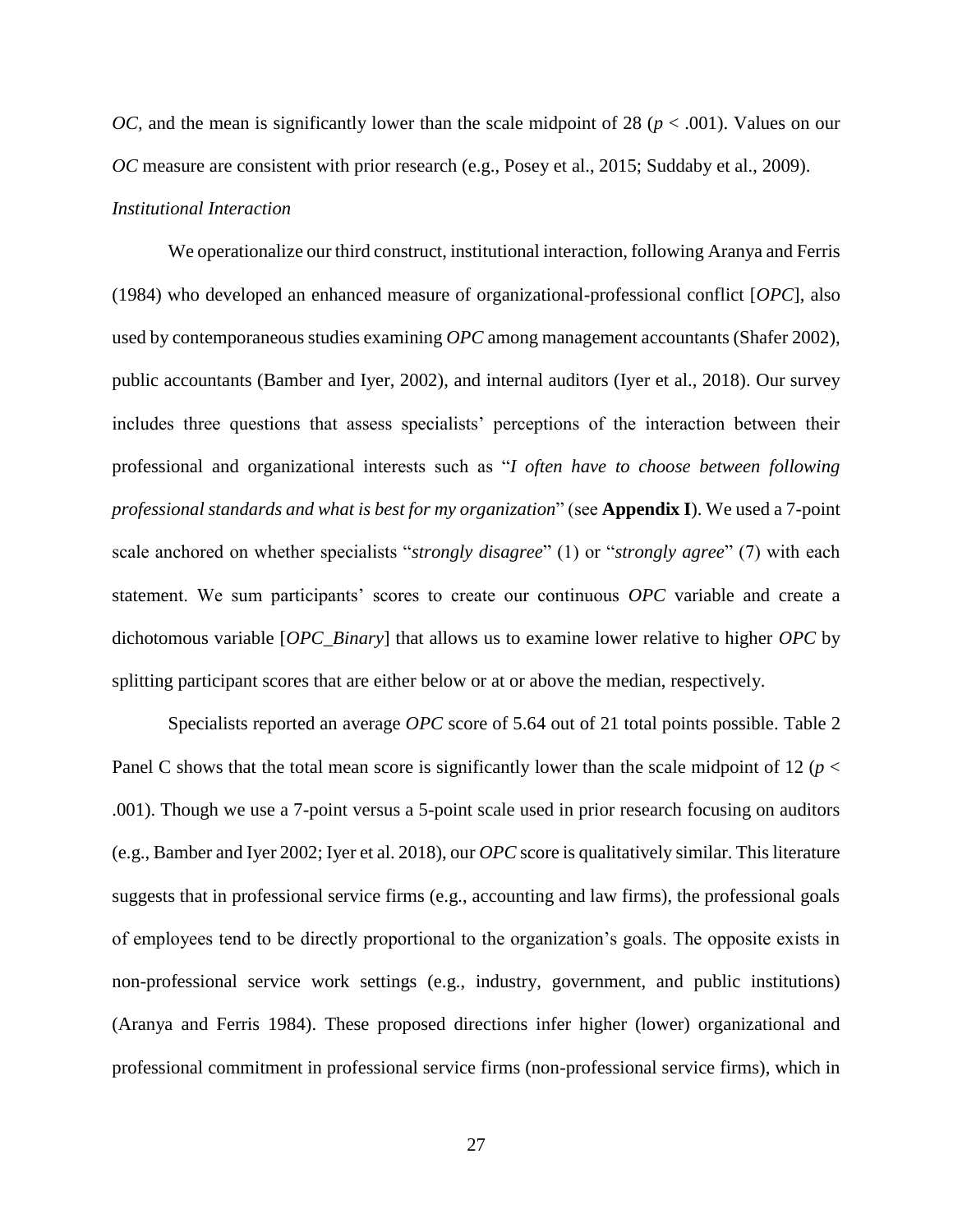turn could result in lower (higher) *OPC*. In our study, 163 (73.42%) participants reported employment by professional service firms (both accounting firms (28.38%) and independent valuation firms (45.05%)) while the remainder reported employment within non-professional service firms (See Table 1 Panel A). Consequently, we attribute our lower average *OPC* to the composition of survey participants but examine other factors such as rank and differences across work contexts, which help to replicate and extend this prior research (see Section IV below).

### *Work Behaviors*

We measure work behaviors in three ways (see **Appendix I**), and for each measure, we used a 7-point scale anchored on whether specialists "*strongly disagree*" (1) or "*strongly agree*" (7) with a series of statements. As we did for prior measures, we summed scores on each measure to create our continuous job satisfaction [*JS*], turnover intentions [*TOI*], and client identification [*CID*] variables. Also, we similarly divided participant responses into two groups by splitting scores below ("lower") or at or above ("higher") the median on each respective measure.

First, we measure job satisfaction [*JS*] following seminal work by Brayfield and Rothe (1951) and examined more recently in contexts that examine the association between job and marital satisfaction (Heller and Watson, 2005), the simultaneous effects of fit with jobs, groups, and organizations (Kristof-Brown, Jansen and Colbert, 2002), and the role of organizational leaders in employees' emotional experiences (Bono, Foldes, Vinson and Muros, 2007). Specialists answered seven questions that measure how positively or negatively they feel about their jobs. These questions also signal their perceptions of whether the job provides the fulfillment of a need or a want, or how well the job serves as a means of enjoyment. Representative questions include: "*I feel fairly well satisfied with my present job*" and *"I find real enjoyment in my work.*" Table 2 Panel D shows specialists averaged 39.86 of 49 total points possible for *JS,* and the mean is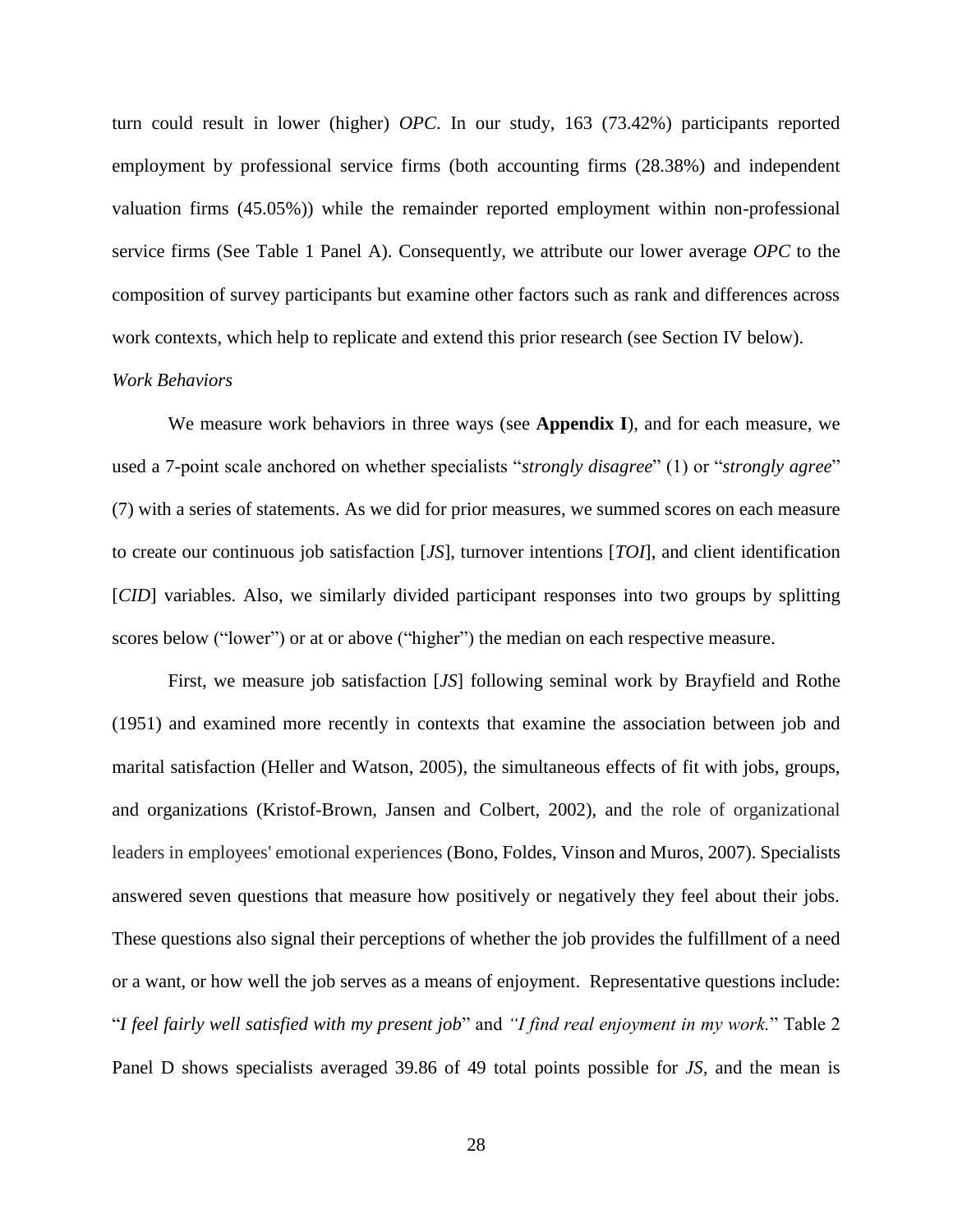significantly higher than the scale midpoint of 28 ( $p < .001$ ). This finding is particularly interesting because qualitative studies that interview auditors (e.g., Griffith 2019; Jenkins, Negangard, and Oler 2018) and valuation specialists (Barr-Pulliam et al. 2018; Kjellevold 2018) suggest high dissatisfaction among specialists with their work. However, these qualitative studies focus primarily on the audit setting and specialists employed by accounting firms. Because we survey specialists broadly, in additional analyses, we can examine *JS* across work settings and work contexts to evaluate the consistency of prior findings with our survey findings.

Next, we measure turnover intentions [*TOI*] following Shafer (2002) and Kalbers and Fogarty (1995). Specialists answer two questions that measure their intent to voluntarily leave their current employer over a short-term and a long-term horizon. The questions include: "*I will voluntarily leave this organization within the next three years,*" and *"I will voluntarily leave this organization within the next six years.*" Table 2 Panel D shows specialist averaged 5.58 of 14 points possible for *TOI*, and the mean is significantly lower than the scale midpoint of  $8 (p < .001)$ . The average is largely consistent with Kalbers and Fogarty (1995) who use an internal audit setting. This finding, however, is also interesting because, as discussed above, if specialists have lower job satisfaction, we would expect them also to signal higher turnover intentions. In untabulated results, we indeed find a negative correlation between *JS* and *TOI* (Pearson Correlation = -0.41, *p* < .001). In Section IV we examine whether we identify differential *TOI* across work settings and work contexts that is consistent with the qualitative findings of prior research (e.g., Griffith 2019; Barr-Pulliam et al. 2018; Jenkins et al. 2018) and answers the call for research that examines more of the nuances and richness across accounting settings (e.g., Rittenberg and Covaleski, 2001).

Lastly, following Bamber and Iyer (2007) and Suddaby et al. (2009), we measure client identification (*CID*). Our survey includes four questions that measure specialists' affective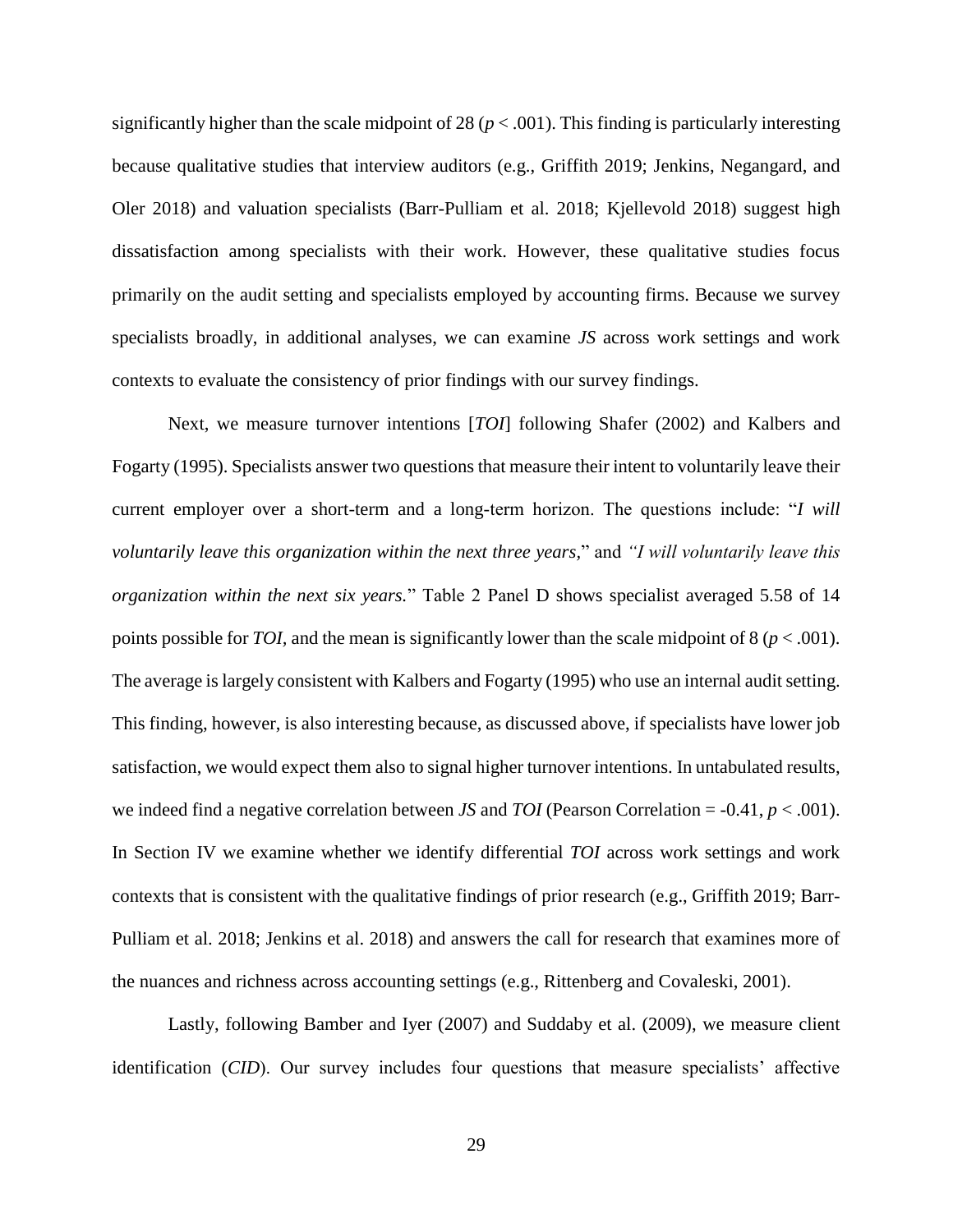reactions to statements about their primary client (e.g., auditors or management in our setting) such as "*This client's successes are my successes*." We also measure client image [*CIM*] which prior research uses to explain further how professionals view their clients (e.g., Svanberg and Öhman 2015). This measure includes three questions such as "*This client does not have a good reputation in the business community*" and "*The public thinks highly of this client*." Table 2 Panel D shows specialists averaged 14.95 of 28 total points possible for *CID* and 12.03 of 21 points possible for *CIM*. The mean is significantly lower than the scale midpoint of 16 ( $p < .009$ ) for *CID* and not statistically different than the scale midpoint of 12 for *CIM* (*p* = .867). The averages for *CID* are similar to Bamber and Iyer (2007), and the mean for *CIM* is higher than that reported in prior research (e.g., Svanberg and Öhman 2015), most of which focus on auditors as participants. Barr-Pulliam et al. (2018) suggest that the relationship between specialists and auditors is a "forced marriage" caused by accounting standards (e.g., ASC 820; IFRS 13). Kjellevold (2018) notes a similar sentiment for specialists and management. We examine these relationships in Section IV. *Other Constructs of Interest*

We use self-reported demographic information from participants to proxy our work setting, work context, and experience constructs. Work setting focuses on the source of employment [*EMP\_TYPE*] of each participant and includes accounting firms (Big4 and Non-Big4), independent valuation firms, financial services firms, and both public and private non-financial services firms. Work context focuses on the primary type of valuation each participant performs. We create an indicator variable [*FI\_SPECIALISTS*] equal to one if specialists primarily value financial instruments (FI) and zero otherwise. Work experience focuses on specialists' years of experience in valuation [*YEARS\_VALUATION*] and with their current employer [*YEARS\_EMPLOYER*]. We include participants' rank within their firms [*RANK*] and follow Iyer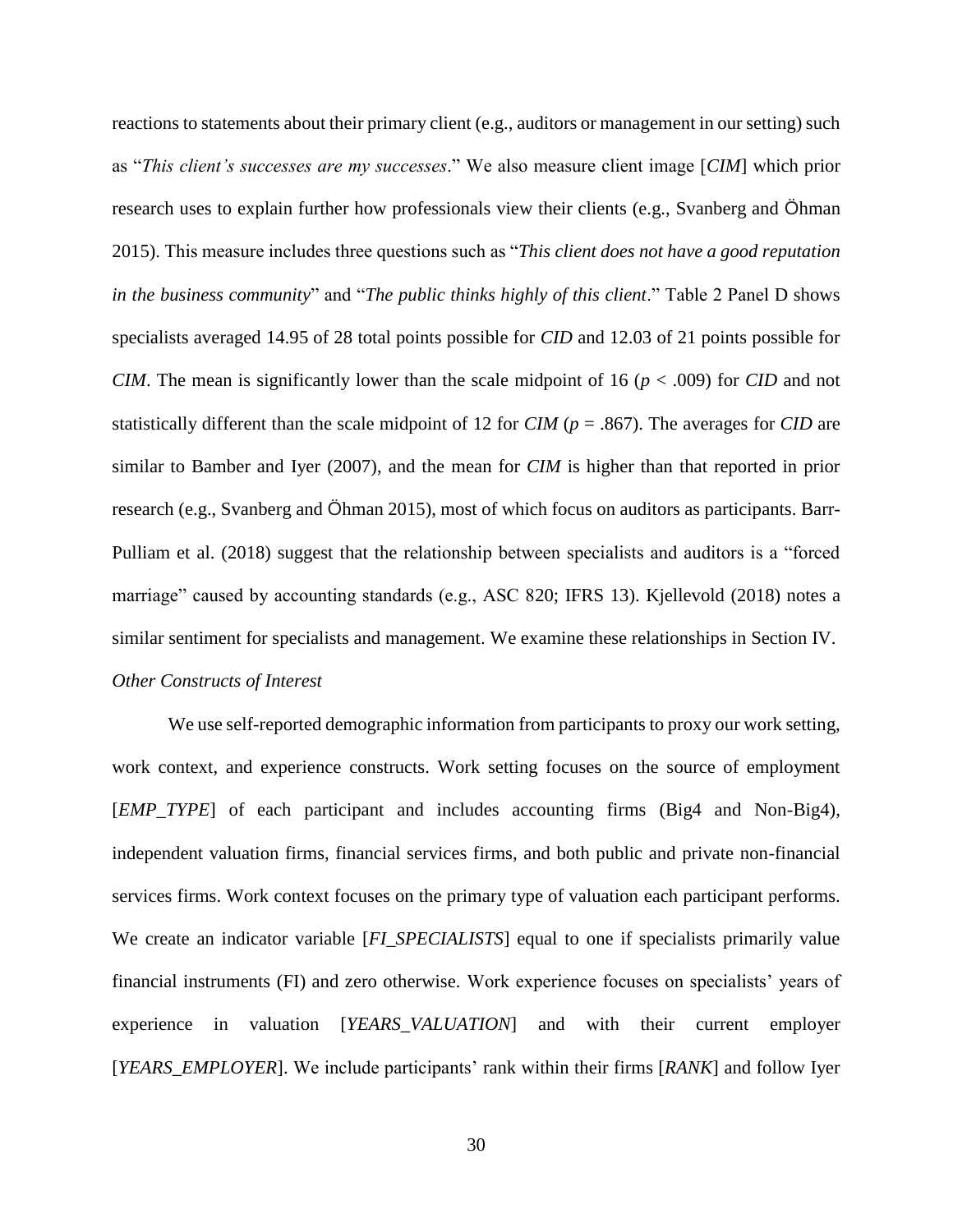et al. (2018) who create an indicator variable equal to one if participants self-report titles at the senior manager or above level, zero otherwise. Lastly, we collect participants' gender [*GENDER*].

### **II. DISCUSSION OF RESULTS**

### *Professionalism, Organizational Commitment and Organizational-Professional Conflict*

### **Univariate Analyses and Replication of Prior Research**

We first examined the predicted relationships between and among professionalism (*PROF*), organizational commitment (*OC*), and organizational-professional conflict (*OPC*) using univariate analyses. Aranya and Ferris (1984) create an interaction term (*PROF* x *OC*) to categorize and predict the level of auditors' *OPC*. We use a similar variable to examine our predictions related to when specialists experience an identity conflict versus no identity conflict. Consistent with Aranya and Ferris (1984), the correlation between *OPC* and the interaction term (*PROF* x *OPC*) in Table 3 Panel B is significant ( $p < .001$ ) and negative ( $r = .0.24$ ). This relationship and the pattern of means for *OPC* reported in Table 3 Panel A is consistent with the notion that an identity conflict, occurring when both *PROF* and *OC* are higher (lower), is associated with lower (higher) *OPC*. Also, the two no identity confliction conditions, occurring when either *PROF* or *OC* is higher, and the other is lower, fall between these endpoints, and we expect them to result in relatively moderate levels of *OPC*. Iyer et al. (2018) extend Aranya and Ferris (1984) and used linear regression rather than correlation analyses to test their hypotheses related to *OPC*. Consistent with Iyer et al. (2018), Table 3 Panel B shows significant ( $p < .001$ ) and negative correlations between *PROF* and *OPC* (*r* = -0.23) as well as between *OC* and *OPC* (*r* = -0.23). The pattern of mean *OPC* across levels of *PROF* and *OC* are qualitatively similar to Aranya and Ferris (1984) and Iyer et al. (2018). Next, we discuss our multivariate analyses.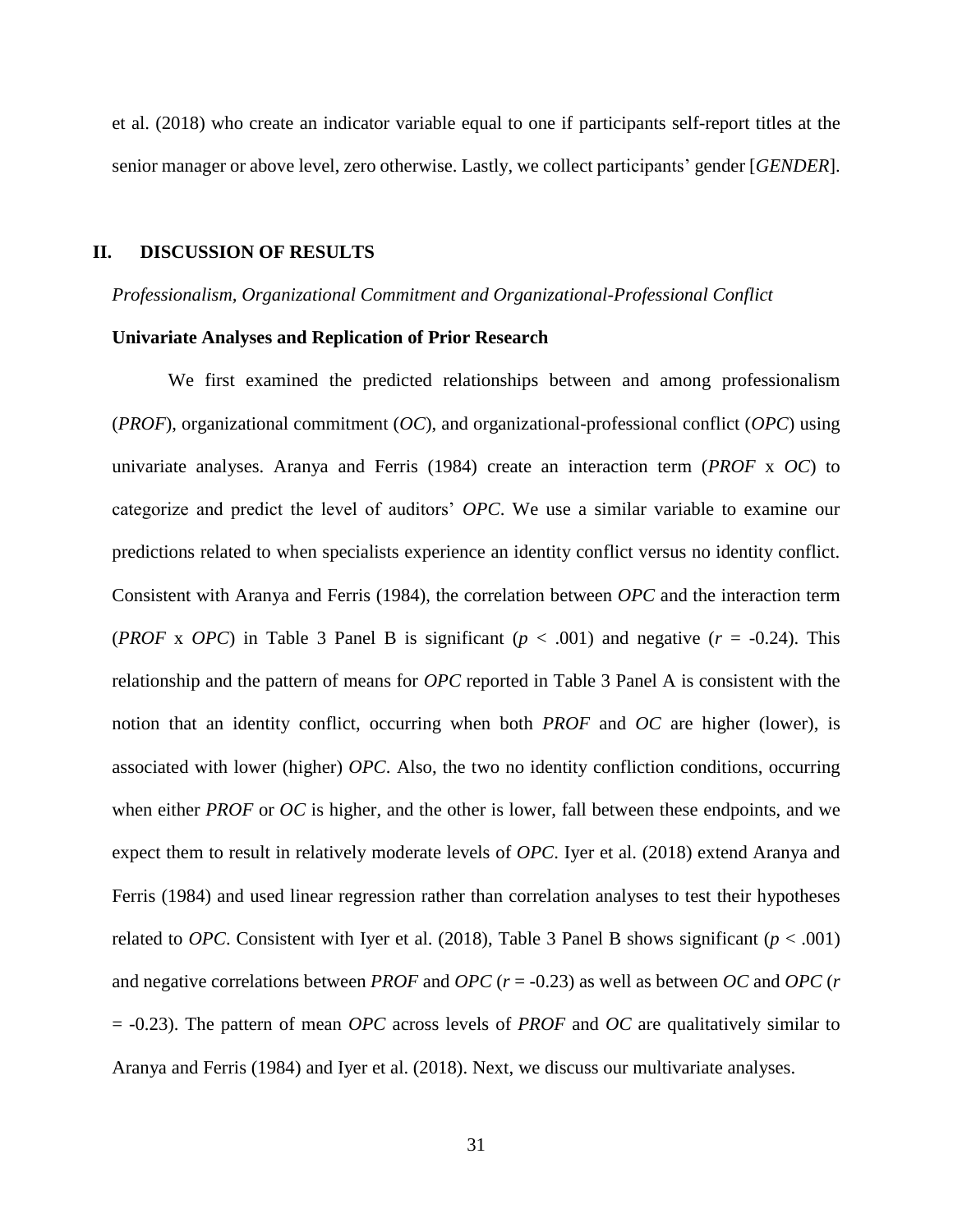### **Multivariate Analyses and Extension of Prior Research**

We estimate a linear regression in Table 3 Panel C that includes our primary constructs of interest (*PROF* and *OC*) as predictors and *OPC* as the dependent variable. In our analyses, we use the binary measures of *PROF* and *OC* for ease of interpretation of results. We also include specialists' work setting (*EMPL\_TYPE*), work context (*FI\_SPECIALISTS*), self-reported title (*RANK*), and gender (*GENDER*) as control variables. Each of these control variables is significant and in the expected direction in the overall model except for gender. We also find nuances in the significance of some of the control variables across work setting.

Recall that in H1, we predict that *OPC* will be lower (higher) when specialists report higher (lower) *PROF*. We find that mean *OPC* is lower when *PROF* is higher (5.03) relative to when *PROF* is lower (6.29) (Table 3 Panel A). Overall regression results in Panel C show a significant negative coefficient on *PROF* ( $b = -0.22$ ,  $t = -2.38$ ,  $p < .001$ ). This result provides support for H1, suggesting that mean *OPC* is indeed lower (higher) when *PROF* is higher (lower). Our results are consistent with prior professionalism research (e.g., Iyer at al. 2018; Suddaby et al. 2009), which finds that adherence to professional standards, *ceteris paribus*, could decrease *OPC*.

Similar to H1, we predict a negative relationship between *OPC* and *OC* in H2. Specifically, we expect that *OPC* will be lower (higher) when specialists report higher (lower) levels of *OC*. We find support for H2 as Panel A of Table 3 shows that mean *OPC* is indeed lower when *OC* is higher (4.46) relative to when *OC* is lower (6.89). Overall regression results in Panel C further support our expectation as the coefficient on *OC* is negative ( $b = -0.38$ ) and significant ( $t = -4.04$ , *p* < .001) and the result is consistent with prior research examines *OC* as an antecedent to *OPC*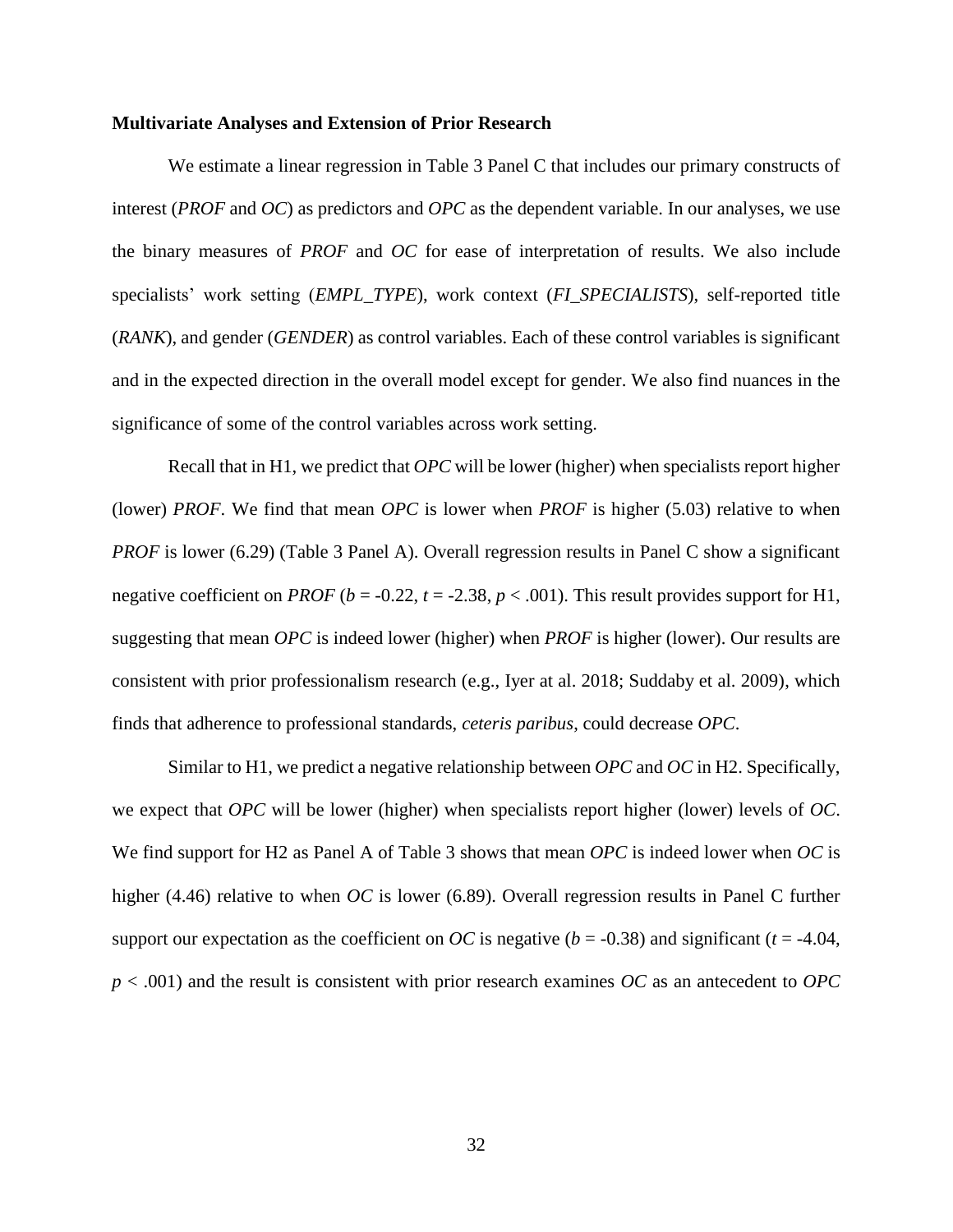(e.g., Bamber and Iyer 2002). This result suggests a greater commitment to the organization, *ceteris paribus*, could also decrease *OPC*. 13

Our predicted interaction (related to potential identity conflicts) suggests three ordered outcomes based on the joint effects of *PROF* and *OC* on *OPC*. As a result, we use contrast coding to test H3a and H3b. First, recall that H3a predicts specialists will perceive the highest relative *OPC* when they report an identity conflict resulting in both low *PROF* and low *OC*. Panel A of Table 3 shows that the highest mean perceived *OPC* occurs when specialists also signaled less positive (lower) attitudes about *PROF* and lower *OC* (7.38). Contrast tests in Panel D support our prediction that perceived *OPC* is indeed highest in this Low *PROF* – Low *OC* setting relative to the other three settings ( $t = 5.05$ ,  $p < .001$ ). Second, as predicted in H3a, Panel A also shows that the lowest mean perceived *OPC* occurs when specialists report an identity conflict based on both high *PROF* and high *OC* (4.32). Results in Panel D further support our prediction as *OPC* is lowest in this High *PROF* – High *OC* setting relative to the other three settings ( $t = -3.94$ ,  $p < .001$ ).

H3b predicts that perceptions of *OPC* will be moderate when no identity conflict exists. We perform three sets of comparisons to test this prediction. First, results in Panel C show that *OPC* is lower in the Low *PROF* – High *OC* setting than it is in the Low *PROF* – Low *OC* setting  $(t = -4.46, p < .001)$  and no different than the High *PROF* – High *OC* setting  $(t = 0.59, p = .556)$ . Second, results in Panel C show that perceived *OPC* is lower in the High *PROF* – Low *OC* setting than it is in the Low *PROF* – Low *OC* setting  $(t = -1.98, p = .025)$  and higher than the High *PROF* – High *OC* setting (*t* = 3.15*, p* < .001). Finally, we examine but make no *ex-ante* prediction about whether Low *PROF* – High *OC* or High *PROF* – Low *OC* results in higher *OPC*. Panel D shows that *OPC* is higher in the High *PROF* – Low *OC* setting ( $t = -2.29$ ,  $p = .017$ ). Collectively, these

<sup>&</sup>lt;sup>13</sup> In untabulated results, we test and find evidence that *OPC* mediates the  $PROF - OC$  relationship ( $p < .001$ ). We used Model #4 in PROCESS (Hayes 2012) and our results also provide support for the behavioral outcome approach.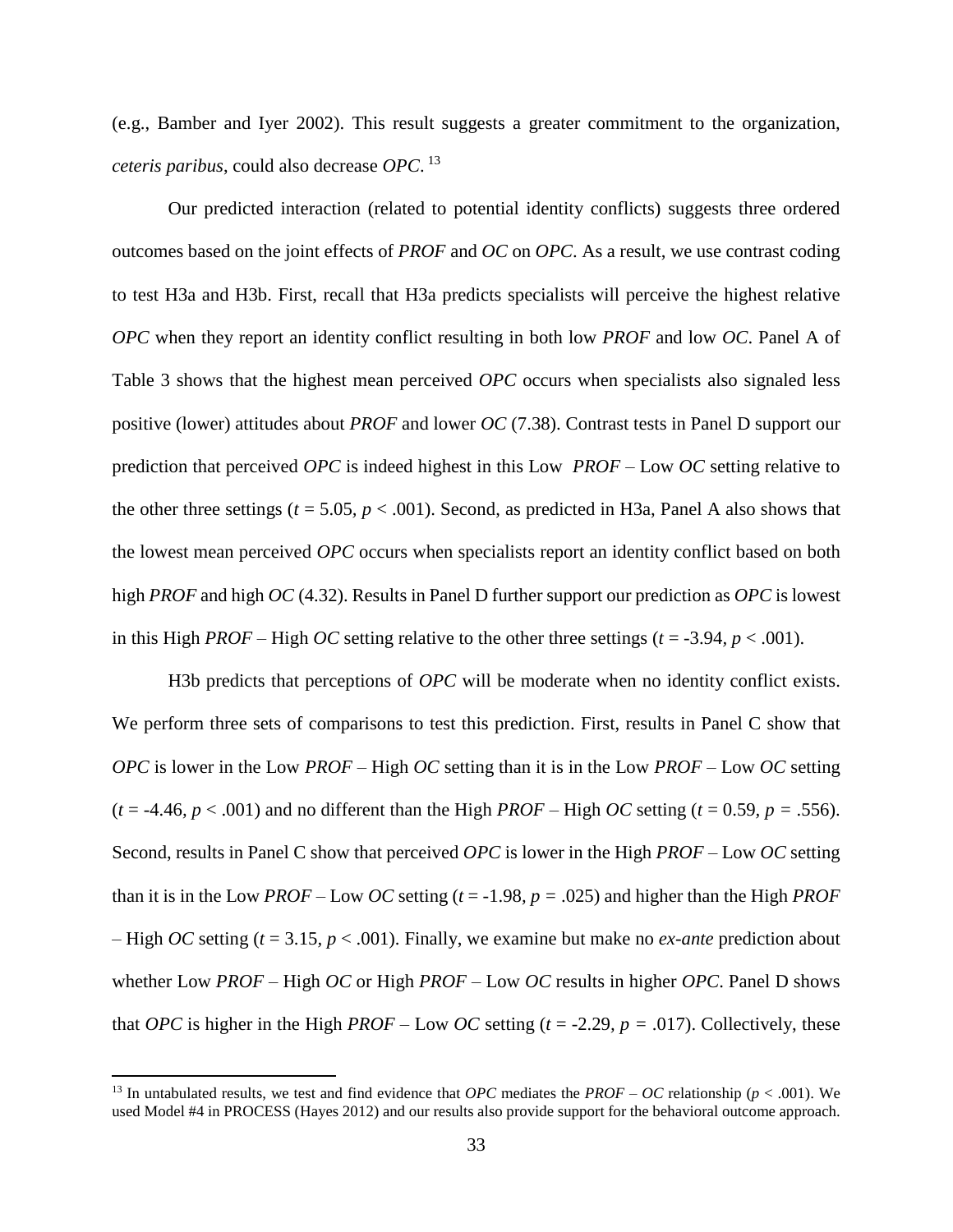findings support prior *OPC* research and indicate specialists' perceptions of *OPC* is higher when *OC* is low irrespective of the level of *PROF* (e.g., Suddaby et al. 2009).

# *The Moderating Role of Specialists' Work Setting*

In H4, we predict that work setting (*EMPL\_TYPE*) moderates the effect of *PROF* on *OPC*. Consistent with the PCAOB *Staff Paper* (2015) and contemporaneous practice in valuation, the three primary work settings are either external (accounting and independent valuation firms) or inhouse (public and private companies). We first examine differences across work settings by estimating the regression used to test H1, H2, and H3 for each of the three work settings. Results in Table 3 Panel C are largely consistent with the previously discussed overall results except for the accounting firm setting. For specialists employed by accounting firms, results support neither H1 (which predicted a main effect for *PROF*) nor H2 (which predicted a main effect for *OC*); however, the results support H3 ( $t = -2.13$ ,  $p = .023$ ).

Using the PROCESS Macro in SPSS (Hayes 2012), we ran a moderation analysis to examine H4 further. Like the regression results, we find a significant *PROF* x *EMPL\_TYPE* interaction ( $t = -2.09$ ,  $p = .038$ , untabulated). Figure 2 shows that differences between lower and higher *PROF* reported by specialists employed by accounting firms (*t* = -1.65*, p* = .05, untabulated) and in-house  $(t = -3.74, p < .001,$  untabulated) drive this relationship. Also, in-house specialists reporting lower *PROF* reported significantly higher *OPC* relative to the accounting and independent firm specialists ( $t = -4.15$ ,  $p < .001$ ). These results are consistent with prior research that finds professionals employed in firms that use the corporate business form (e.g., specialists employed in-house) are more likely to experience lower levels of professionalism compared to specialists employed in professional service organizations like accounting firms, this, in turn, leads to higher *OPC* (Shafer et al., 2002a; Covaleski et al. 1997; Aranya and Ferris, 1984).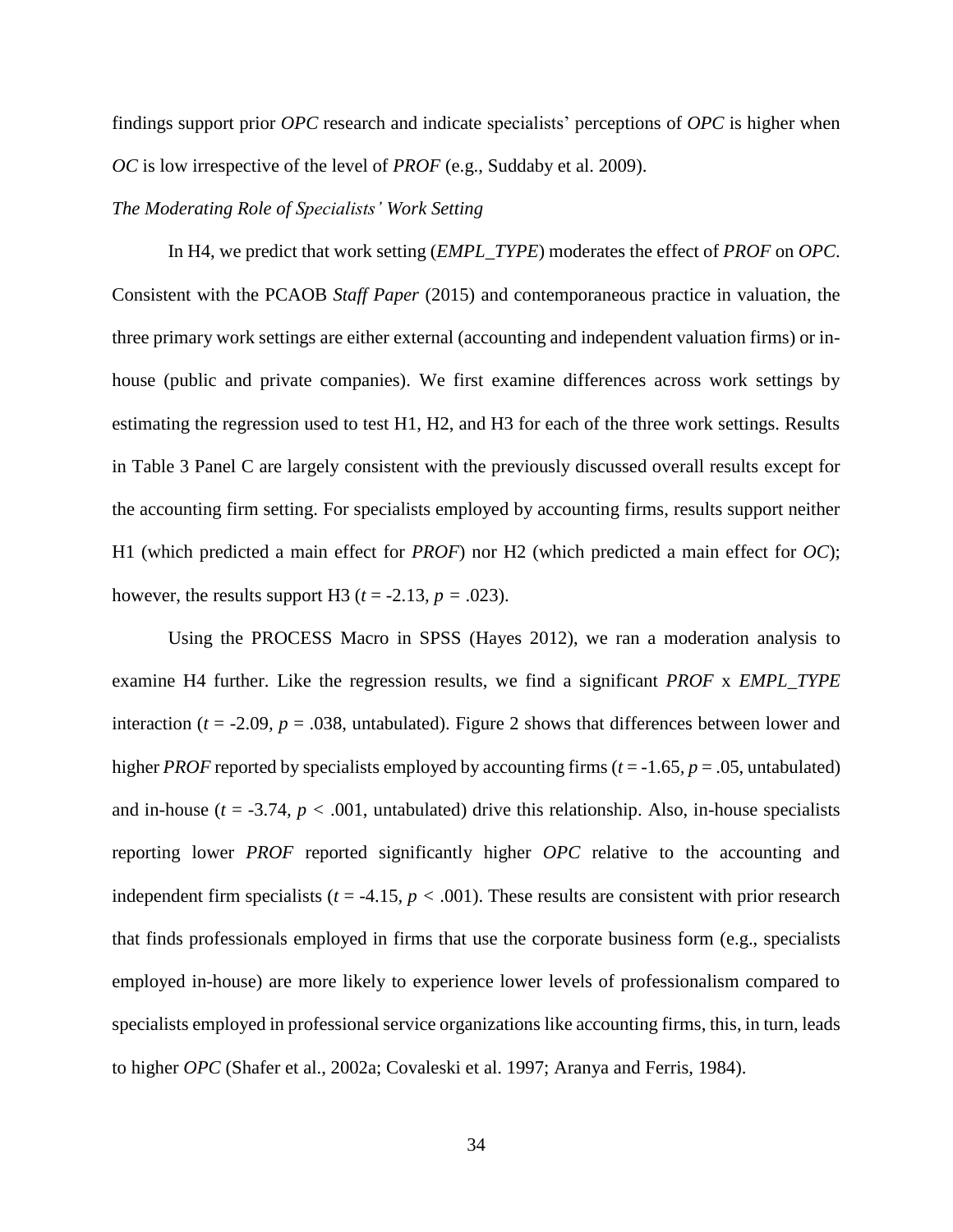## [Insert Figure 2 Here]

## *The Moderating Role of Work Context*

Recall that H5 predicts that specialists' expertise in either financial instruments (FI) or nonfinancial instruments (Non-FI) moderates the effect of *PROF* on *OPC*. Similar to our test of H4, we first examine whether differences exist across specialists' expertise by estimating the regression used to test H1, H2, and H3 by type of expertise. Untabulated results show a main effect of *PROF* on *OPC* among FI specialists ( $t = -2.50$ ,  $p = .015$ ) but no main effect among Non-FI specialists ( $t = -0.30$ ,  $p = .764$ ). While this result partially supports H5, we use the PROCESS Macro in SPSS (Hayes 2012) to directly examine the moderating effect of expertise on the relationship between *PROF* and *OPC*. Results suggest a significant *PROF* x *FI\_SPECIALISTS* interaction ( $t = -3.29$ ,  $p = .001$ , untabulated) and that the interactive effect is only significant among FI specialists ( $t = -4.03$ ,  $p < .001$ , untabulated). Figure 3 graphically represents these relationships. These results provide empirical evidence to support qualitative findings that specialists' backgrounds and expertise quality of institutional interactions. These studies suggest more strained interactions for FI specialists relative to Non-FI specialists (e.g., Barr-Pulliam et al., 2019).

### [Insert Figure 3 Here]

### **Supplemental Analyses**

We conduct three categories of additional analyses. In the first category of analyses, we examine the robustness of our professionalism measure by replacing it with an identity measure developed for an accounting-specific setting. The second category explores a research question that observes the effect of *OPC* on specialists' perceived work behaviors. The purpose of the third category is to contextualize our findings by examining where significant differences occur across our work setting, work context, and experience demographic measures.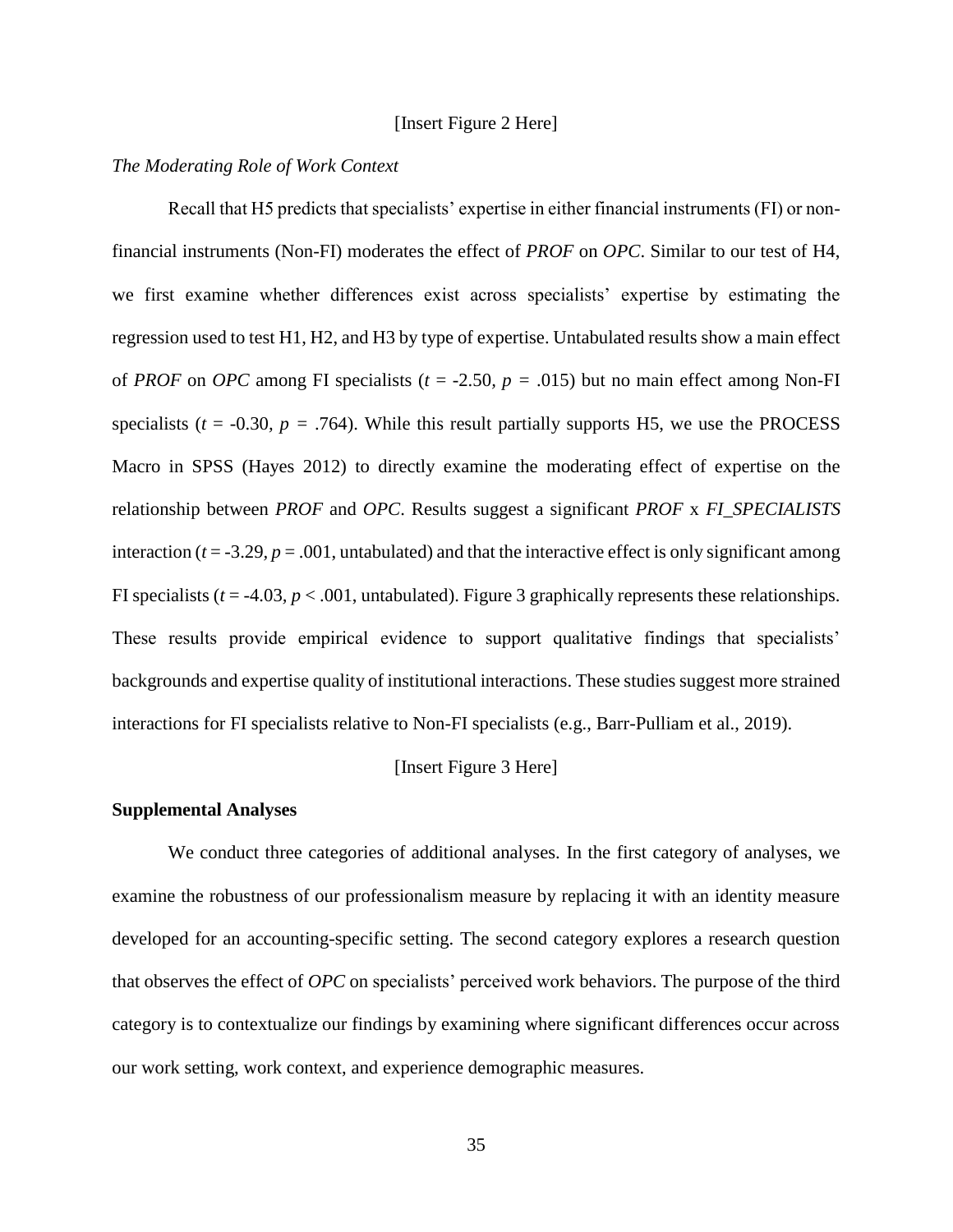## *An Alternative Measure of Professional Ideology*

Contemporaneous studies examining professional ideologies in accounting the accounting context (e.g., Iyer et al. 2018) focus on professional identification [*PROFID*]. These studies argue that *PROFID* is a direct measure of identity rather than an attitude about professional work. We focus on professionalism in our study because the five underlying factors (see Appendix 1) help us to understand what potentially drives this behavior more so than identity alone. We examine *PROFID* in these additional analyses to rule it out as a potential alternative explanation for our primary results and to more directly test the assertions in accounting-specific professionalism research. We measure *PROFID* (see Appendix I) following Bamber and Iyer (2002) and create both a continuous and binary measure similar to our other constructs. Confirmatory factor analysis identifies one factor that explains 65% of the variance, and the scale has high composite reliability  $(\alpha = 0.86)$ . Untabulated results show a positive correlation between *PROFID* and *PROF* ( $p < .001$ ).

We next reexamine our hypotheses whereby we replace *PROF* with *PROFID*. Results (untabulated) are consistent with the primary findings. We do, however, find when we partition our sample by work setting (e.g., employer type), the interaction (H3) is insignificant among accounting firm specialists. This result is consistent with the beforementioned onboarding processes in accounting firms who strongly promote alignment of professional and organizational identities (Covaleski et al. 1998, 1981) to decrease the likelihood of *OPC*.

### *The Effect of Organizational-Professional Conflict on Specialists' Work Behaviors*

The second category of analyses both replicates and extends prior research in accounting. Results appear in Table 4. We estimated a linear regression with *OPC* as the primary predictor; work setting (*EMP\_TYPE*), work context (*FI\_SPECIALISTS*), and *RANK* as control variables; and each of the three work behaviors [job satisfaction (*JS*), turnover intentions (*TOI*), and client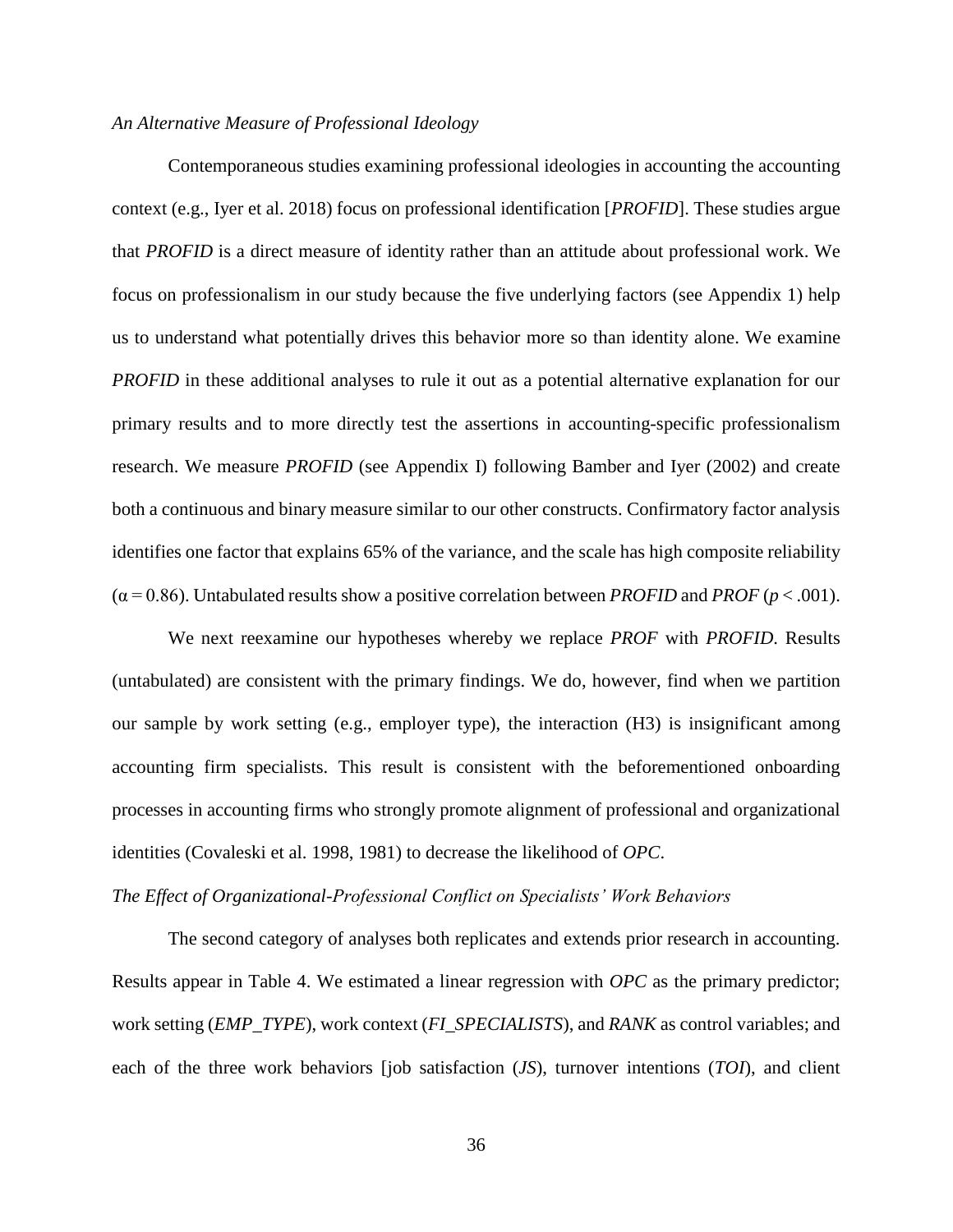identification (*CID*)] as the dependent variable. We replicate findings of prior research (e.g., Sorensen and Sorensen, 1974) that find higher *OPC* leads to lower job satisfaction (*t* = -6.55*, p* < .001) (e.g., Harrell et al. 1986) and higher turnover intentions (*t* = 2.78*, p* = .001) (e.g., Shafer et al. 2002b). The comparisons across our specialist-specific work setting and work context variables extend the research as mentioned above, examining implications of *OPC* to a new context. Lastly, our finding that *OPC* is lower, but not statistically different, when *CID* is higher also extends prior *OPC* research (e.g., Landau et al. 2013). Within the framework of our study, we do not find that higher *OPC* leads to higher *CID* since such identification could raise objectivity concerns. *Differences across Work Settings, Work Contexts, and Experience Levels*

In the last category of additional analyses (see Table 5), we separately examine specialists' attitudes about *PROF*, *OC*, *OPC*, and our three work behavior measures within each work setting (Panel A), work context (Panel B), and experience level (Panel C). In our previous discussion of *OPC*, we predicted lower *OPC* for specialists employed by non-professional service firms (inhouse to public and private companies in our study) relative to specialists employed by professional service firms (accounting and independent valuation firms in our study) (Shafer et al., 2002a; Aranya and Ferris 1984; Covaleski et al. 1997). In this analysis, we use this binary categorization of our three sources of specialist expertise. Panel A of Table 4 shows a pattern of means that is consistent with expectations of higher *PROF* (71.66), higher *OC* (34.39) and lower *OPC* (5.45) among specialists employed by professional services firms relative to specialists employed by non-professional service firms. However, these means only differ for  $OC$  ( $t = 1.73$ ,  $p = 0.086$ , two-tailed) and *OPC* ( $t = -1.94$ ,  $p = 0.054$ , two-tailed), which further supports H2 and H3.

Examining means across work behavior measures, we find that specialists employed by professional services firms reported higher *JS* (40.17), higher *TOI* (5.63), lower *CID* (14.51) and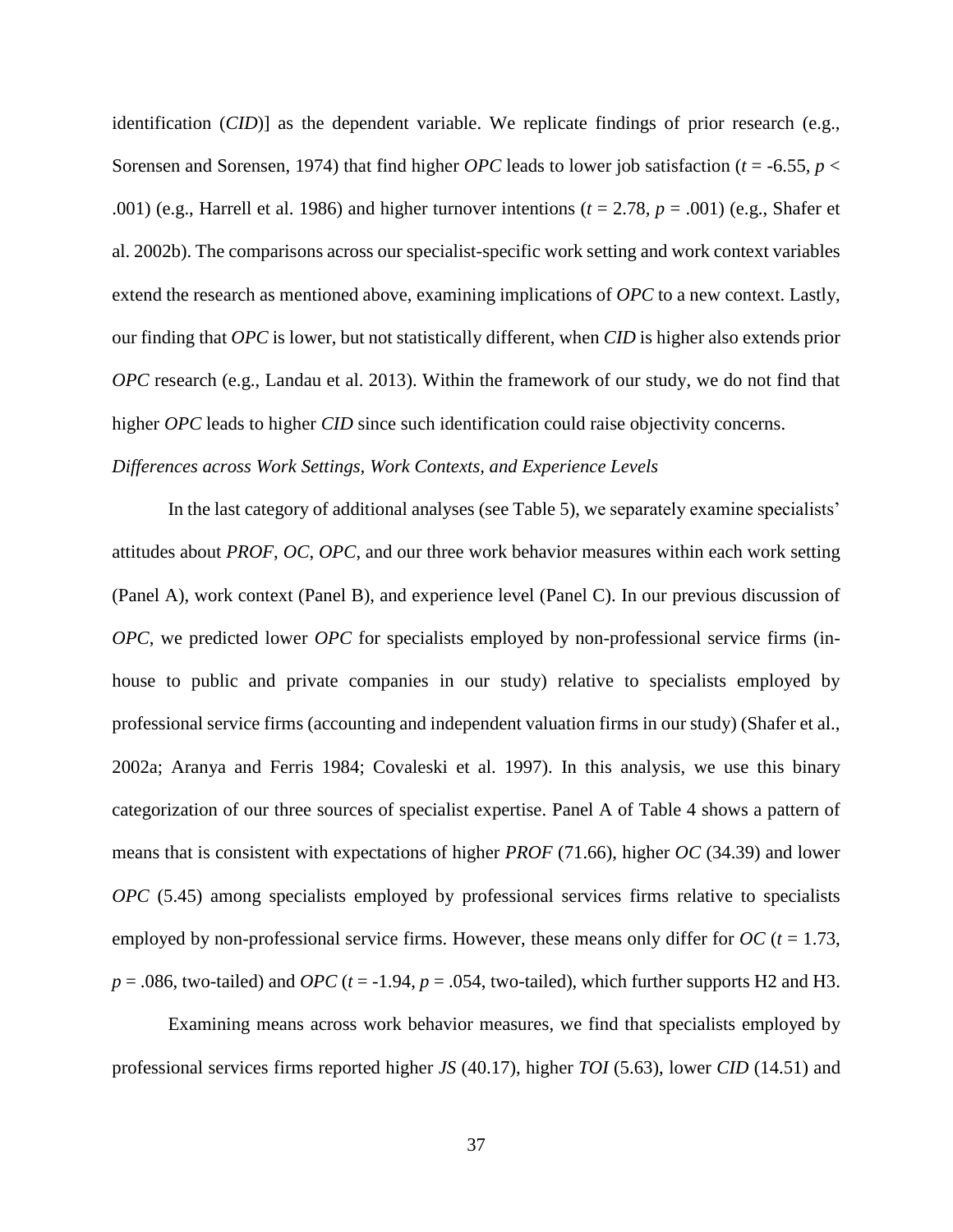lower *CIM* (11.92) compared to specialists employed by non-financial services firms. Only *CID* is significantly different ( $t = -1.83$ ,  $p = .069$ , two-tailed) but this result is consistent with the fact that specialists employed by non-professional services firms likely provide valuations exclusively for their employer, which in turn could lead to higher *CID*. We expect based on prior qualitative research (e.g., Barr-Pulliam et al., 2018; Kjellevold 2018), but cannot test based on how we collected data in this study, differences in and implications for CID among accounting firm specialists. These specialists, in many cases, assist both auditors and management in the production of FVMs, though not for the same client. When evaluating the reasonableness of FVMs, extant auditing research finds that auditors tend to over-rely on their employed specialists and, in some cases, valuations provided by management's specialist (e.g., Cannon and Bedard, 2016; Bratten et al., 2013). This over-reliance could raise both independence and objectivity concerns for auditors and specialists. We encourage future research to examine this further.

Next, Panel B of Table 5 shows the pattern of means across specialists' expertise domain (FI vs. Non-FI). We find that FI specialists reported lower *PROF* (68.20), lower *OC* (33.21), and interestingly higher *OPC* (6.53) relative to Non-FI Specialists. The means only differ across expertise for *PROF* ( $t = -1.61$ ,  $p = .090$ , two-tailed) and *OPC* ( $t = 2.75$ ,  $p = .006$ , two-tailed). These findings provide additional support for H5 and suggest that lower *PROF,* rather than *OC,* as suggested in the overall analyses, drives the joint effect on *OPC* among FI specialists. We also show that FI specialists reported lower *JS* (38.61), interestingly lower *TOI* (5.46), higher *CID* (15.74) and lower *CIM* (11.66) compared to Non-FI Specialists. Means only differ for *JS* ( $t = -$ 1.70,  $p = .091$ , two-tailed) but this result is consistent with findings in qualitative research (e.g., Barr-Pulliam et al. 2018; Kjellevold 2018) which find that specialists in general express dissatisfaction with their jobs, which could have negative effects on audit and financial reporting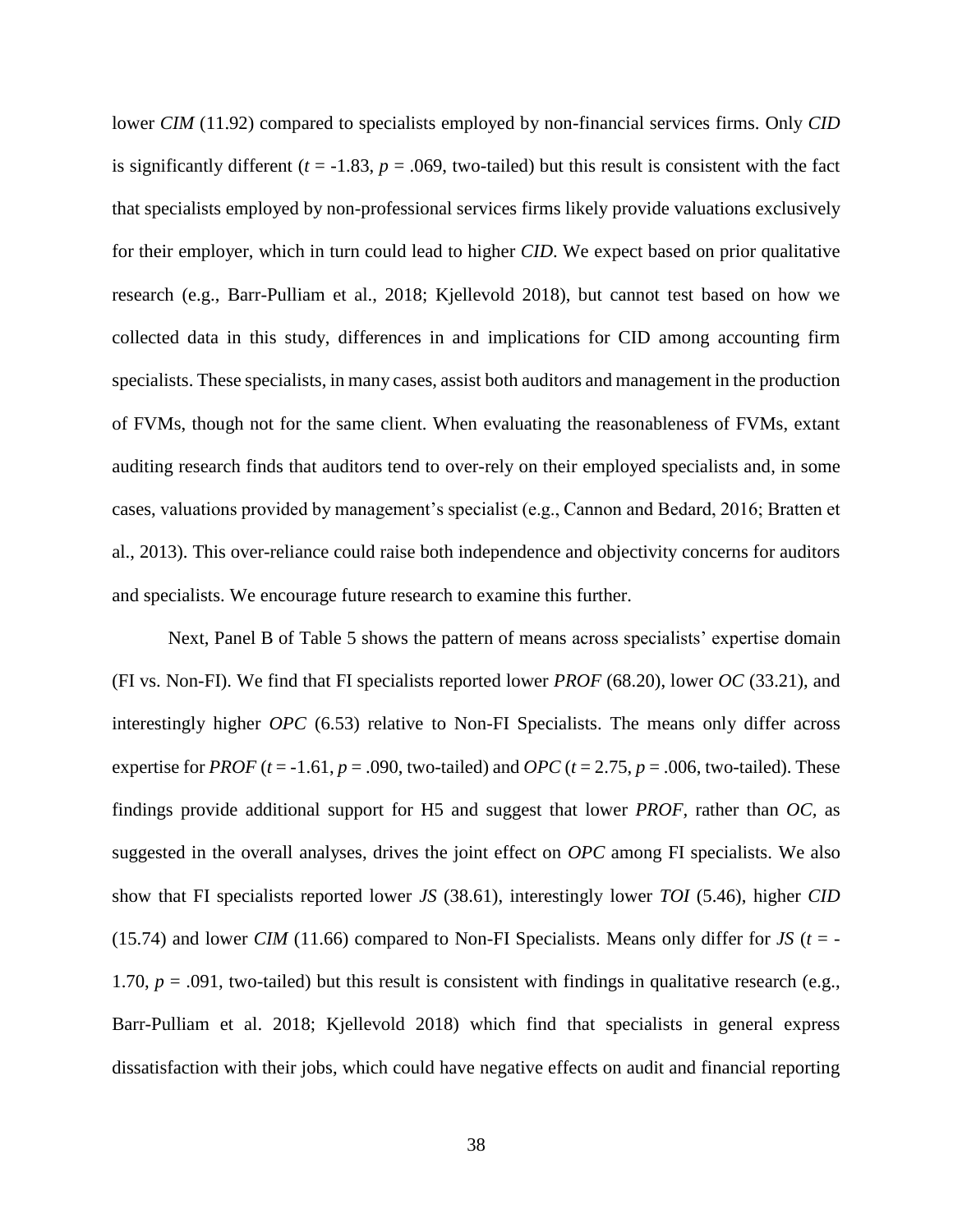quality. We contribute to this research by providing empirical evidence to suggest that FI specialists experience low job satisfaction (compared to non-FI specialists) which can have deleterious effects on the subjective valuations they perform for financial reporting purposes. The finding also suggests another dimension to the measurement risk inherent in complex estimates such as FVMs (e.g., Griffith et al., 2015; Bratten et al., 2013). We encourage future experimental research that more directly examines the association between specialists' attitudes such as job satisfaction and the effect(s) on job performance (e.g., as suggested by Judge et al., 2001) and firm outcomes (e.g., Christen et al., 2006) such as financial reporting and audit quality. Important moderators of the relationship include perceptions of autonomy, performance rewards, and mood.

Lastly, Panel C of Table 5 shows the pattern of means across specialists' rank (Lower [below Senior Manager] vs. Higher [Senior Manager and above]). Not surprisingly, we find that higher-ranking specialists reported higher *PROF* (71.55), higher *OC* (35.23) and lower *OPC* (5.06) relative to lower-ranking specialists ( $p < .001$  for *OC* and *OPC*). Relatedly, we find that higherranking specialists reported higher *JS* (40.94), lower *TOI* (5.22), and lower *CID* (14.29) compared to lower-ranking specialists (*p* < .01 for *JS* and *TOI*). These results are consistent with prior research that suggests that experience (and rank) significantly influences not only professionalism but also work behaviors and institutional interactions (e.g., Suddaby et al., 2009; Kalbers and Fogarty, 1995). However, because accounting firms tend to hire specialists at higher ranks to activate higher levels of pay that make them competitive with financial services institutions and to some degree independent valuation firms (e.g., Barr-Pulliam et al., 2019), untabulated results show no differences across rank for any of the constructs. Differences are significant and in the expected direction for independent valuation firms and some constructs among specialists employed inhouse. We encourage future research that examines these factors in more depth.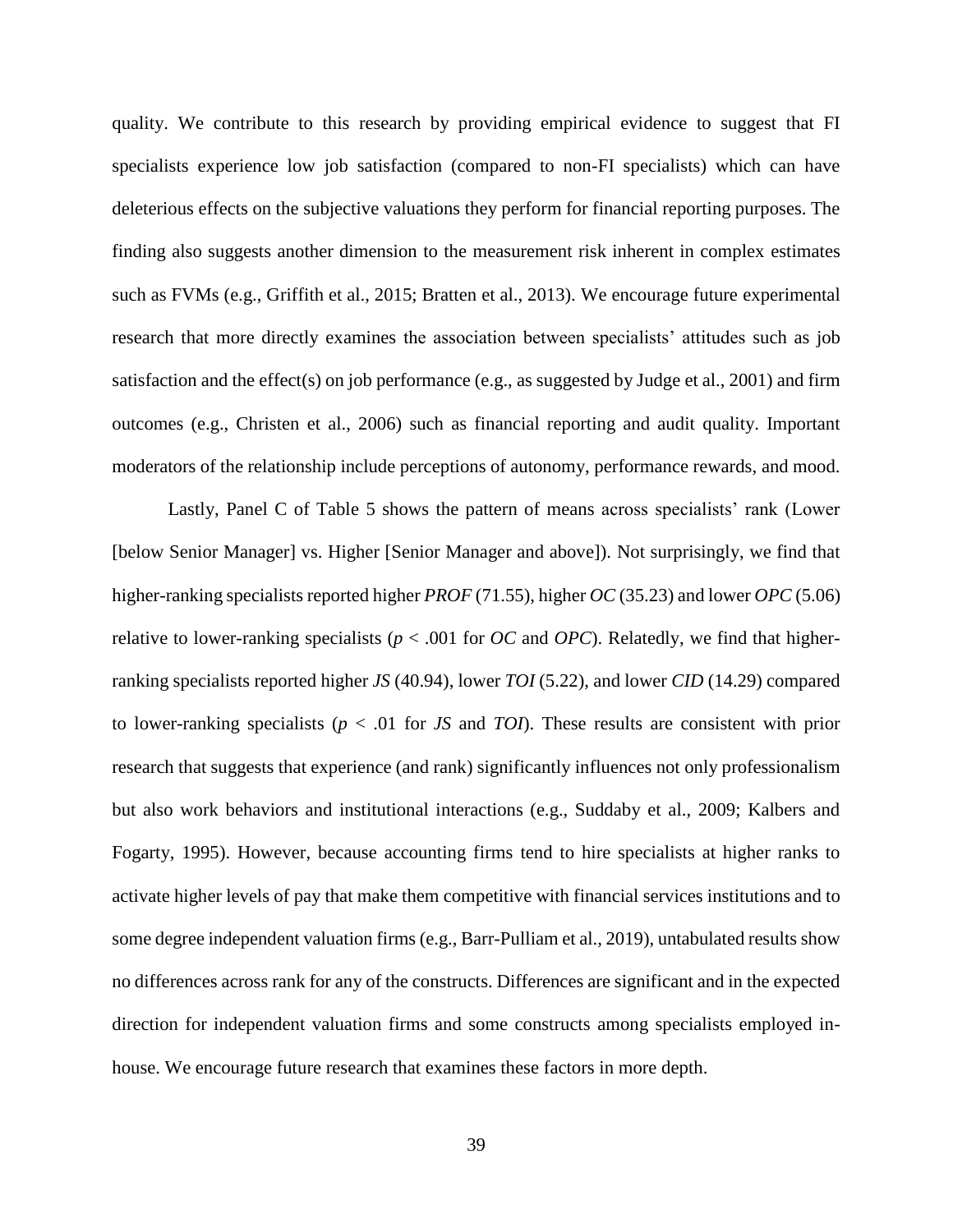### **III. Conclusion**

In this study, we examine factors considered antecedents to and outcomes of organizational-professional conflict (*OPC*) and that influence the professional infrastructure of specialists. We examine these interrelationships at a juncture where organizations such as the AICPA and the IVSC have implemented new valuation-specific professional certifications and professional practices frameworks. The stated goal of these initiatives is to improve the quality, consistency, and transparency of specialists' work products (AICAP 2018, IVSC 2016). Increasing quality will help to build investor and regulatory confidence because holders of these new credentials will also be subject to a centralized quality monitoring program from an organization with enforcement power (AICPA 2017, 2018).

We identify four important findings from surveys completed by 222 highly experienced specialists who represent a cross-section of sub-disciplines in valuation and who represent each of three primary sources of valuation expertise. First, the joint effects of professionalism and organizational commitment result in an identity conflict that leads to higher (lower) *OPC* when specialists report lower (higher) perceptions of both. Second, we find evidence that the type of employer affects specialists' perceptions of their professional ideology, which in turn affects whether they perceive *OPC*. Next, we find that specialists who value financial instruments report a lower professional ideology compared to specialists who value non-financial instruments. These specialists also perceive the highest *OPC*. Lastly, our results both replicate and extend prior research examining outcome effects of *OPC*. Consistent with prior research, we find outcome effects of higher *OPC* such as lower job satisfaction and higher turnover intentions among specialists. We contribute to knowledge and supplement qualitative research findings in Barr-Pulliam et al. (2018) and Kjellevold (2018) with our finding of no association between *OPC* and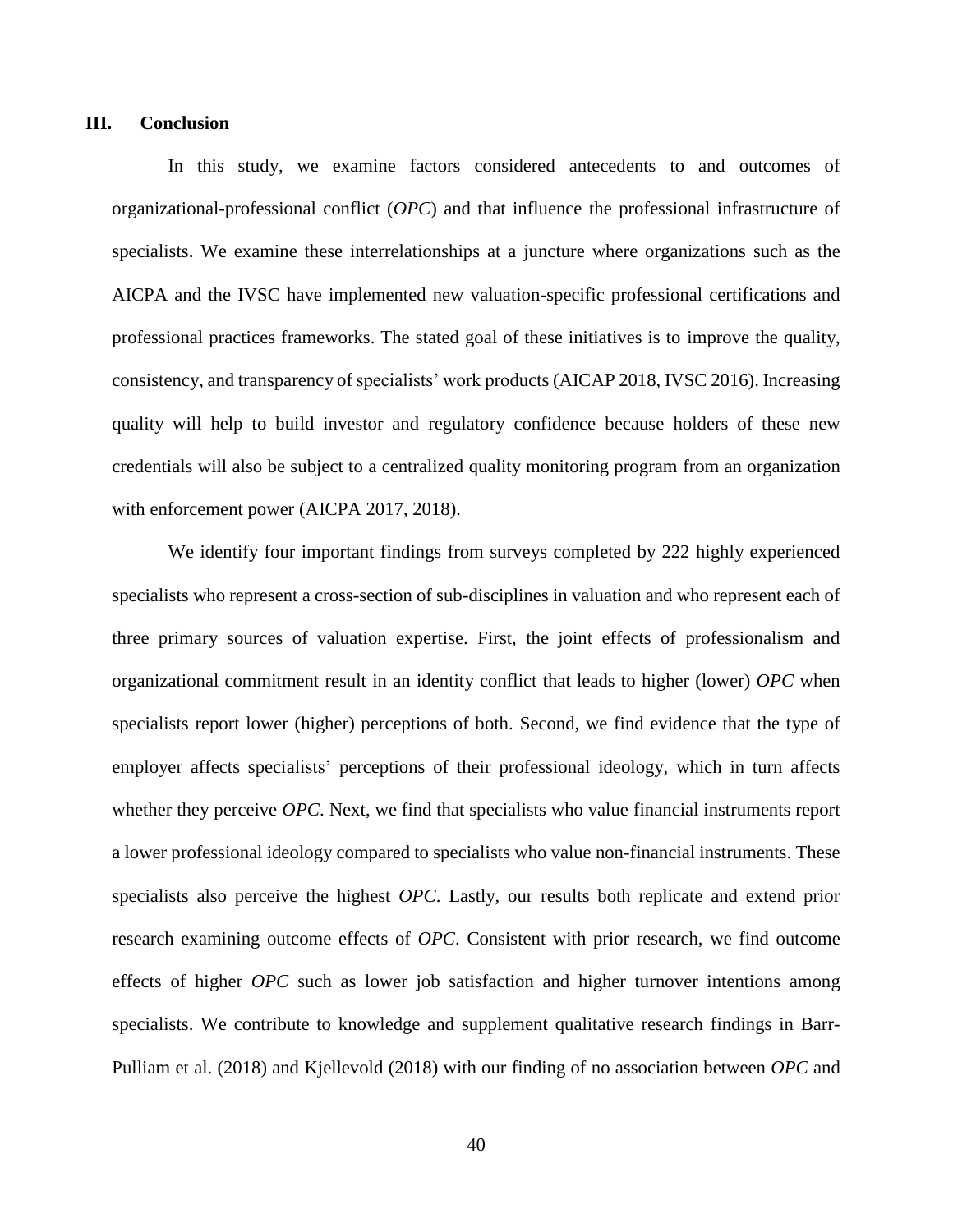how specialists identify with their clients. This finding implies that specialists value independence and objectivity in their approach to the production of FVMs.

Our study is subject to limitations inherent in survey research, such as comment method bias. We also examine the relationships between and among professionalism, organizational commitment, OPC, and work behaviors before the implementation of the aforementioned valuation-specific credentials and the framework of the professional practice. We encourage future research to examine whether these efforts, in particular, improve professionalism among specialists. The timing of our study and its results provide useful insights for management, auditors, regulators, and others with a vested interest in improving the quality of FVMs reported in the financial statements in the immediate future while the professionalization efforts previously mentioned evolve and take hold. Future research that replicates our study can provide evidence of whether the effects we identify are temporary or enduring. Further, this research could serve as a post-implementation review of the effectiveness of professionalization efforts.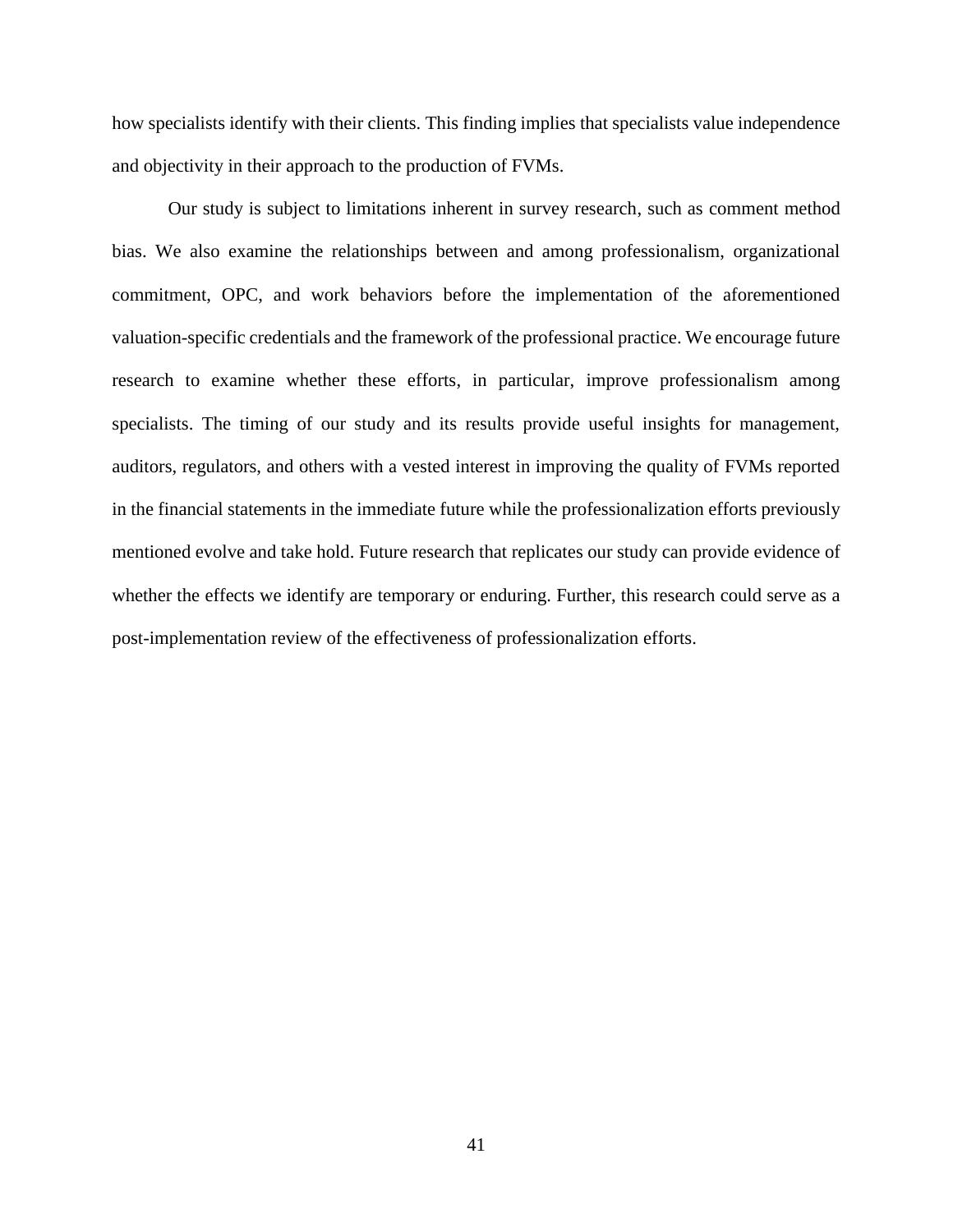### **REFERENCES**

Abbott, A. D. 1988. *The System of Professions*. Chicago: University of Chicago Press.

- Association of International Certified Professional Accountants (AICPA). 2018. *Financial Instruments Performance Framework for the Certified in the Valuation of Financial Instruments credential* New York, NY: AICPA. Accessed on December 1, 2018 at https://www.aicpa.org/content/dam/aicpa/interestareas/fairvaluemeasurement/resources/ downloadabledocuments/financial-instruments-performance-framework.pdf.
- \_\_\_\_\_. 2017. *Mandatory Performance Framework for the CEIV Credential*. New York, NY: AICPA. Accessed on November 1, 2017 at https://www.aicpa.org/interestareas/fairvaluemeasurement/resources/mandatoryperformance-framework.html.
- Aranya, N., J. Pollock, and J. Americ. (1981). An examination of professional commitment in public accounting. *Accounting, Organizations and Society* 6: 271-280.
	- \_\_\_\_\_., and K. R. Ferris. 1984. A reexamination of accountant's organizational professional conflict. *The Accounting Review* 119: 1-15
- \_\_\_\_\_., and D.Jacobson. (1975). An empiricalstudy of theories of organizational and occupational commitment. *Journal of Social Psychology,* October: 15-22.
- \_\_\_\_\_., and Wheeler, J. T. (1986). Accountants' personality types and their commitment to organization and profession. *Contemporary Accounting Research*, *3*(1), 184-199.
- Bamber, E. M., and V. M. Iyer. (2002). Big 5 auditors' professional and organizational identification: Consistency or conflict? *Auditing: A Journal of Practice and Theory* 21 (2): 21-38.
- \_\_\_\_\_. 2007. Auditors' identification with their clients and its effect on auditors' objectivity. *AUDITING: A Journal of Practice & Theory* 26 (2): 1-24.
- Barbour, J. B. & J. C. Lammers. 2015. Measuring professional identity: A review of the literature and a multilevel confirmatory factor analysis of professional identity constructs. *Journal of Professions and Organization* 1-23.
- Barr-Pulliam, D., J. R. Joe, S. A. Mason, and K. Sanderson. (2018). Grant Report to the IAASB and ICAS Foundation on Specialists' Fair Value Estimation for Complex Financial Instruments. In *Working Paper Series*. The University of Wisconsin-Madison, University of Delaware, DePaul University, and Bentley University.
- \_\_\_\_\_., S. Mason, and K. Sanderson. (2019). Three W's Related to the Valuation Profession: A Firm- and Practitioner-Level Perspective. *In Working Paper Series*. University of Wisconsin-Madison, DePaul University, and Bentley University.
- Bartol, K. M. 1979. Professionalism as a predictor of organizational commitment, role stress, and turnover: A multidimensional approach. *Academy of Management Journal,* 815-821.
- Baumeister, R. F. 1999. Self-concept, self-esteem and identity. In *Personality: Contemporary Theory and Research*, 2nd edition, 339– 375. Chicago, IL: Nelson-Hall.
- Bonner, S. 1990. Experience effects in auditing: The role of task-specific knowledge. *The Accounting Review,* 65 (1): 72-92.
- Bono, J. E., H. J. Foldes, G. Vinson, and J. P. Muros. 2007. Workplace emotions: The role of supervision and leadership. *Journal of Applied Psychology*, 92(5), 1357.
- Brayfield, A. and H. Rothe. 1951. An index of job satisfaction. *Journal of Applied Psychology* 35: 307-311.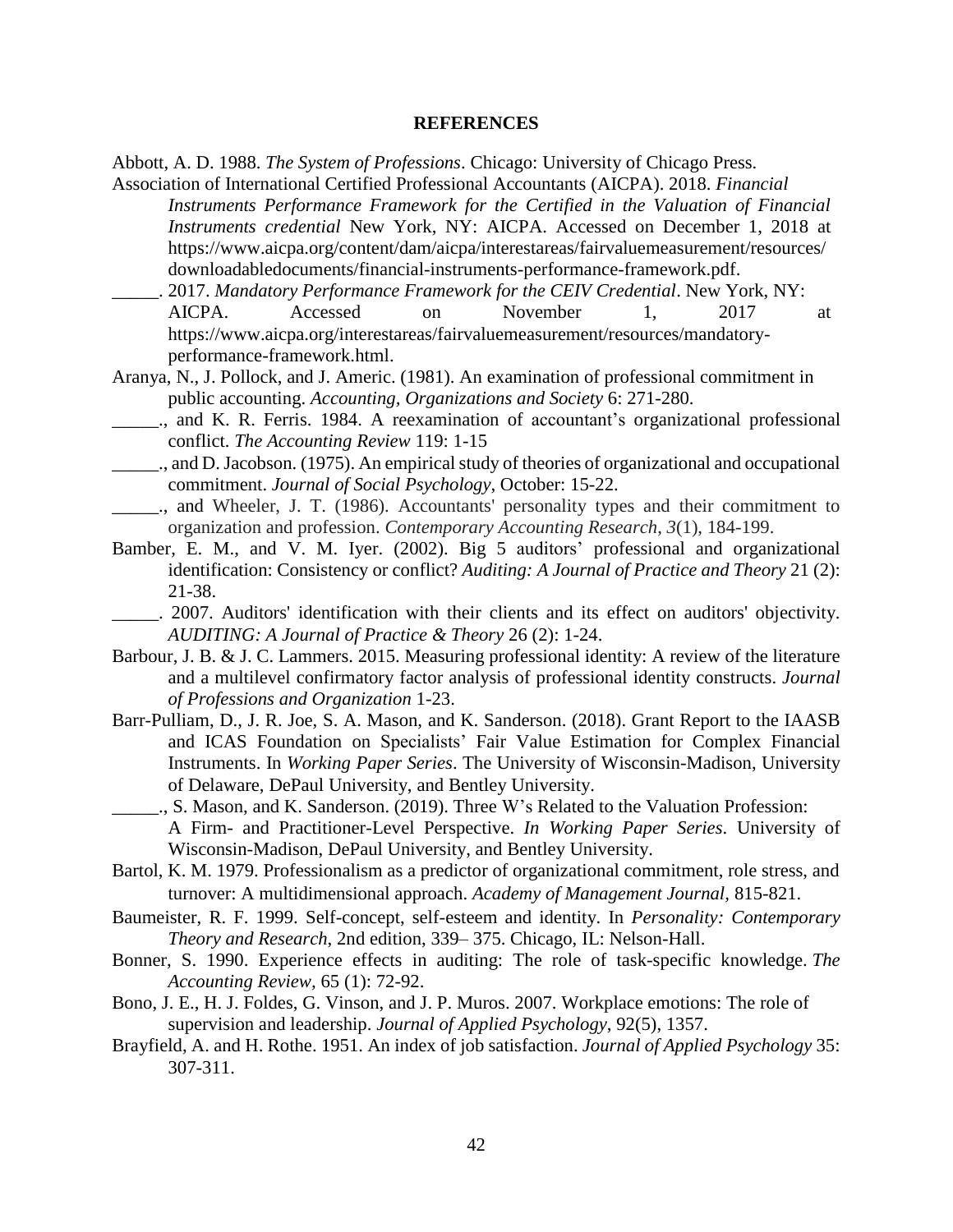- Bratten, B., L. M. Gaynor, L. McDaniel, N. R. Montague, & G. E. Sierra. 2013. The audit of fair values and other estimates: The effects of underlying environmental, task, and auditorspecific factors. *Auditing: A Journal of Practice & Theory* 32 (Supp. 1):7-44.
- Burns, D. and W. Haga. 1977. Much ado about professionalism: A second look at accounting. *The Accounting Review*, 62(3): 706-715.
- Cannon, N. H. and J. C. Bedard. 2016. Auditing Challenging Fair Value Measurements: Evidence from the Field. *The Accounting Review* 92(4): 81-114.
- Christen, M., G. Iyer, and D. Soberman. 2006. Job satisfaction, job performance, and effort: A reexamination using agency theory. *Journal of Marketing*, *70*(1), 137-150.
- Christensen, B. E., S. M. Glover, and D. A. Wood. (2012). Extreme estimation uncertainty in fair value estimates: Implications for audit assurance. *Auditing: A Journal of Practice & Theory*, *31*(1), 127-146.
- Cooper, D. J. & K. Robson. (2006). Accounting, professions and regulation: Locating the sites of professionalization. *Accounting, Organizations and Society*, 31 (4–5), 415-444.
- Covaleski, M., M. W. Dirsmith, J. B. Heian, and S. Samuel. (1998). The calculated and the avowed: Techniques of discipline and struggles over identity in Big Six public accounting firms. *Administrative Science Quarterly* 43: 293-327.
- Demirtas, O. & A. A. Akdogan. (2015). The effect of ethical leadership behavior on ethical climate, turnover intention, and affective commitment. *Journal of Business Ethics*, 130(1), 59-67.
- Dirsmith, M. W., Heian, J. B., & Covaleski, M. A. 1997. Structure and agency in an institutionalized setting: The application and social transformation of control in the Big Six. *Accounting, Organizations and Society*, *22*(1), 1-27.
- \_\_\_\_\_., M. A. Covaleski, & S. Samuel. (2015). On being professional in the 21st century: An empirically informed essay. *AUDITING: A Journal of Practice & Theory*, 34(2), 167-200.
- Ernst & Young (EY). 2018. *Valuation on the radar*. New York, NY.
- Freidson, E. (1986). *Professional Powers: A Study of the Institutionalization of Formal Knowledge*. Chicago: University of Chicago Press.
- Glover, S. M., M. H. Taylor, and Y. Wu. 2017. Current practices and challenges in auditing fair value measurements and complex estimates: Implications for auditing standards and the academy. *AUDITING: A Journal of Practice & Theory*, 36(1), 63-84.
- Goetz, J., P. C. Morrow, & J. C. McElroy. 1991. The effect of accounting firm size and member rank on professionalism. *Accounting, Organizations and Society* 16: 159-166.
- Griffith, E. E. 2019. Auditors, Specialists, and Professional Jurisdiction in Audits of Fair Values. *Contemporary Accounting Research*, Forthcoming.
- \_\_\_\_\_., J. S. Hammersley, and K. Kadous. 2015. Audits of Complex Estimates as Verification of Management Numbers: How Institutional Pressures Shape Practice. *Contemporary Accounting Research* 32 (3): 833-863.
- Hair, J. F., B. Black, B. Babin, R. E. Anderson, and R. L. Tatham. (2006). *Multivariate Data Analysis*, 6th Edition.
- Hall, R. H. 1968. Professionalism and Bureaucratization. *American Sociological Review* 33: 92- 104
- Harrell, A., E. Chewning, and M. Taylor. 1986. Organization-profession conflict and the job satisfaction and turnover intentions of internal auditing. *Auditing: A Journal of Practice & Theory*, 109-121.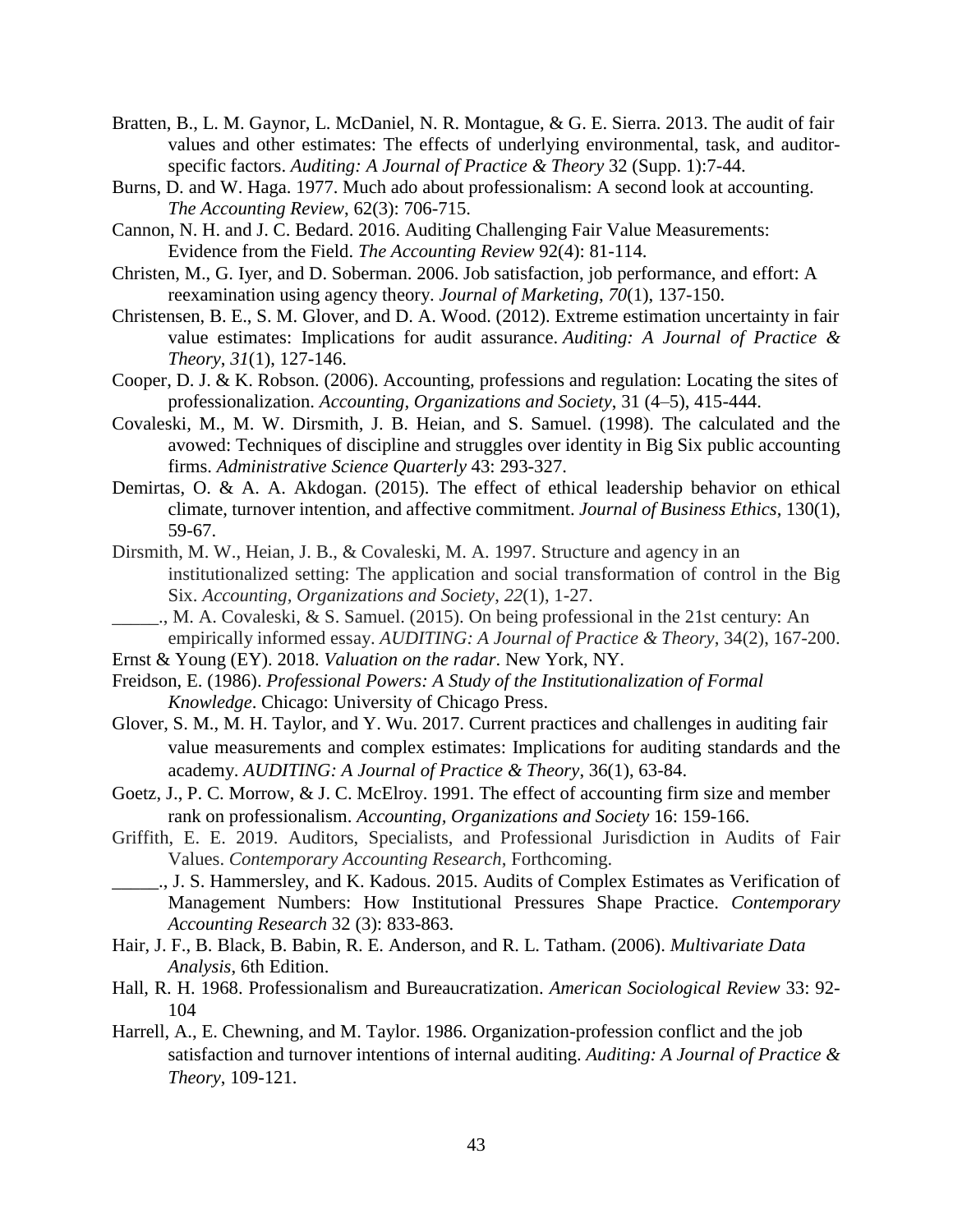- Hayes, A. F. (2012). PROCESS: A versatile computational tool for observed variable mediation, moderation, and conditional process modeling [White paper]. Retrieved from http://www.afhayes.com/ public/process2012.pdf.
- Hekman, D. R., G. A. Bigley, H. K. Steensma, and J. F. Hereford. 2009. Combined effects of organizational and professional identification on the reciprocity dynamic for professional employees. *Academy of Management Journal* 52 (3): 506–526.
- Heller, D. and D. Watson. 2005. The dynamic spillover of satisfaction between work and marriage: the role of time and mood. *Journal of Applied Psychology*, 90 (6): 1273-1279.
- Hooks, K. L. 1991. Professionalism and self-interest: A critical review of the expectations gap. *Critical Perspectives in Accounting*, 3: 109-136.
- Hux, C.T., 2017. Use of specialists on audit engagements: A research synthesis and directions for future research. *Journal of Accounting Literature*, *39*, pp.23-51.
- International Auditing and Assurance Standards Board (IAASB). 2008. Staff audit practice alert: Challenges in auditing fair value accounting estimates in the current market environment. Available at: http://www.ifac.org/publications-resources/staff-audit-practicealertchallenges-auditing-fair-value-accounting-estimate.
- International Valuation Standards Council (IVSC). 2016. Exposure Draft: *IVS 500: Financial Instruments*. Available at: https://www.ivsc.org/files/file/view/id/672.
- Iyer, V. M., A. Jones, III., and K. Raghunandan. (2018). Factors related to internal auditors' organizational-professional conflict. *Accounting Horizons*, 32(4), 133-146.
- Jenkins, J. G., E. M. Negangard, and M. J. Oler. (2018). Getting comfortable on audits: Understanding firms' usage of forensic specialists. *Contemporary Accounting Research*, 35, 1766-1797.
- Joe, J. R., D. Janvrin, D. Barr-Pulliam, S. Mason, M. K. Pitman, Z. Rezaee, K. Sanderson, and Y. J. Wu. 2015. Comments of the Auditing Standards Committee of the Auditing Section of the American Accounting Association on PCAOB Staff Consultation Paper No. 2015-01, The auditors' use of the work of specialists. *Current Issues in Auditing*, 9(2): C18-C37.
- \_\_\_\_\_., Y. J. Wu and A. B. Zimmerman. 2017. Overcoming communication challenges: Can taking the specialist's perspective improve auditors' critical evaluation and integration of the specialist's work? Available at SSRN: https://ssrn.com/abstract=2957840.
- Judge, T. A., C. J. Thoresen, J. E. Bono, and G. K. Patton. 2001. The job satisfaction–job performance relationship: A qualitative and quantitative review. *Psychological Bulletin*, *127*(3), 376-407.
- Kalbers, L. P. and T. J. Fogarty. 1995. Professionalism and its consequences: A study of internal auditors. *AUDITING: A Journal of Practice & Theory* 14 (1): 64-86.
- Kerr, S., Von Glinow, M. A., & Schriesheim, J. (1977). Issues in the study of "professionals" in organizations: The case of scientists and engineers. *Organizational Behavior and Human Performance*, *18*(2), 329-345.
- Kjellevold, K. 2018. Company valuation specialists' interactions with management and auditors: A field study. *Working Paper*, NHH Norwegian School of Economics.
- Koch, J. L., & R. M. Steers. 1978. Job attachment, satisfaction, and turnover among public sector employees. *Journal of Vocational Behavior*, *12*(1), 119-128.
- Kristof-Brown, A. L., K. J. Jansen, and A. E. Colbert. 2002. A policy-capturing study of the simultaneous effects of fit with jobs, groups, and organizations. *Journal of Applied Psychology*, 87 (5): 985-993.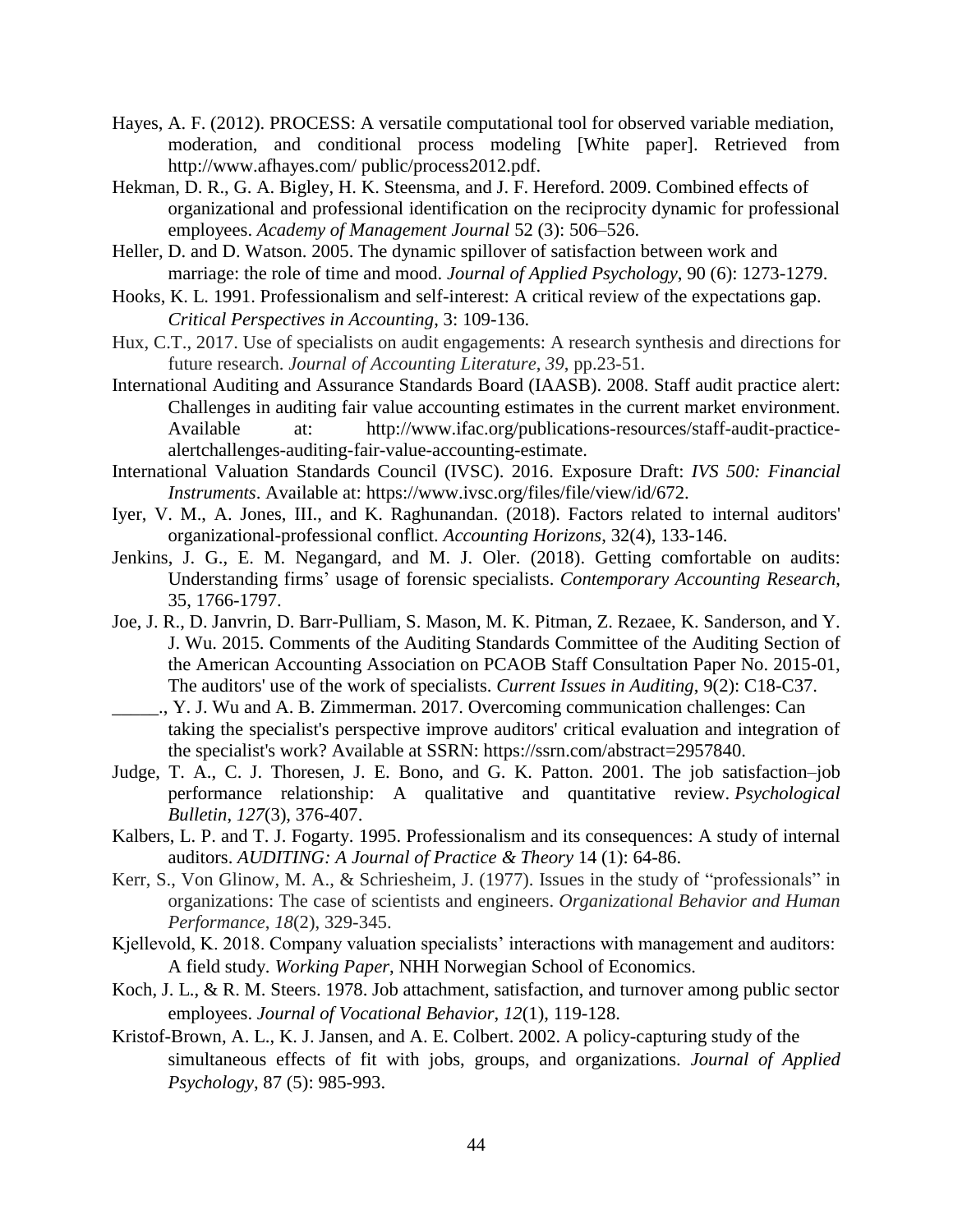- Lander, M. W., Koene, B. A. S, & Linssen. 2013. Committed to professionalism: Organizational responses of mid-tier accounting firms to conflicting institutional logics. *Accounting, Organizations and Society* 38: 140-148.
- Leicht, K. T., and M. L. Fennell. 1997. The changing organizational context of professional work. *Annual Review of Sociology* 23: 215-31
- Mautz, R. K. 1988. Public accounting: Which kind of professionalism? *Accounting Horizons*, 121-125.
- Meyer, J. & N. Allen. 1984. Testing the "side-bet theory" of organizational commitment: Some methodological considerations. *Journal of Applied Psychology*, 69: 372-378.
- Mowday, R., L. Porter, and R. Steers. 1982. Organizational linkages: The psychology of commitment. *Journal of Vocational Behavior* 14(4), 224-247.
- \_\_\_\_\_., R. T., Steers, R. M. & Porter, L. W. 1979. The measurement of organizational commitment. *Journal of Vocational Behavior*, pp. 224-247.
- Norris, D., and R. Niebuhr. 1983. Professionalism, organization commitment and job satisfaction in an accounting organization. *Accounting, Organizations and Society* 9: 49-58.
- Pennings, J. M. and P. S. Goodman. 1977. *Toward a Workable Framework*. In Goodman, P. S., Pennings, J. M. & Associates (eds.), *New Perspectives on Organizational Effectiveness.* San Francisco: Jossey-Bass.
- Podsakoff, P. M., S. B. MacKenzie, J.-Y. Lee, and N. P. Podsakoff. 2003. Common method biases in behavioral research: A critical review of the literature and recommended remedies. *The Journal of Applied Psychology*, 88(5), 879–903.
- Posey, C., T. L. Roberts, & P. B. Lowry. 2015. The impact of organizational commitment on insiders' motivation to protect organizational information assets. *Journal of Management Information Systems*, 32(4), 179-214.
- Previts, G. J. and B. D. Merino. 1998. History of Accountancy in the United States: The Cultural Significance of Accounting.
- PricewaterhouseCoopers (PwC). 2013. *The Valuation Profession: At a Crossroads*. New York, NY.
	- ———. 2017. *Professional progress: Valuation organizations making strides*. New York, NY.
- Public Company Accounting Oversight Board (PCAOB). 2018. *Amendments to Auditing Standards for Auditor's Use of the Work of Specialists*. Release No. 2018-006. December 2018. Washington, DC: PCAOB.
	- \_\_\_\_\_\_. 2010. *Report on Observations of PCAOB Inspectors Related to the Audit Risk Areas Affected by the Economic Crisis.* Release No. 2010-006. September 29. Washington, DC: PCAOB.
	- \_\_\_\_\_\_. 2014. *Staff Consultation Paper: Auditing Accounting Estimates and Fair Value Measurements*. Washington, DC: PCAOB.
	- \_\_\_\_\_\_. 2015. *Staff Consultation Paper No. 2015-01, The Auditors' Use of the Work of Specialists.*  Washington, DC: PCAOB.
- Rittenberg, L. and M. A. Covaleski. 2001. Internalization versus externalization of the internal audit function: An examination of professional and organizational imperatives. *Accounting, Organizations and Society*, *26*(7-8), 617-641.
- Salzsieder, L. 2016. Fair Value Opinion Shopping. *Behavioral Research in Accounting* 28 (1): 57- 66.
- Shafer, W. E. 2002. Ethical pressure, organizational-professional conflict, and related work outcomes among management accountants. *Journal of Business Ethics* 38 (3): 263–275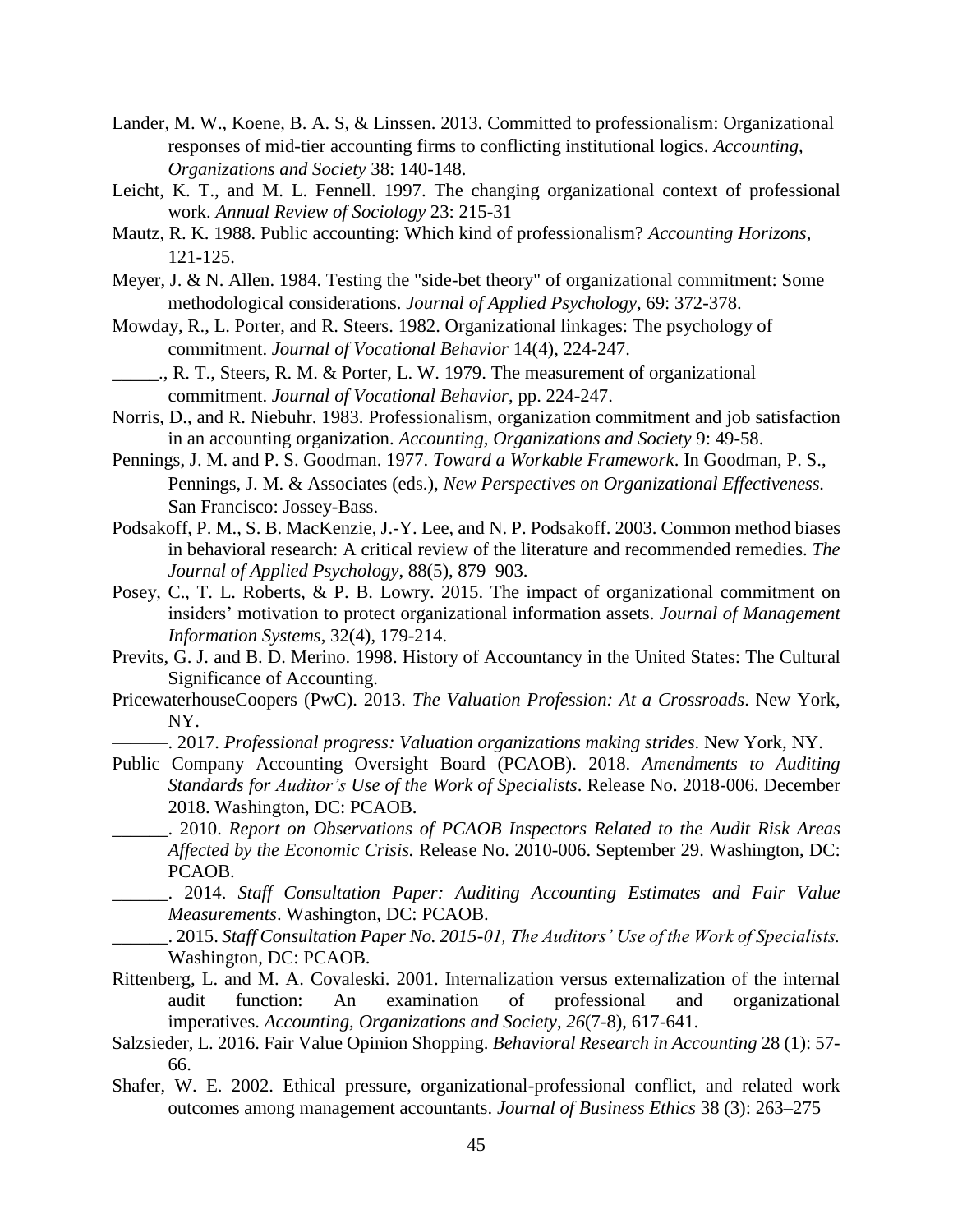- Shafer, W. E., D. J. Lowe, and T. J. Fogarty. 2002a. The effects of corporate ownership on public accountants' professionalism and ethics. *Accounting Horizons* 16 (2), 109-124.
	- \_\_\_\_\_., L. J. Park, and W. M. Liao. 2002b. Professionalism, organizational-professional conflict and work outcomes: A study of management accountants. *Accounting, Auditing & Accountability Journal* 15 (1): 46-68.

Smith-Lacroix, J. H., S. Durocher, and Y. Gendron. 2012. The erosion of jurisdiction: Auditing in a market value accounting regime. *Critical Perspectives on Accounting*, *23*(1), 36-53.

- Snizek, W. 1972. Hall's Professionalism Scale: An empirical reassessment. *American Sociological Review*, 109-114.
- Sorensen, J. E. (1967). Professional and bureaucratic organization in the public accounting firm. *The Accounting Review*, 42, 553-565.
- \_\_\_\_\_., and T. Sorensen. 1974. The conflict of professionals in bureaucratic organizations. *Administrative Science Quarterly* (March): 98-106.
- Suddaby, R., Y. Gendron, and H. Lam. 2009. The organizational context of professionalism in accounting. *Accounting, Organizations and Society*, 34 (3–4), 409-427.
- Svanberg, J. and P. Öhman. (2015). Auditors' identification with their clients: Effects on audit Quality. *The British Accounting Review*, 47, 395-408.
- Tajfel, H. E. 1978. Differentiation between social groups: Studies in the social psychology of intergroup relations. *Academic Press*.
- \_\_\_\_\_. and J. C. Turner. 1979. An integrative theory of intergroup conflict. *The Social Psychology of Intergroup Relations*, 33(47): 74.
- Thompson, J. D. 1967. *Organizations in Action*. New York: McGraw-Hill.

\_\_\_\_\_.,

- Turner, J. C. 1984. Social identification and psychological group formation. In *The Social Dimension: European Developments in Social Psychology*, 518–538. Cambridge, U.K.: Cambridge University Press.
- Wallace, J. 1995. Organizational and professional commitment in professional and nonprofessional organizations. *Administrative Science Quarterly*, 40, 228–255.
- Wilmott, H. C. 1989. Serving the public interest: A critical analysis of a professional claim, in Cooper, D. J. and Hooper, T. M. (Eds), *Critical Accounts*, Macmillan: London.
- Wood, D. J., J. A. Wilson, & E. C. Holub. 1989. *Professionalism in Internal Auditing.* Altamonte Springs, FL: The Institute of Internal Auditors Research Foundation.
- Zeff, S. A. 1987. Does the CPA belong to a profession? *Accounting Horizons*, 65-68.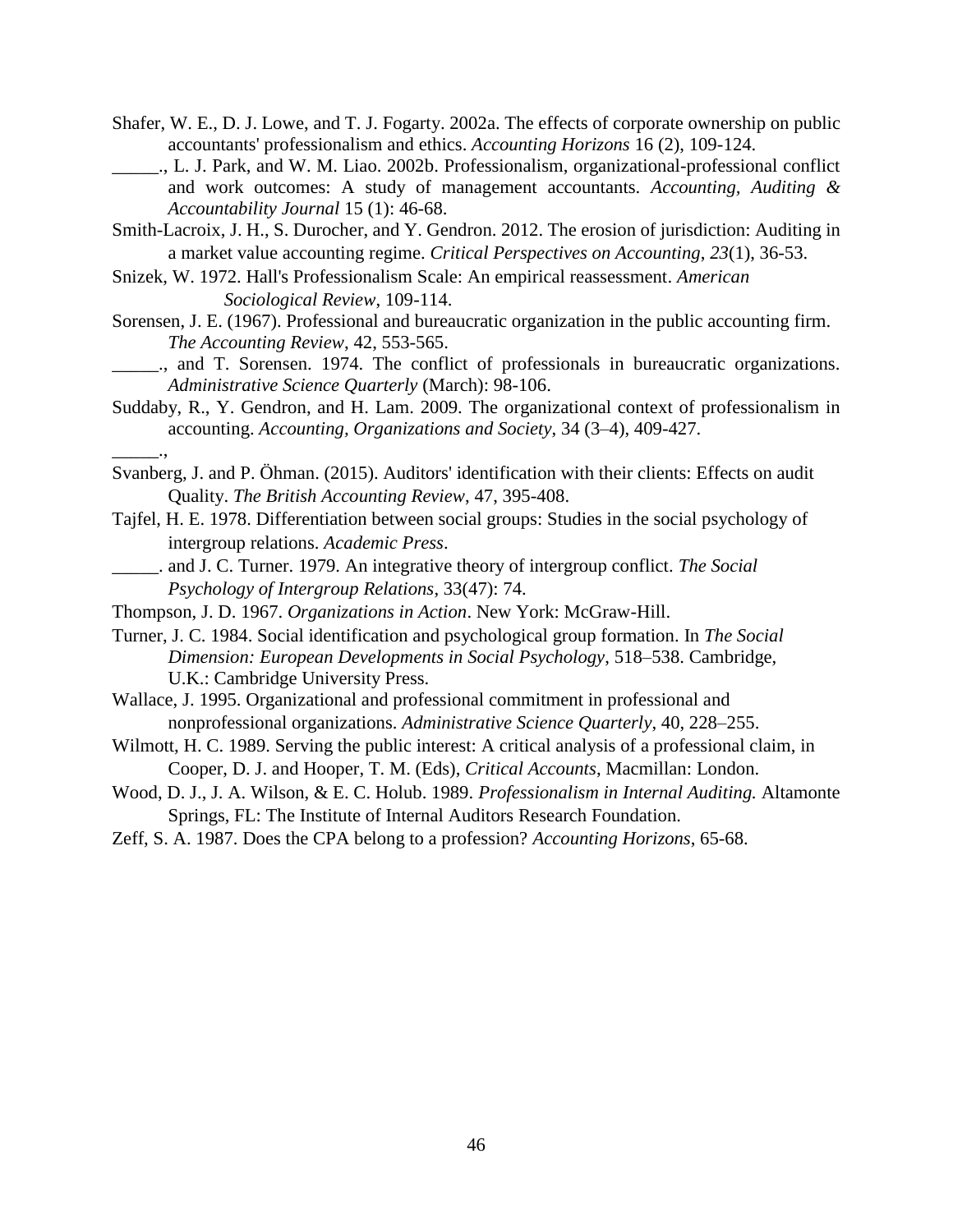## **TABLE 1: PARTICIPANT DEMOGRAPHICS**

### **PANEL A: Source of Employment**

| <b>Source of Employment</b>                                    | Frequency | Percent |
|----------------------------------------------------------------|-----------|---------|
| <b>Accounting Firm</b>                                         | 63        | 28.38   |
| <b>Independent Valuation Firm</b>                              | 100       | 45.05   |
| In-House (e.g., Financial Services, Public or Private Company) | 59        | 26.57   |
| Total                                                          | 222       | 100.0   |

\*In supplemental analyses, we report frequencies and examine differences within each source of employment.

## **PANEL B: Professional Tenure of Specialists**

|                                     | <b>With Current</b><br><b>Employer</b> |        | <b>Valuation</b><br><b>Experience</b> |        | <b>Total Professional</b><br><b>Experience</b> |        |
|-------------------------------------|----------------------------------------|--------|---------------------------------------|--------|------------------------------------------------|--------|
|                                     |                                        | $%$ of |                                       | $%$ of |                                                | $%$ of |
| <b>Tenure</b>                       | N                                      | Total  | N                                     | Total  | N                                              | Total  |
| Less than 5 years                   | 62                                     | 27.93  | 21                                    | 9.46   | 9                                              | 4.05   |
| More than 5 but less than 10 years  | 51                                     | 22.97  | 32                                    | 14.41  | 22                                             | 9.91   |
| More than 10 but less than 15 years | 29                                     | 13.06  | 28                                    | 12.61  | 22                                             | 9.94   |
| More than 15 years                  | 80                                     | 36.04  | 141                                   | 63.51  | 169                                            | 76.13  |
| Total                               | 222                                    | 100.00 | 222                                   | 100.00 | 222                                            | 100.00 |

## **PANEL C: Specialists' Non-Valuation Experience**

| <b>Prior Non-Valuation Experience (Any Type)</b> | Frequency | Percent         |
|--------------------------------------------------|-----------|-----------------|
| None                                             | 56        | 25.23           |
| Yes                                              | 166       | 74.77           |
| Academia                                         | 31        | $13.96^{\circ}$ |
| Accounting/Auditing                              | 55        | 24.77           |
| <b>Investment Banking/Structuring</b>            | 28        | 12.61           |
| Portfolio Management                             | 15        | 6.76            |
| Risk Management                                  | 13        | 5.86            |
| Sales/Trading/Credit/Financial Analyst           | 22        | 9.91            |
| <i>Other</i>                                     | 72        | 32.43           |

\*Specialists reported multiple types of experience which results in total frequencies greater than 222, but all percentages out of 222 total participants.

# **PANEL D: Specialists' Primary Valuation Focus**

| <b>Valuation Focus</b>                          | Frequency | Percent |
|-------------------------------------------------|-----------|---------|
| Financial Instruments [ <i>FI Specialists</i> ] | 70        | 31.53   |
| Non-Financial Instruments [Non-FI Specialists]  | 152       | 68.47   |
| <b>Business Valuation</b>                       | 91        | 40.99   |
| Forensic Analysis & Expert Testimonial          | 14        | 6.31    |
| Mergers & Acquisitions                          |           | 2.25    |
| <b>Estate Planning</b>                          |           | 0.45    |
| <b>Purchase Price Allocations</b>               | 12        | 5.41    |
| Tax Valuation                                   | 12        | 5.41    |
| <i>Other</i>                                    | 17        | 7.66    |
| Total                                           | 222       |         |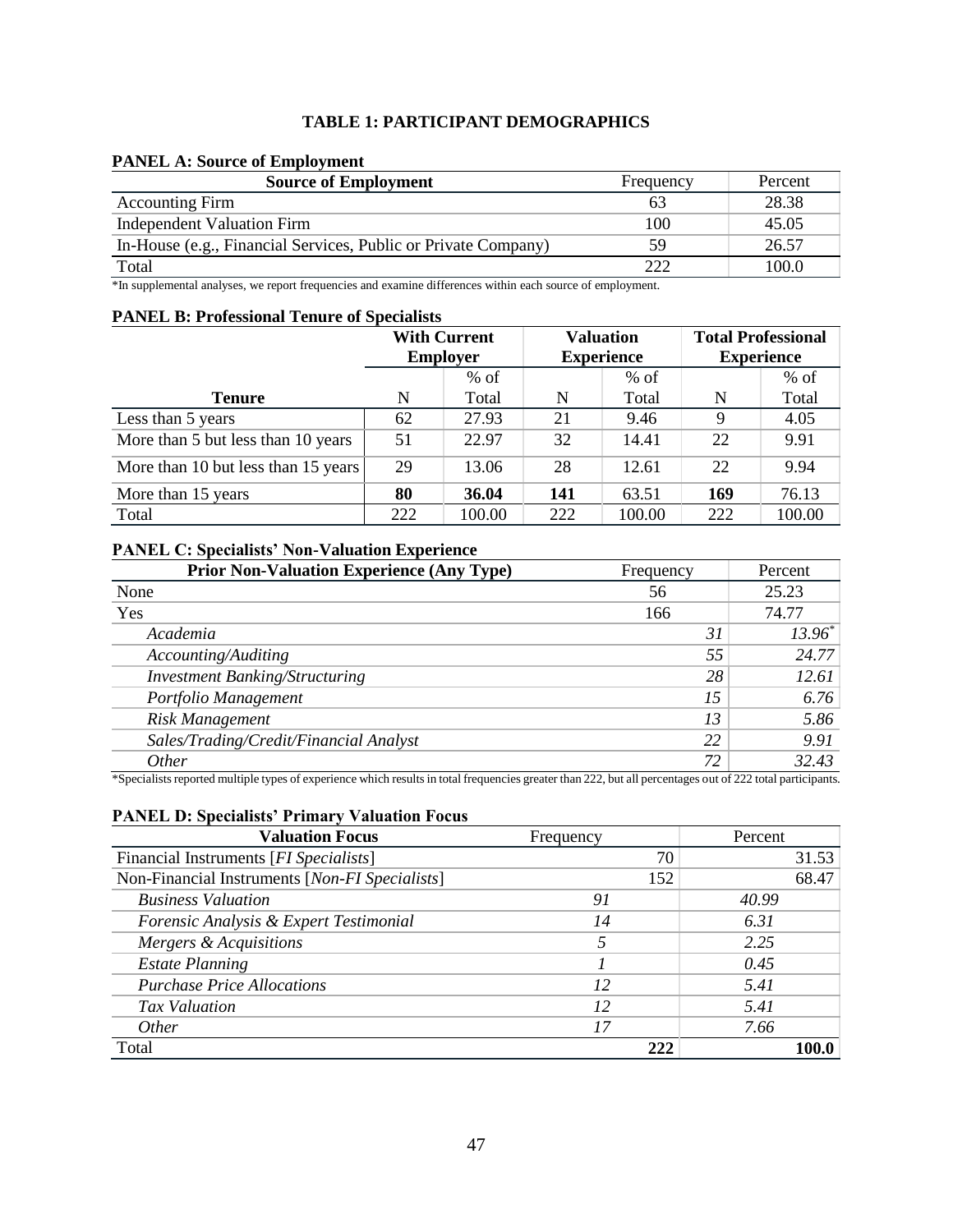| <b>Variable</b>                        | Frequency      | <b>Percent</b> |  |
|----------------------------------------|----------------|----------------|--|
| Gender                                 |                |                |  |
| Female                                 | 52             | 23.42%         |  |
| Male                                   | 155            | 69.82          |  |
| Other or Prefer not to answer          | 15             | 6.76           |  |
| <b>Highest Degree Obtained</b>         |                |                |  |
| Bachelor's (including B.S./B.A./B.B.A) | 81             | 36.49%         |  |
| Master's (including M.S./M.A.)         | 44             | 19.82          |  |
| <b>MBA</b>                             | 65             | 29.28          |  |
| PhD                                    | 12             | 5.41           |  |
| Other                                  | 20             | 9.01           |  |
| Certifications                         |                |                |  |
| American Society of Appraisers (ASA)   | 106            | 47.75          |  |
| Accredited in Business Valuation (ABV) | 35             | 15.77          |  |
| Certified Business Appraiser (CBA)     | 11             | 4.95           |  |
| Chartered Financial Analyst (CFA)      | 34             | 15.32          |  |
| Certified Fraud Examiner (CFE)         | 11             | 4.95           |  |
| Certified Management Accountant (CMA)  | $\overline{4}$ | 1.80           |  |
| Certified Public Accountant (CPA)      | 48             | 21.62          |  |
| Certified Valuation Analyst (CVA)      | 35             | 15.77          |  |
| Financial Risk Manager (FRM)           | 5              | 2.25           |  |
| Certification (Other)                  | 62             | 27.93          |  |

# **TABLE 1: PARTICIPANT DEMOGRAPHICS, continued**

**PANEL E: Gender, Education and Certifications**

\*Specialists reported multiple certifications which result in total frequencies greater than 222; however, all percentages out of 222 total participants.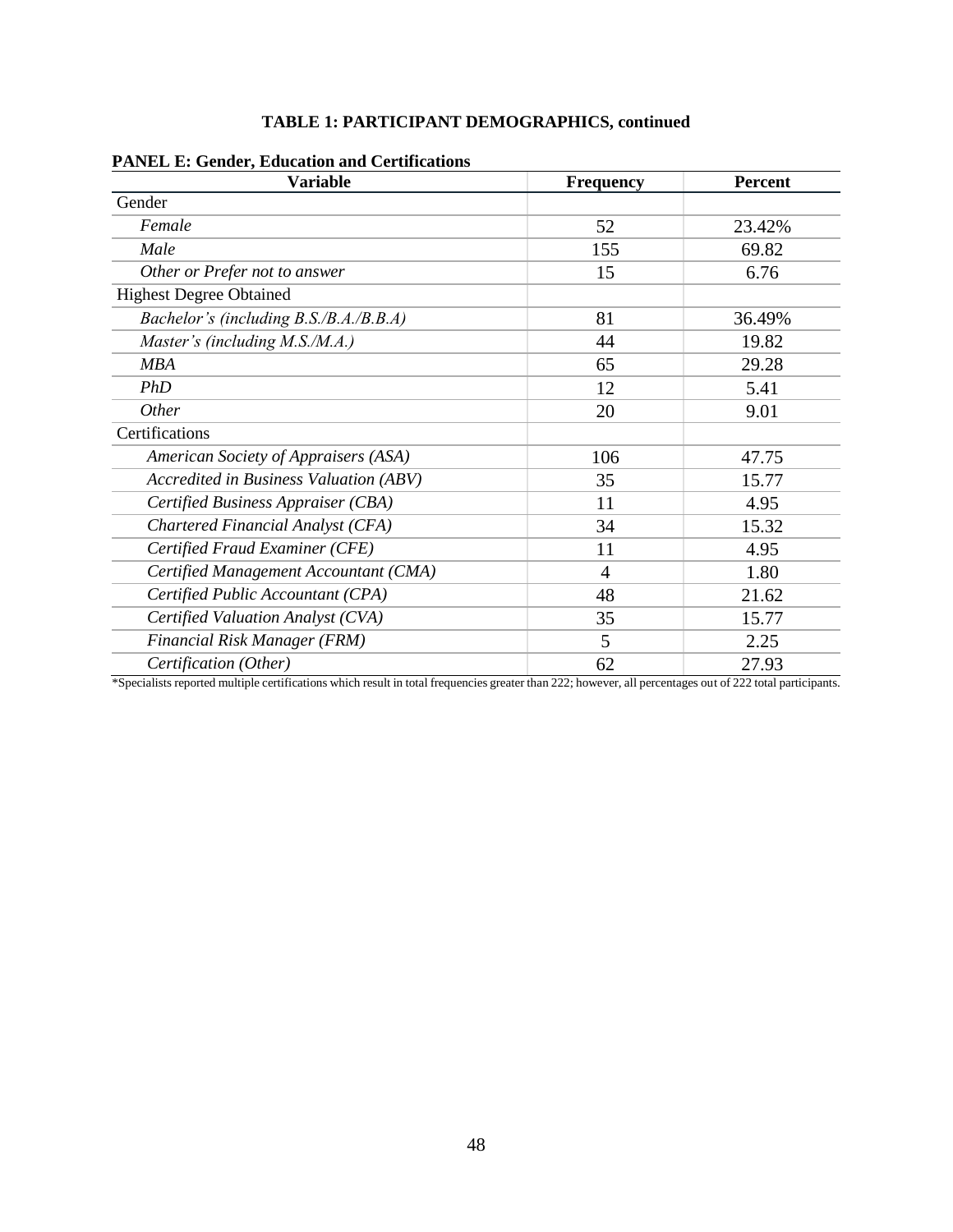| <b>PANEL A: Professionalism Measure</b>                                                                                                                | Mean  | <b>Midpoint</b> | Std. Dev. | p-Value |
|--------------------------------------------------------------------------------------------------------------------------------------------------------|-------|-----------------|-----------|---------|
| <b>Professionalism [PROF]</b> - Overall Score                                                                                                          | 71.28 | 60.00           | 9.06      | $-.001$ |
| <b>Professional Community Affiliation</b>                                                                                                              | 15.29 | 12.00           | 3.39      | < .001  |
| I subscribe to, and systematically read, valuation-related and other professional publications.                                                        | 4.00  | 3.00            | 1.07      | < .001  |
| I regularly attend and participate in meetings of local, regional, and/or international professional                                                   |       |                 |           |         |
| organizations and conferences                                                                                                                          | 3.74  | 3.00            | 1.23      | < .001  |
| I often engage in interchange of ideas with valuation professionals from other organizations.                                                          | 3.72  | 3.00            | 1.22      | $<.001$ |
| I believe that more valuation professionals should support the IVSC, AICPA, CFA Institute and other                                                    |       |                 |           |         |
| professional organizations' initiatives related to valuation.                                                                                          | 3.83  | 3.00            | 1.07      | < .001  |
| <b>Social Obligation</b>                                                                                                                               | 14.36 | 12.00           | 3.34      | $-.001$ |
| The valuation profession is essential to the welfare of society.                                                                                       | 3.59  | 3.00            | 1.15      | < .001  |
| The importance of the valuation of financial instruments is sometimes overstated.                                                                      | 3.27  | 3.00            | 1.09      | $<.001$ |
| Not enough people realize how vital the valuation profession is.                                                                                       | 3.70  | 3.00            | 1.10      | < .001  |
| Any weakening of the role of the valuation profession would be harmful to the public.                                                                  | 3.79  | 3.00            | 1.10      | $-.001$ |
| <b>Belief in Self-Regulation</b>                                                                                                                       | 14.63 | 12.00           | 2.52      | < .001  |
| Valuation practitioners who violate professional standards should be judged by their peers.                                                            | 4.18  | 3.00            | 0.92      | < .001  |
| Valuation practitioners have no reliable way of judging each other's competence.                                                                       | 3.53  | 3.00            | 1.21      | < .001  |
| One centralized organization should have the power to enforce standards.                                                                               | 2.79  | 3.00            | 1.36      | .024    |
| One valuation practitioner is a better judge of another than a non-valuation practitioner would be.                                                    | 4.13  | 3.00            | 1.00      | < .001  |
| <b>Dedication to the Profession</b>                                                                                                                    | 15.04 | 12.00           | 2.83      | $-.001$ |
| I am gratified when I see the dedication of my fellow valuation practitioners.                                                                         | 4.10  | 3.00            | 0.91      | < .001  |
| It is encouraging to see a valuation practitioner who is idealistic about his or her work.                                                             | 4.09  | 3.00            | 0.89      | < .001  |
| It is difficult to be enthusiastic about the kind of work that I do.                                                                                   | 3.68  | 3.00            | 1.35      | < .001  |
| I would stay in valuation even if I had to take a slight pay cut in order to do so.                                                                    | 3.16  | 3.00            | 1.17      | .041    |
| <b>Demands for Autonomy</b>                                                                                                                            | 11.96 | 12.00           | 2.52      | .811    |
| Valuation practitioners should be given the opportunity to make decisions about policies that affect their                                             |       |                 |           |         |
| work with both management and auditors.                                                                                                                | 3.97  | 3.00            | 0.90      | < .001  |
| The judgment of experienced valuation professionals should not normally be $2^{nd}$ guessed by a supervisor.                                           | 2.42  | 3.00            | 1.08      | < .001  |
| The conclusions made by valuation professionals are rightly subject to review by their supervisor.                                                     | 2.22  | 3.00            | 1.25      | < .001  |
| Valuation professionals should be allowed to make significant valuation-related decisions without the<br>intervention of those outside the department. | 3.34  | 3.00            | 1.14      | $-.001$ |

# **TABLE 2: DESCRIPTIVE CHARACTERISTICS OF LATENT and INDICATOR VARIABLES**

*\*Unreported t-Statistic was used to test the difference of the mean from the scale midpoint (one-tailed p-value).*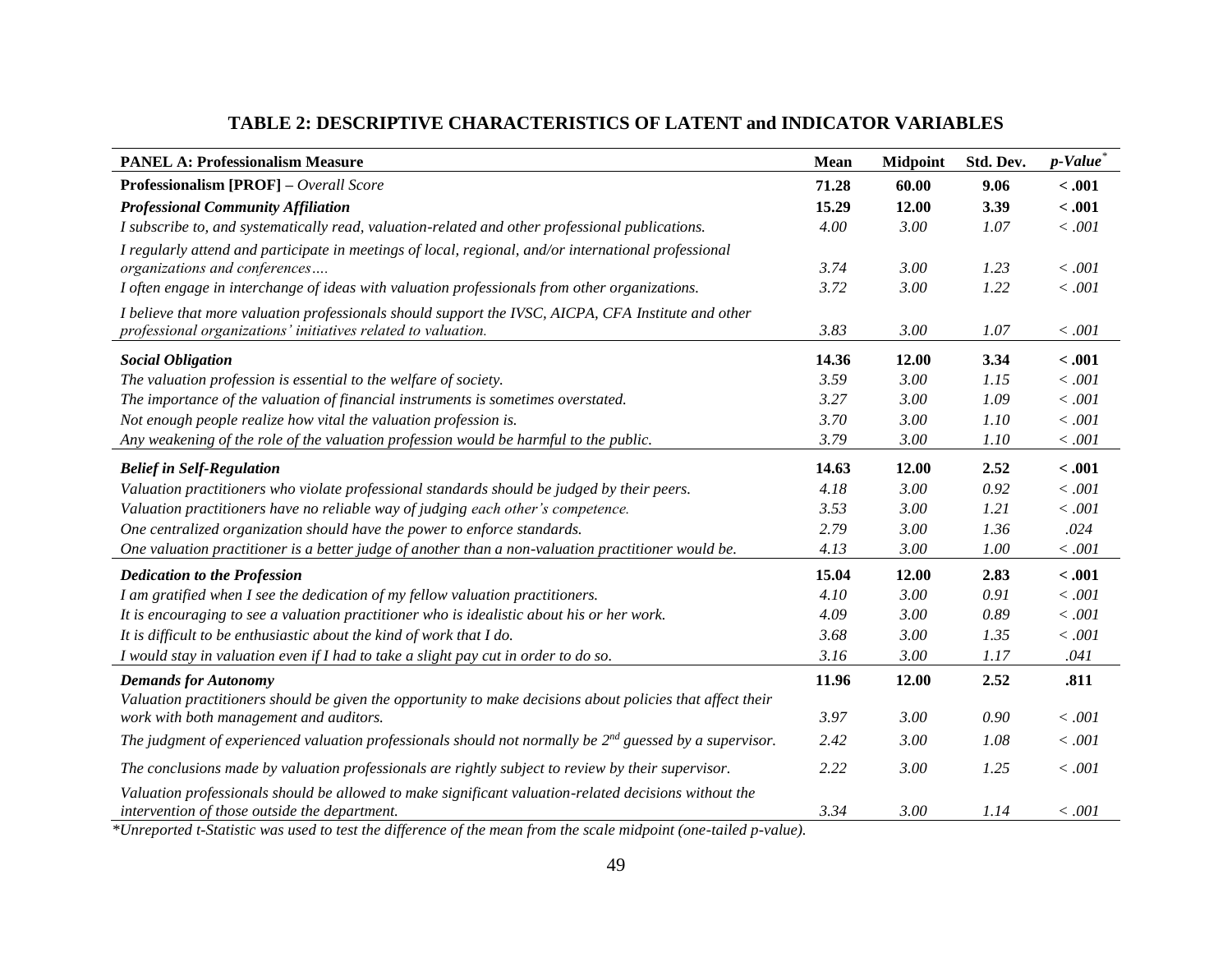| <b>PANEL B: Organizational Commitment Measure</b>                                                                                                                                                                                                                              | <b>Mean</b> | <b>Midpoint</b> | Std. Dev. | p-Value |
|--------------------------------------------------------------------------------------------------------------------------------------------------------------------------------------------------------------------------------------------------------------------------------|-------------|-----------------|-----------|---------|
| <b>Organizational Commitment [OC]</b>                                                                                                                                                                                                                                          | 33.93       | 28.00           | 6.69      | $-.001$ |
| I do not feel a strong sense of belonging to my organization.                                                                                                                                                                                                                  | 5.76        | 4.00            | 1.74      | <.001   |
| I do not feel "emotionally attached" to this organization.                                                                                                                                                                                                                     | 5.64        | 4.00            | 1.79      | <.001   |
| This organization has a great deal of personal meaning to me.                                                                                                                                                                                                                  | 5.41        | 4.00            | 1.75      | <.001   |
| I do not feel like "part of the family" at this organization.                                                                                                                                                                                                                  | 2.25        | 4.00            | 1.61      | <.001   |
| I really feel as if this organization's problems are my own.                                                                                                                                                                                                                   | 4.60        | 4.00            | 2.01      | <.001   |
| I could easily become as attached to another organization as I am to this one.                                                                                                                                                                                                 | 4.60        | 4.00            | 1.77      | <.001   |
| I am willing to put in a great deal of effort beyond that normally expected in order to help this                                                                                                                                                                              |             |                 |           |         |
| organization be successful.                                                                                                                                                                                                                                                    | 5.68        | 4.00            | 1.46      | < .001  |
|                                                                                                                                                                                                                                                                                |             |                 |           |         |
| <b>PANEL C: Institutional Interaction Measure</b>                                                                                                                                                                                                                              | <b>Mean</b> | <b>Midpoint</b> | Std. Dev. | p-Value |
| <b>Organizational-Professional Conflict [OPC]</b>                                                                                                                                                                                                                              | 5.64        | 12.00           | 3.31      | $-.001$ |
| My current employment situation gives me the opportunity to express myself fully as a<br>professional.                                                                                                                                                                         | 2.05        | 4.00            | 1.45      | < .001  |
| In my organization, there is a conflict between the work standards and procedures of the<br>organization and my ability to act according to my professional judgment.                                                                                                          | 1.88        | 4.00            | 1.48      | <.001   |
| I often have to choose between following professional standards and what is best for my<br>organization.<br>$\mathcal{L}$ $\mathcal{L}$<br>$\mathbf{r}$ . The set of $\mathbf{r}$<br>$\mathbf{1}$ $\mathbf{1}$ $\mathbf{1}$ $\mathbf{0}$<br>$\sim$<br>$\mathbf{r}$<br>$\cdots$ | 1.72        | 4.00            | 1.26      | <.001   |

# **TABLE 2: DESCRIPTIVE CHARACTERISTICS OF LATENT and INDICATOR VARIABLES, continued**

*\*Unreported t-Statistic was used to test the difference of the mean from the scale midpoint (one-tailed p-value).*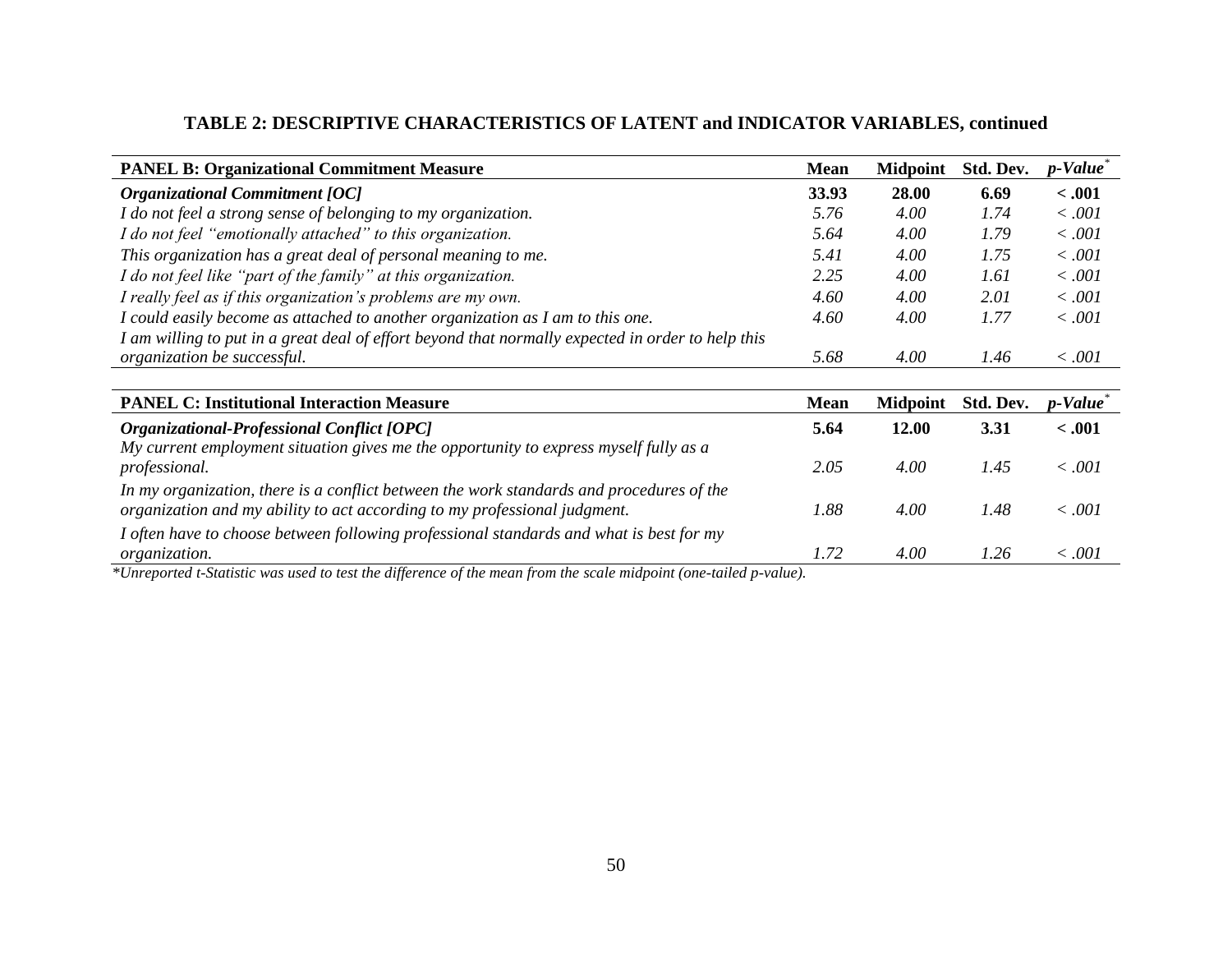| TABLE 2: DESCRIPTIVE CHARACTERISTICS OF LATENT and INDICATOR VARIABLES, continued |  |
|-----------------------------------------------------------------------------------|--|
|-----------------------------------------------------------------------------------|--|

| <b>PANEL D: Work Behavior Measures</b>                                  | <b>Mean</b> | <b>Midpoint</b> | Std. Dev. | $p$ -Value <sup>*</sup> |
|-------------------------------------------------------------------------|-------------|-----------------|-----------|-------------------------|
| <b>Job Satisfaction [JS]</b>                                            | 39.86       | 28.00           | 7.43      | $-.001$                 |
| It seems that my friends are more interested in their jobs than I am.   | 5.52        | 4.00            | 1.58      | < .001                  |
| I feel fairly well satisfied with my present job.                       | 5.70        | 4.00            | 1.31      | < .001                  |
| I definitely dislike my work.                                           | 6.20        | 4.00            | 1.44      | < .001                  |
| I feel that I am happier in my work than most other people.             | 5.37        | 4.00            | 1.32      | < .001                  |
| Most days, I am enthusiastic about my work.                             | 5.63        | 4.00            | 1.18      | < .001                  |
| I like my job better than the average worker does.                      | 5.70        | 4.00            | 1.19      | < .001                  |
| I find real enjoyment in my work.                                       | 5.73        | 4.00            | 1.20      | < .001                  |
| <b>Turnover Intentions [TOI]</b>                                        | 5.58        | 8.00            | 3.56      | $-.001$                 |
| I will voluntarily leave this organization within the next three years. | 2.51        | 4.00            | 1.81      | < .001                  |
| I will voluntarily leave this organization within the next six years.   | 3.06        | 4.00            | 2.06      | < .001                  |
| <b>Client Identification [CID]</b>                                      | 14.95       | 16.00           | 5.94      | .009                    |
| When someone praises this client, it feels like a personal compliment.  | 4.22        | 4.00            | 1.60      | .040                    |
| When I talk about this client, I usually say, "We" rather than "they."  | 3.54        | 4.00            | 1.89      | < .001                  |
| This client's successes are my successes.                               | 3.85        | 4.00            | 1.86      | .234                    |
| When someone criticizes this client, it feels like a personal insult.   | 3.34        | 4.00            | 1.70      | < .001                  |
| Client Image [CIM]                                                      | 12.03       | 12.00           | 2.39      | .867                    |
| This client does not have a good reputation in the business community.  | 1.96        | 4.00            | 1.31      | < .001                  |
| The public thinks highly of this client.                                | 5.26        | 4.00            | 1.41      | < .001                  |
| This client is considered one of the best companies to work for.        | 4.80        | 4.00            | 1.39      | < .001                  |

*\*Unreported t-Statistic was used to test the difference of the mean from the scale midpoint (one-tailed p-value).*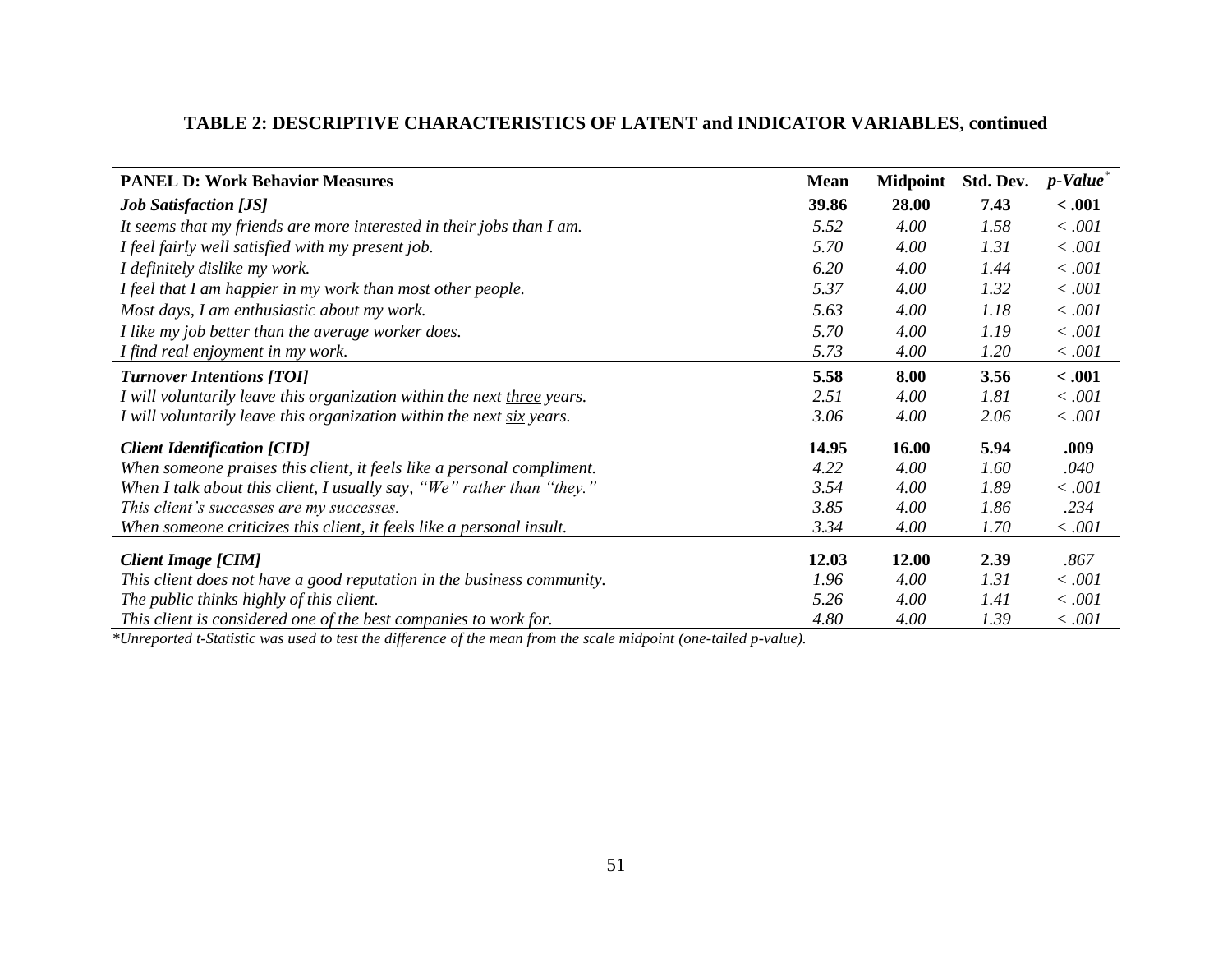# **TABLE 3**

# **Professionalism, Organizational Commitment, and Organizational-Professional Conflict**

| <b>Organizational Commitment</b> | Professionalism [PROF] |        |              |
|----------------------------------|------------------------|--------|--------------|
| [OC]                             | Lower                  | Higher | <b>Total</b> |
|                                  | 7.38                   | 6.18   | 6.89         |
| Lower                            | (0.48)                 | (0.57) | (0.37)       |
|                                  | $[64]$                 | $[44]$ | $[108]$      |
|                                  | 4.67                   | 4.32   | 4.46         |
| Higher                           | (0.30)                 | (0.27) | (0.20)       |
|                                  | $[43]$                 | $[71]$ | $[114]$      |
|                                  | 6.29                   | 5.03   | 5.63         |
| <b>Total</b>                     | (0.34)                 | (0.29) | (0.22)       |
|                                  | [107]                  | [115]  | $[222]$      |
|                                  |                        |        |              |

**Panel A**: Cell Means (Std. Err) [Sample Size] for Organizational-Professional Conflict

### **Panel B**: Correlations

| 1. Professionalism ( <i>PROF</i> )            |           |           |           |
|-----------------------------------------------|-----------|-----------|-----------|
| 2. Organizational Commitment $(OC)$           | $215***$  |           |           |
| 3. <i>PROF</i> x <i>OC</i> (Interaction)      | $.661***$ | $.667***$ |           |
| 4. Organizational-Professional Conflict (OPC) | $-225***$ | $-232***$ | $-243***$ |

### Panel C: Tests of Hypotheses

|                       |      |            | <b>Work Setting</b>     |                         |                    |  |
|-----------------------|------|------------|-------------------------|-------------------------|--------------------|--|
| <b>VARIABLES</b>      |      |            | Accounting              | Independent             | In-House           |  |
|                       |      | Overall    | <b>Firm Specialists</b> | <b>Firm Specialists</b> | <b>Specialists</b> |  |
| <b>CONSTANT</b>       |      | $7.08***$  | $4.56**$                | 8.89***                 | $9.16***$          |  |
|                       |      | (7.21)     | (2.66)                  | (7.64)                  | (7.82)             |  |
| PROF_BINARY           | [H1] | $-0.22***$ | 0.06                    | $-0.26**$               | $-0.32**$          |  |
|                       |      | $(-2.37)$  | (0.33)                  | $(-1.88)$               | $(-2.00)$          |  |
| ORG_COMM_BINARY       | [H2] | $-0.38***$ | $-0.17$                 | $-0.40***$              | $-0.38***$         |  |
|                       |      | $(-4.12)$  | $(-0.87)$               | $(-2.80)$               | $(-2.29)$          |  |
| PROF x ORG COMM       | [H3] | $0.19**$   | $-0.17**$               | $0.28**$                | $1.29*$            |  |
|                       |      | (1.99)     | $(-2.13)$               | (1.69)                  | (1.47)             |  |
| <b>EMPL TYPE</b>      |      | $0.11**$   |                         |                         |                    |  |
|                       |      | (1.76)     |                         |                         |                    |  |
| <b>FI SPECIALISTS</b> |      | $0.17***$  | $0.13*$                 | 0.06                    | $0.39***$          |  |
|                       |      | (2.55)     | (1.36)                  | (0.56)                  | (2.92)             |  |
| <b>RANK</b>           |      | $-0.22***$ | 0.03                    | $-0.28***$              | $-0.34***$         |  |
|                       |      | $(-3.26)$  | (0.22)                  | $(-2.56)$               | $(-3.25)$          |  |
| <b>GENDER</b>         |      | $-0.02$    | 0.11                    | $-0.06$                 | $-0.11$            |  |
|                       |      | $(-0.36)$  | (0.77)                  | $(-0.56)$               | $(-0.94)$          |  |
| Observations          |      | 222        | 63                      | 100                     | 59                 |  |
| Adjusted $R^2$        |      | 0.34       | 0.20                    | 0.28                    | 0.47               |  |

\*Standardized regression coefficients and *t*-statistics (in parentheses) presented for each independent variable.

\*Binary measures derived by separating participants into lower (higher) for a score below (at or above) the median. \**p*-values calculated using one-tailed tests for all variables except *EMPL\_TYPE,* and *GENDER*. Levels of significance include \*\*\* *p* <0.01, \*\* *p* <0.05, and \* *p* <0.1.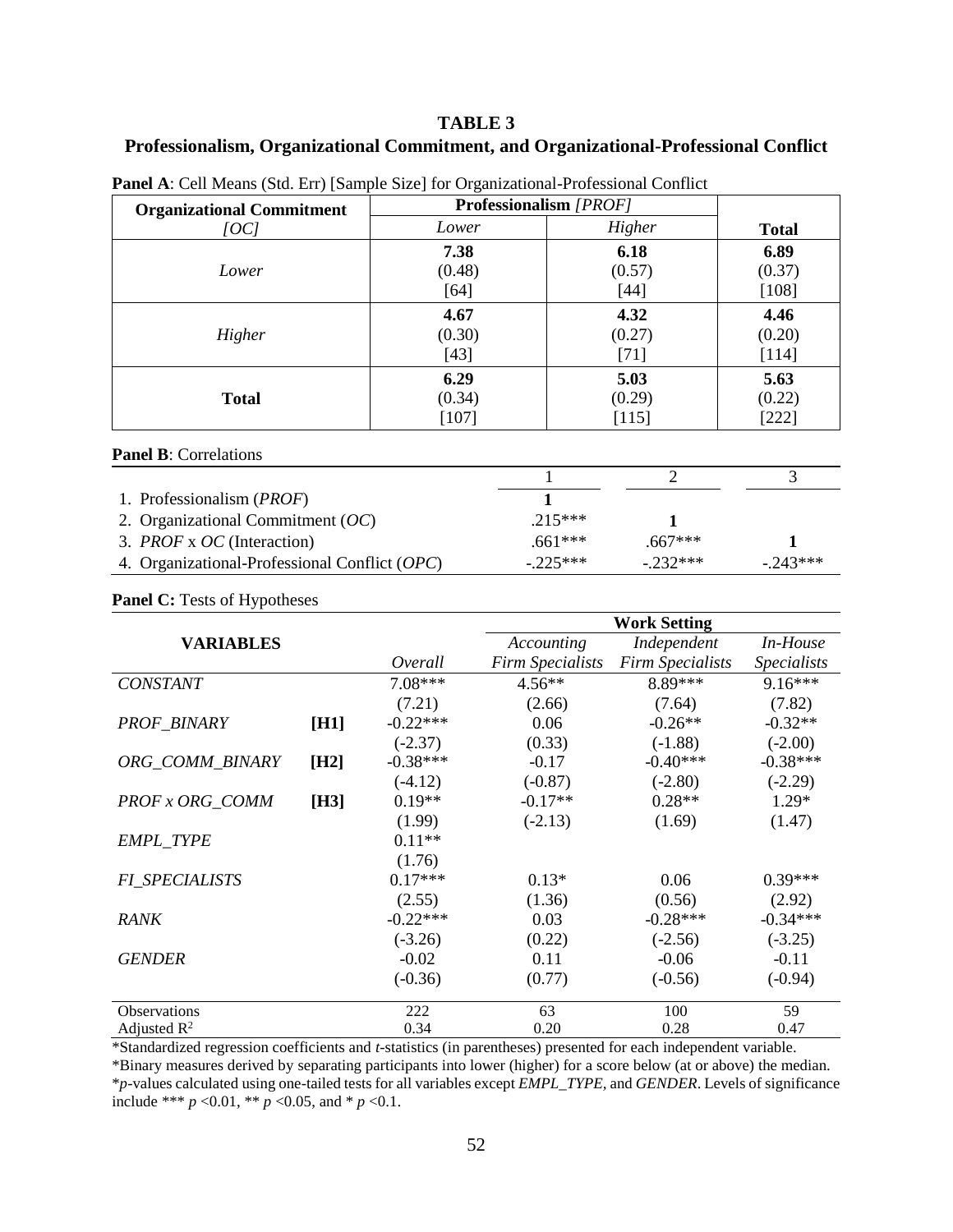# **TABLE 3, continued Professionalism, Organizational Commitment, and Organizational-Professional Conflict**

| Comparison                     | <b>Predicted</b><br><b>OPC</b> | Value of<br><b>Contrast</b> | Std.<br><b>Error</b> | t-stat  | <i>p</i> -value |
|--------------------------------|--------------------------------|-----------------------------|----------------------|---------|-----------------|
| I > All else (II, III, IV)     | High                           | 6.94                        | 1.38                 | 5.05    | $-.001$         |
| $IV < All$ else $(I, II, III)$ | Low                            | $-5.26$                     | 1.33                 | $-3.94$ | $-.001$         |
| (II, III) > IV                 | ??                             | 2.21                        | 0.09                 | 2.247   | $-.001$         |
| I > (II, III)                  | ??                             | 3.89                        | 1.01                 | 3.85    | $-.001$         |
| II < I                         | Moderate                       | $-2.70$                     | 0.61                 | $-4.46$ | $-.001$         |
| II > IV                        | Moderate                       | 0.35                        | 0.59                 | 0.59    | .556            |
| III < I                        | Moderate                       | $-1.19$                     | 0.60                 | $-1.98$ | .025            |
| III > IV                       | Moderate                       | 1.86                        | 0.59                 | 3.15    | $-.001$         |
| $II = III$                     | ??                             | $-1.51$                     | 0.66                 | $-2.29$ | .017            |

**Panel D**: Planned Contrasts (*Test of H3*) – Overall

\*All comparisons are one-tailed tests and results are qualitatively similar when we assume unequal variances. \*\*Contrasts groups:

• Low  $PROF$  – Low  $OC$  [**I**];

 $\bullet$  Low *PROF* – High *OC* [II];

 $\bullet$  High *PROF* – Low *OC* [III]; and

 $\bullet$  High *PROF* – High *OC* [IV]

Variable Definitions:

*OPC\_BINARY* = DV, participants' Organizational-Professional Conflict score divided into lower and higher; *PROF\_BINARY* = participants' overall Professionalism Score divided into lower and higher;

*ORG\_COMM* = participants' Organizational Commitment score divided into lower and higher;

*EMPL\_TYPE* = 1 if employed by an accounting firm, 2 if employed by an independent firm, and 3 otherwise. *FI\_SPECIALISTS* = 1 if the participant is a financial instrument (FI) specialist and 0 otherwise;

*RANK* = 1 if participant self-reported current positions at or above the Senior Manager level and 0 otherwise; and *GENDER* = 1 if the participant is male and 2 if female.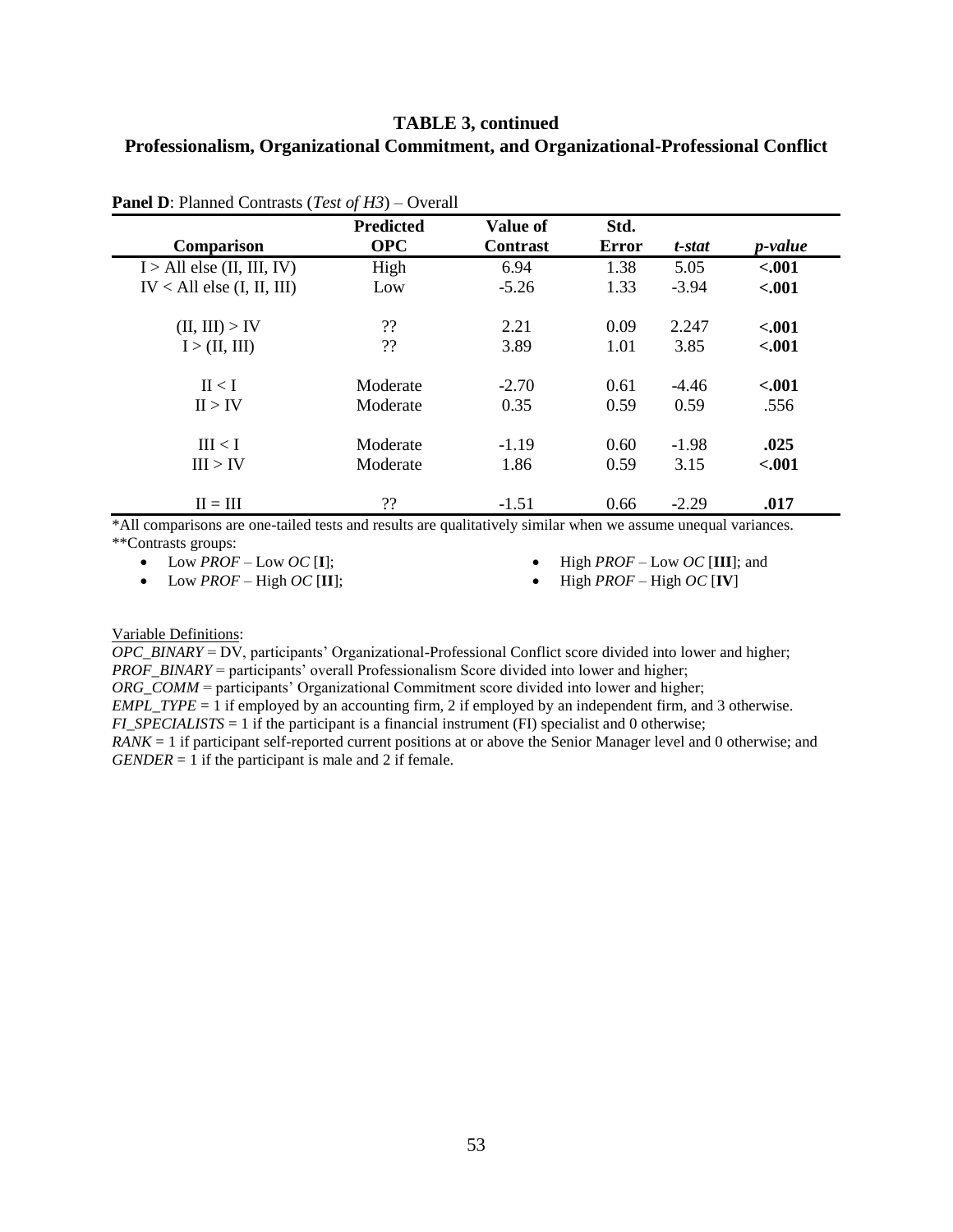

*Note: Higher (Lower) Professionalism = More positive (negative) attitudes about professionalism.*

# **FIGURE 2**

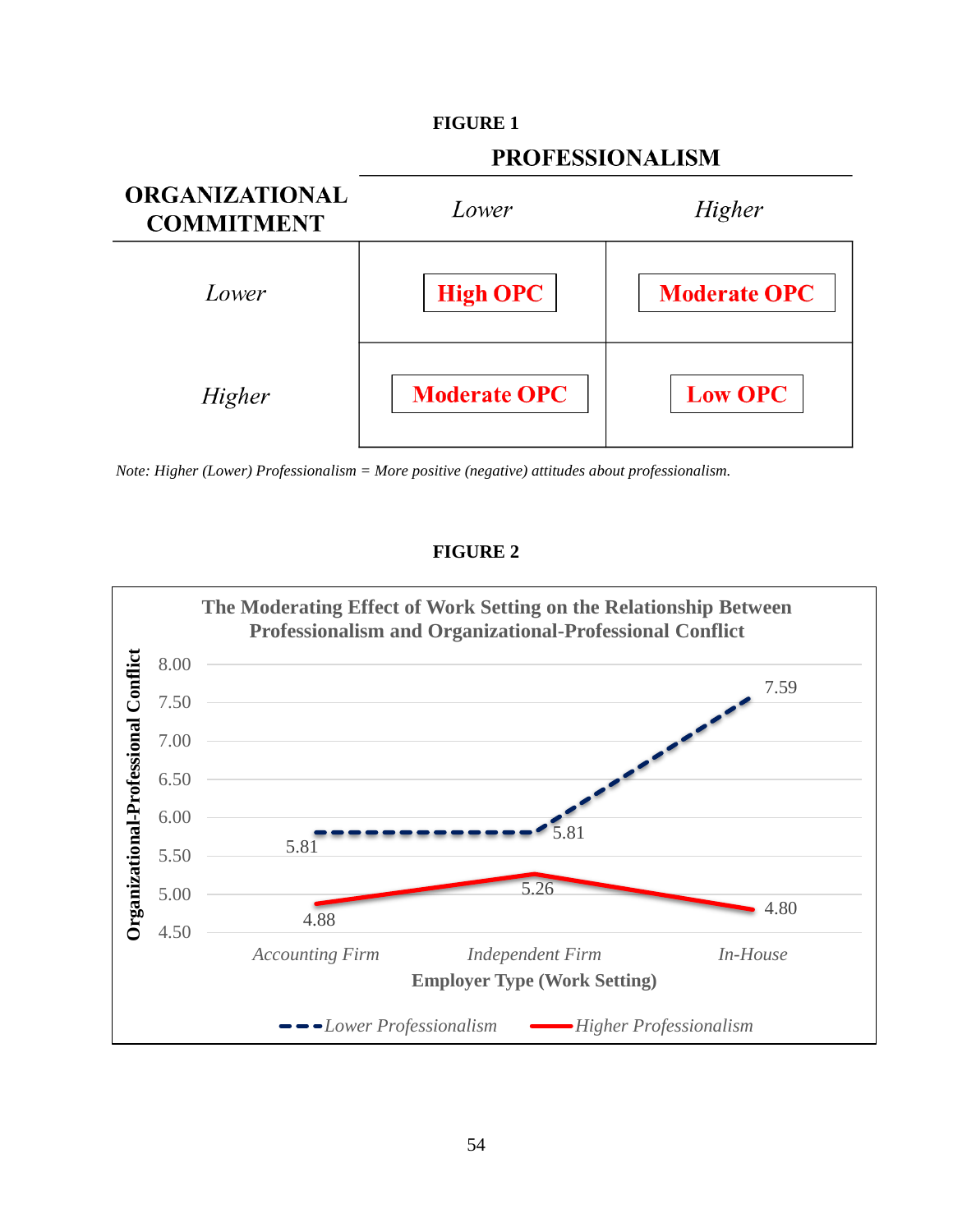**FIGURE 3**

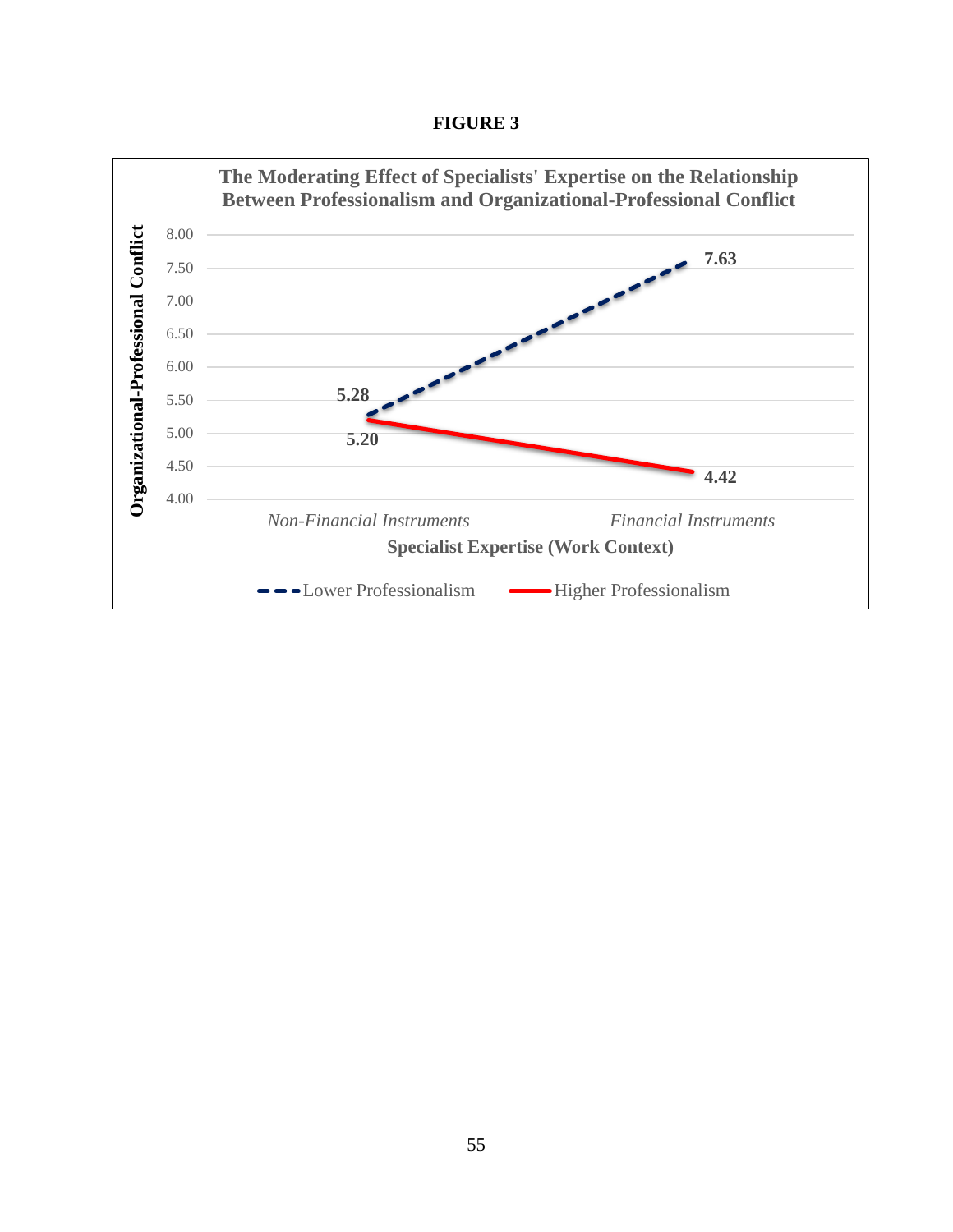# **TABLE 4 The Effect of Organizational-Professional Conflict on Work Behaviors**

|                         | <b>Work Behaviors</b>   |                            |                              |  |  |  |  |
|-------------------------|-------------------------|----------------------------|------------------------------|--|--|--|--|
| <b>VARIABLES*</b>       | <b>Job Satisfaction</b> | <b>Turnover Intentions</b> | <b>Client Identification</b> |  |  |  |  |
|                         |                         |                            |                              |  |  |  |  |
| <b>CONSTANT</b>         | $42.40***$              | $6.87***$                  | 14.63***                     |  |  |  |  |
|                         | (23.78)                 | (7.30)                     | (8.71)                       |  |  |  |  |
| <b>OPC BINARY</b>       | $-0.43***$              | $0.20***$                  | $-0.05$                      |  |  |  |  |
|                         | $(-6.55)$               | (2.78)                     | $(-0.67)$                    |  |  |  |  |
| EMPL_TYPE               | 0.19                    | $-0.12**$                  | $-0.02$                      |  |  |  |  |
|                         | (0.29)                  | $(-1.70)$                  | $(-0.28)$                    |  |  |  |  |
| <b>FI SPECIALISTS</b>   | $-0.08**$               | $-0.07$                    | $0.11*$                      |  |  |  |  |
|                         | $(-1.63)$               | $(-0.89)$                  | (1.47)                       |  |  |  |  |
| RANK                    | $0.16***$               | $-0.17***$                 | $-0.12*$                     |  |  |  |  |
|                         | (2.45)                  | $(-2.33)$                  | $(-1.52)$                    |  |  |  |  |
| CIM                     |                         |                            | $0.17***$                    |  |  |  |  |
|                         |                         |                            | (2.36)                       |  |  |  |  |
| <b>Observations</b>     | 222                     | 222                        | 222                          |  |  |  |  |
| Adjusted $\mathbb{R}^2$ | 0.26                    | 0.24                       | 0.18                         |  |  |  |  |

\*Dependent variables for each model appear in each column.

\*To derive all binary variables, we separate participants into lower (higher) by splitting participant responses below (at or above) the median.

\*Regression coefficients and t-*statistics* (in parentheses) presented for each independent variable.

\**p*-values calculated using one-tailed tests for all variables except *EMPL\_TYPE*. Levels of significance include \*\*\* *p*  $< 0.01, ** p < 0.05,$  and  $* p < 0.1$ .

#### Variable Definitions:

*OPC\_BINARY* = participants' total Organizational-Professional Conflict (OPC) Score divided into lower and higher; *EMPL\_TYPE* = 1 if employed by an accounting firm, 2 if employed by an independent firm, and 3 otherwise; *FI\_SPECIALISTS* = 1 if the participant is a financial instrument (FI) specialist and 0 otherwise;

*RANK* = 1 if participant self-reported current positions at or above the Senior Manager level and 0 otherwise; *CIM* = participants' Client Image Score.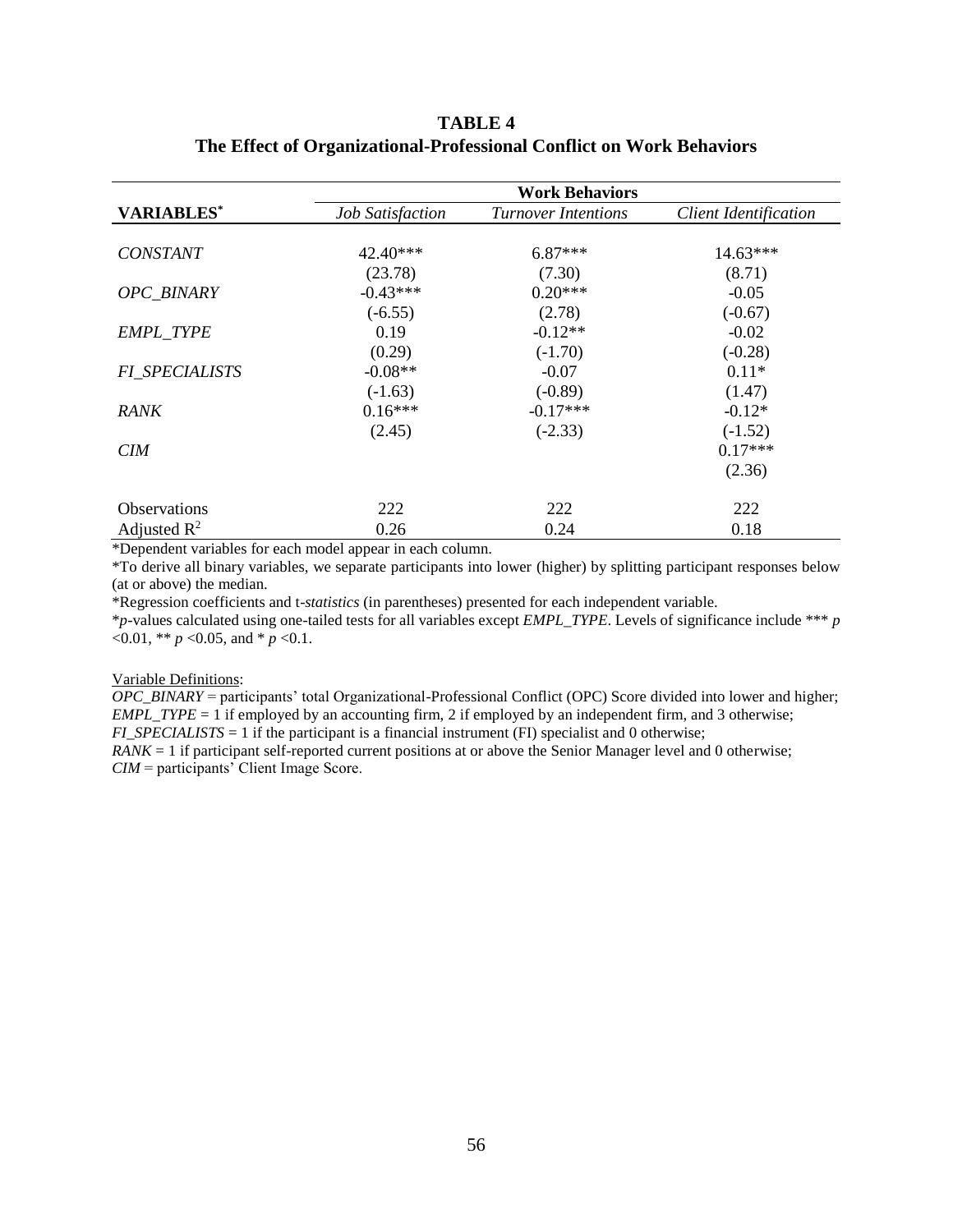## **TABLE 5: SUPPLEMENTAL ANALYSES**

| <b>Source of Employment</b><br>(Sample Size) | <b>Professional Service Firms</b><br>$(n = 163)$ |           |             | <b>Non-Professional Service Firms</b><br>$(n = 59)$ | <b>Difference in Means</b> |                 |
|----------------------------------------------|--------------------------------------------------|-----------|-------------|-----------------------------------------------------|----------------------------|-----------------|
| <b>VARIABLE</b>                              | Mean                                             | Std. Dev. | <b>Mean</b> | Std. Dev.                                           | $t$ -Stat <sup>**</sup>    | <i>p</i> -value |
| Professionalism Score [ <i>PROF</i> ]        | 71.66                                            | 8.85      | 70.22       | 9.37                                                | 1.05                       | .296            |
| Organizational Commitment $[OC]$             | 34.39                                            | 6.69      | 32.64       | 6.60                                                | 1.73                       | .086            |
| Organization-Professional Conflict [OPC]     | 5.45                                             | 3.35      | 6.17        | 3.17                                                | $-1.94$                    | .054            |
| Job Satisfaction [JS]                        | 40.17                                            | 7.40      | 39.00       | 7.50                                                | 1.03                       | .303            |
| Turnover Intentions [TOI]                    | 5.63                                             | 3.73      | 5.42        | 3.05                                                | 0.38                       | .701            |
| Client Identification [CID]                  | 14.51                                            | 5.94      | 16.15       | 5.83                                                | $-1.83$                    | .069            |
| Client Image $[CIM]$                         | 11.92                                            | 2.40      | 12.32       | 2.37                                                | $-1.10$                    | .270            |

## **PANEL A: Scale Scores across Employer Types [***Work Setting – Examining Aranya and Ferris* **(1984)]**

*\*Professional Service Firms include accounting and independent valuation firms. All other firms are considered non-professional service firms (e.g., in-house). \*\*t-Statistic tests the difference of the mean between types.*

| <b>Type of Specialist</b><br>(Sample Size) | <b>FI</b> Specialists<br>$(n = 70)$ |           | <b>Non-FI Specialists</b><br>$(n = 152)$ |           | <b>Difference in Means</b>     |                 |
|--------------------------------------------|-------------------------------------|-----------|------------------------------------------|-----------|--------------------------------|-----------------|
| <b>VARIABLE</b>                            | Mean                                | Std. Dev. | <b>Mean</b>                              | Std. Dev. | $t$ -Stat $\ddot{\phantom{a}}$ | <i>p</i> -value |
| Professionalism Score [ <i>PROF</i> ]      | 68.20                               | 10.38     | 72.70                                    | 8.03      | $-1.61$                        | .090            |
| Organizational Commitment $[OC]$           | 33.21                               | 6.85      | 34.26                                    | 6.62      | $-1.08$                        | .282            |
| Organization-Professional Conflict [OPC]   | 6.53                                | 3.83      | 5.23                                     | 2.97      | 2.75                           | .006            |
| Job Satisfaction [JS]                      | 38.61                               | 8.49      | 40.43                                    | 6.84      | $-1.70$                        | .091            |
| Turnover Intentions [TOI]                  | 5.46                                | 3.62      | 5.63                                     | 3.54      | $-0.34$                        | .735            |
| Client Identification [CID]                | 15.74                               | 5.47      | 14.58                                    | 6.13      | 1.36                           | .175            |
| Client Image $[CIM]$                       | 11.66                               | 2.63      | 12.20                                    | 2.27      | $-1.57$                        | .118            |

## **PANEL B: Scale Scores by Primary Valuation Focus [***Work Context***]**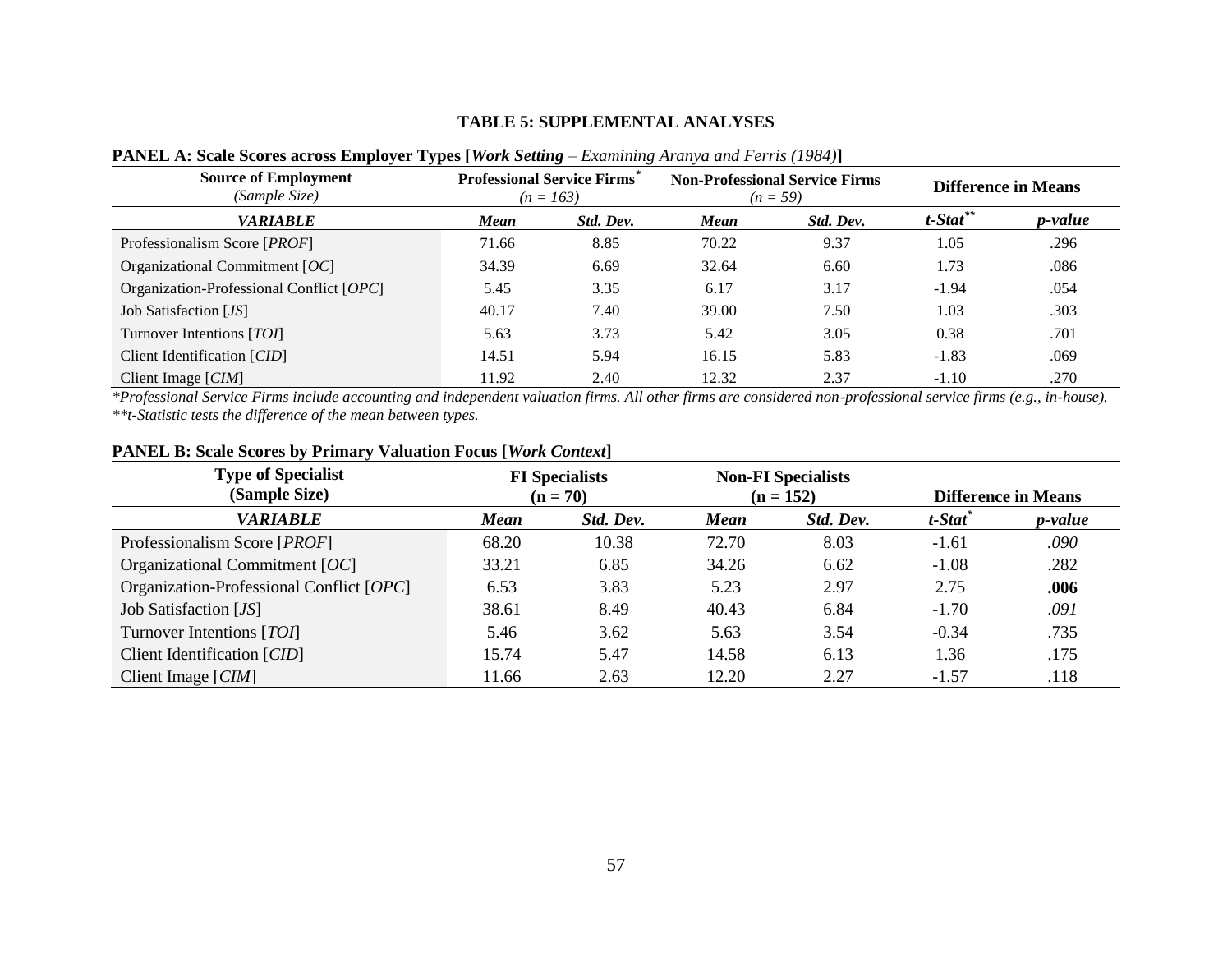## **TABLE 5: SUPPLEMENTAL ANALYSES,** *continued*

| Rank within the Firm*<br>(Sample Size)   | Lower<br>$(n = 59)$ |           | <b>Higher</b><br>$(n = 135)$ |           | <b>Difference in Means</b> |         |
|------------------------------------------|---------------------|-----------|------------------------------|-----------|----------------------------|---------|
| <b>VARIABLE</b>                          | <b>Mean</b>         | Std. Dev. | <b>Mean</b>                  | Std. Dev. | t-Stat <sup>*</sup>        | p-value |
| Professionalism Score [ <i>PROF</i> ]    | 69.27               | 9.56      | 71.55                        | 8.86      | $-1.61$                    | .110    |
| Organizational Commitment $[OC]$         | 30.78               | 6.83      | 35.23                        | 6.32      | $-4.40$                    | < .001  |
| Organization-Professional Conflict [OPC] | 7.07                | 3.60      | 5.06                         | 2.77      | 4.23                       | < .001  |
| Job Satisfaction [JS]                    | 36.90               | 8.59      | 40.94                        | 6.53      | $-3.59$                    | $-.001$ |
| Turnover Intentions [TOI]                | 6.68                | 3.77      | 5.22                         | 3.36      | 2.67                       | .008    |
| Client Identification [CID]              | 15.63               | 6.18      | 14.29                        | 5.66      | 1.47                       | .142    |

# **PANEL C: Scale Scores by Lower vs. Higher Level Positions within the Firm [***Experience Level***]**

*\*Dichotomous variable equal to 0 (1) if specialists reported current positions below (at or above) the Senior Manager level.* 

*\*t-Statistic tests the difference of the mean between type.*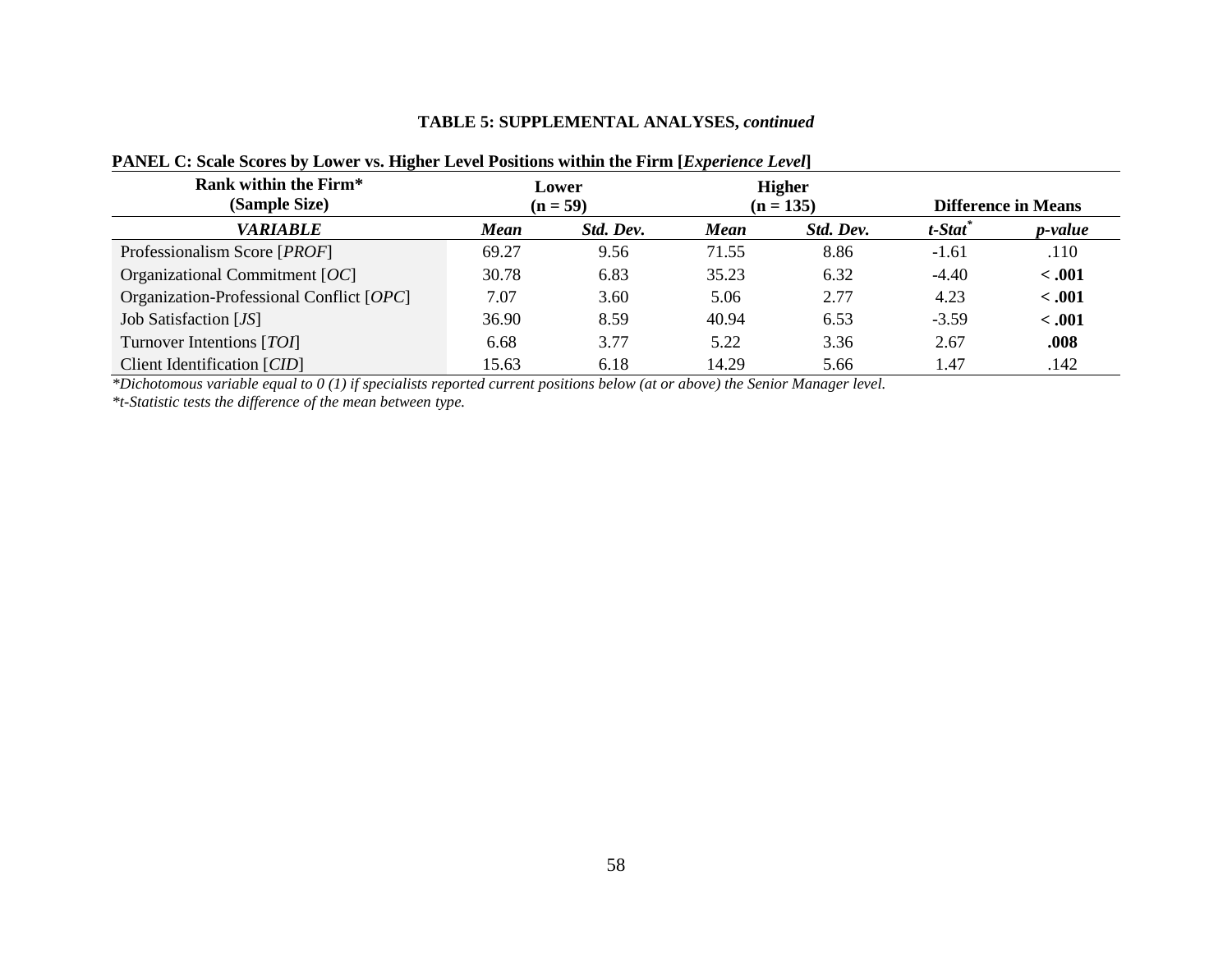# **APPENDIX I: SURVEY QUESTIONS**

## **PROFESSIONALISM** *[based on Hall (1968)]*

### **Professional community affiliation**:

- I subscribe to, and systematically read, valuation-related and other accounting, scientific, and other professional publications
- I regularly attend and participate in meetings of local, regional, and/or international professional organizations and conferences such as the IVSC, AICPA, CFA Institute, CFA Society, ASA, and the Valuation of Financial Instruments (V-FI).
- I often engage in the interchange of ideas with valuation professionals from other organizations.
- I believe that more valuation professionals should support the IVSC, AICPA, CFA Institute, and other professional organizations' initiatives related to the valuation.

### **Social obligation**:

- The valuation profession is essential to the welfare of society.
- The importance of valuation is sometimes overstated [1].
- Not enough people realize how vital the valuation profession is.
- Any weakening of the role of the valuation profession would be harmful to the public.

## **Belief if self-regulation**:

- Valuation practitioners who violate professional standards should be judged by their professional peers.
- Valuation practitioners have no reliable way of judging each other's competence [1].
- One centralized organization (such as the AICPA, IVSC, or the CFA Institute) should have the power to enforce standards of valuation professionals.
- One valuation practitioner is a better judge of another valuation practitioner than a non-valuation practitioner would be.

## **Dedication to the profession**:

- I am gratified when I see the dedication of my fellow valuation practitioners.
- It is encouraging to see a valuation practitioner who is idealistic about his or her work.
- $\bullet$  It is difficult to be enthusiastic about the kind of work that I do [1].
- I would stay in valuation even if I had to take a slight pay cut in order to do so.

## **Demands for autonomy**:

- Valuation practitioners should be given the opportunity to make decisions about policies that affect their work with both management (as preparers of estimates) and auditors (as evaluators of estimates prepared by management).
- The judgment of an experienced valuation professional should not normally be second-guessed by his or her supervisor.
- The conclusions made by valuation professionals are rightly subject to detailed review by their supervisor [1].
- Valuation professionals should be allowed to make significant valuation-related decisions without the intervention of those outside the department.

### *[1] = Item was reverse scored.*

*\*All items measured on a 5-point Likert-type scale anchored on whether the statement "very poorly" (1) or "very well" (5) corresponds with the participant's attitudes and or behavior.*